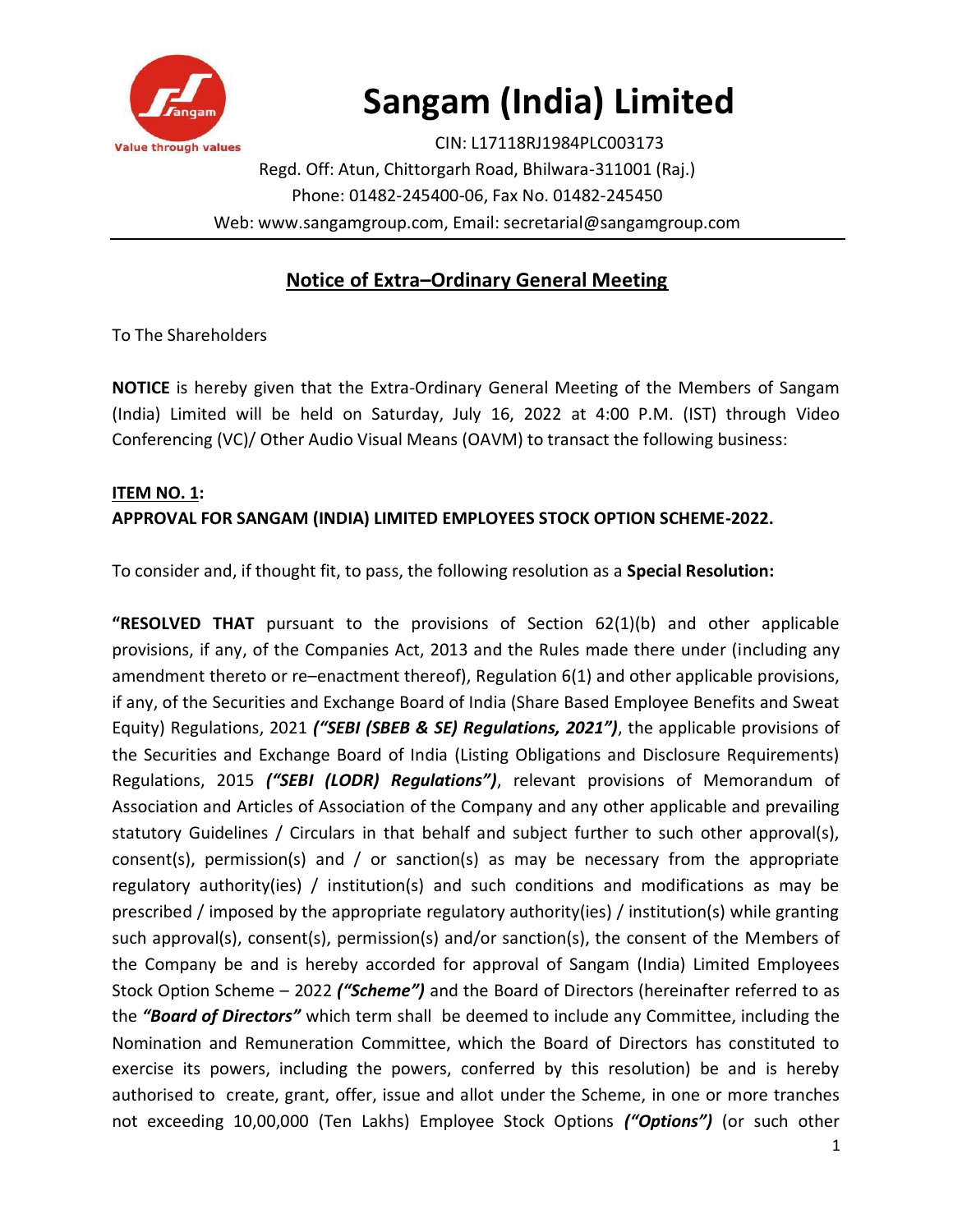adjusted figure for any bonus, stock splits or consolidations or other reorganization of the capital structure of the Company as may be applicable from time to time) to or for the benefit of Employees and Directors of the Company, its Group Company including its Subsidiary Company or its Associate Company in India or outside India and to such persons as may, from time to time, be allowed to be eligible for the benefits of the Scheme (as permitted under the applicable laws), exercisable into not more than 10,00,000 (Ten Lakhs) Equity Shares *("Shares")* of face value of 10/- each (or such other adjusted figure for any bonus, stock splits or consolidations or other reorganization of the capital structure of the Company as may be applicable from time to time) on such terms and in such manner as the Board of Directors may decide in accordance with the provisions of the applicable laws and the provisions of the Scheme.

**RESOLVED FURTHER THAT** the Scheme shall be administered by the Nomination and Remuneration Committee *("Committee")* of the Company who shall have all the necessary powers as defined in the Scheme and is hereby designated as Compensation Committee in pursuance of the SEBI (SBEB & SE) Regulations, 2021, for the purpose of administration and implementation of the Scheme.

**RESOLVED FURTHER THAT** the Scheme shall be implemented through trust route, wherein irrevocable Trust, to be set up by the name Sangam (India) Limited Employees Welfare Trust ("Trust") shall acquire the shares of the Company either by way of fresh allotment from the Company and/or Secondary acquisition from the market and will follow cash mechanism.

**RESOLVED FURTHER THAT** out of the overall pool of 10,00,000 (Ten Lakhs) Shares, the Trust will acquire 50% quantity of Shares by the way of Direct allotment and/or 50% by Secondary Acquisition as decided by the Board of Directors**.**

**RESOLVED FURTHER THAT** the Shares to be issued and allotted by the Company under the Scheme shall rank *pari passu* in all respects with the then existing Shares of the Company.

**RESOLVED FURTHER THAT** the Company shall conform to the applicable Accounting Policies, Guidelines or Accounting Standards as may be applicable from time to time, including the disclosure requirements prescribed therein.

**RESOLVED FURTHER THAT** the Nomination and Remuneration Committee be and is hereby authorized to do all such acts, deeds, and things, as it may, in its absolute discretion deem necessary for the effective implementation and administration of the Scheme and to make applications to the appropriate authorities, for their requisite approvals and take all necessary actions and to settle all such questions, difficulties or doubts whatsoever that may arise while implementing this resolution.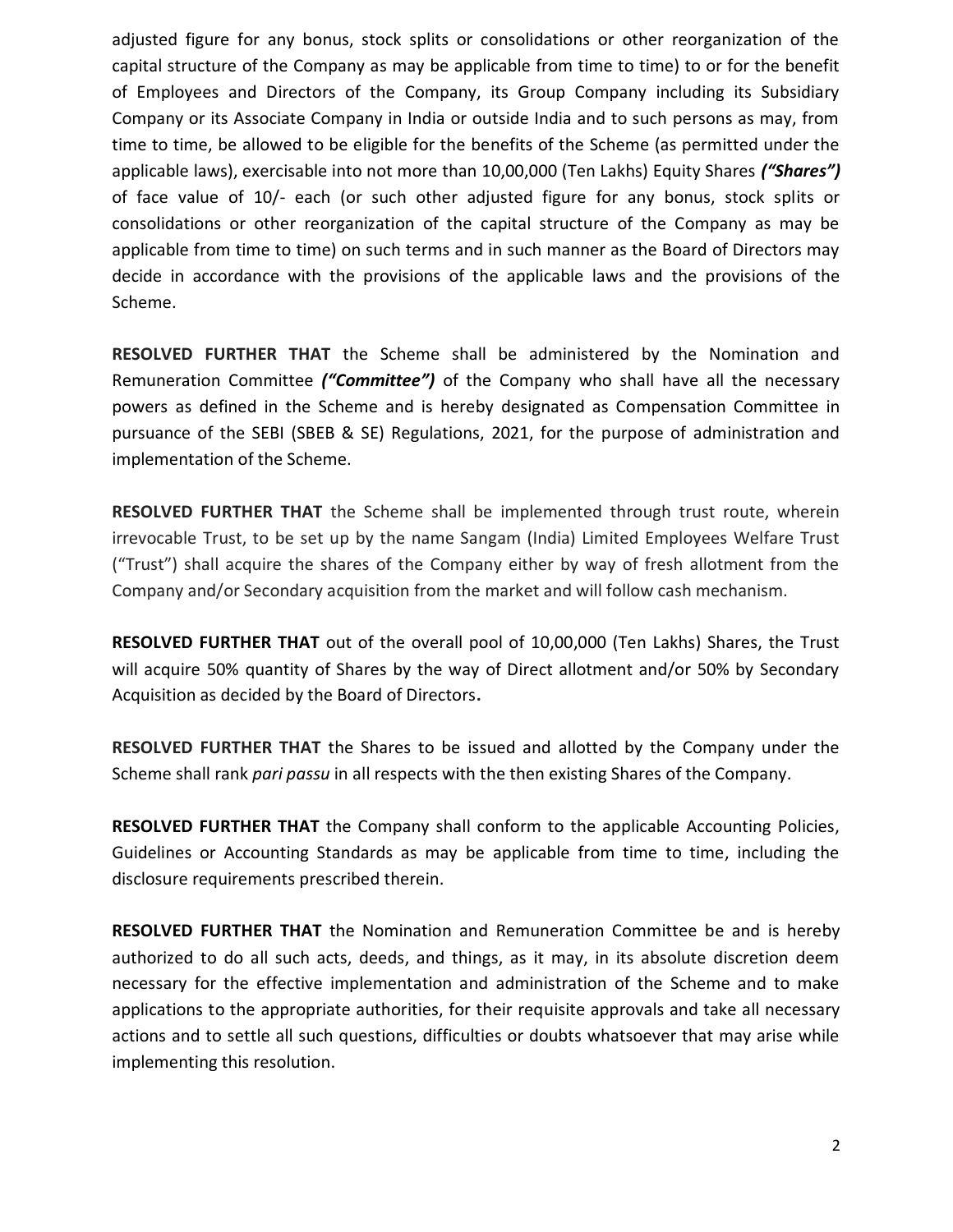**RESOLVED FURTHER THAT** the Board of Directors, subject to compliance with the SEBI (SBEB & SE) Regulations, 2021, and other applicable laws, rules and regulations, be and are hereby authorized at any time to modify, change, vary, alter, amend, suspend or terminate the Scheme and to do all such acts, deeds, matters and things as it may in its absolute discretion deems fit for such purpose and also to settle any issues, questions, difficulties or doubts that may arise in this regard and further to execute all such documents, writings and to give such directions and/or instructions as may be necessary or expedient to give effect to such modification, change, variation, alteration, amendment, suspension or termination of the Scheme and do all other things incidental and ancillary thereof.

**RESOLVED FURTHER THAT** the Board of Directors be and are hereby authorised to do all such acts, deeds, and things, as it may, in its absolute discretion deem necessary including but not limited to appoint Advisors, Merchant Bankers, Consultants or Representatives, being incidental for the effective implementation and administration of the Scheme and to make applications to the appropriate Authorities, for their requisite approvals and take all necessary actions and to settle all such questions, difficulties or doubts whatsoever that may arise while implementing this resolution.

**RESOLVED FURTHER THAT** the Board of Directors be and are hereby also authorised to nominate and appoint one or more persons for carrying out any or all of the activities that the Board of Directors are authorized to do for the purpose of giving effect to this resolution."

#### **ITEM NO. 2:**

**APPROVAL FOR GRANT OF STOCK OPTIONS TO THE EMPLOYEES OF GROUP COMPANY INCLUDING SUBSIDARY COMPANY OR ITS ASSOCIATE COMPANY, IN INDIA OR OUTSIDE INDIA OF THE COMPANY UNDER SANGAM (INDIA) LIMITED EMPLOYEES STOCK OPTION SCHEME– 2022.**

To consider and, if thought fit, to pass, the following resolution as a **Special Resolution:**

**"RESOLVED THAT** pursuant to the provisions of Section 62(1)(b) and all other applicable provisions, if any, of the Companies Act, 2013 (including any statutory modification(s) or reenactment thereof), Regulation 6(3)(c) and other applicable provisions, if any, of the Securities and Exchange Board of India (Share Based Employee Benefits and Sweat Equity) Regulations, 2021 *("SEBI (SBEB & SE) Regulations")*,the applicable provisions of the Securities and Exchange Board of India (Listing Obligations and Disclosure Requirements) Regulations, 2015 *("SEBI (LODR) Regulations")*, relevant provisions of Memorandum of Association and Articles of Association of the Company and any other applicable and prevailing statutory Guidelines/ Circulars in that behalf and subject further to such other approval(s), consent(s), permission(s), and/or sanction(s) as may be necessary from the appropriate regulatory authority(ies)/ institution(s) and such conditions and modifications as may be prescribed/imposed by the appropriate regulatory authority(ies)/ institution(s) while granting such approval(s), consent(s),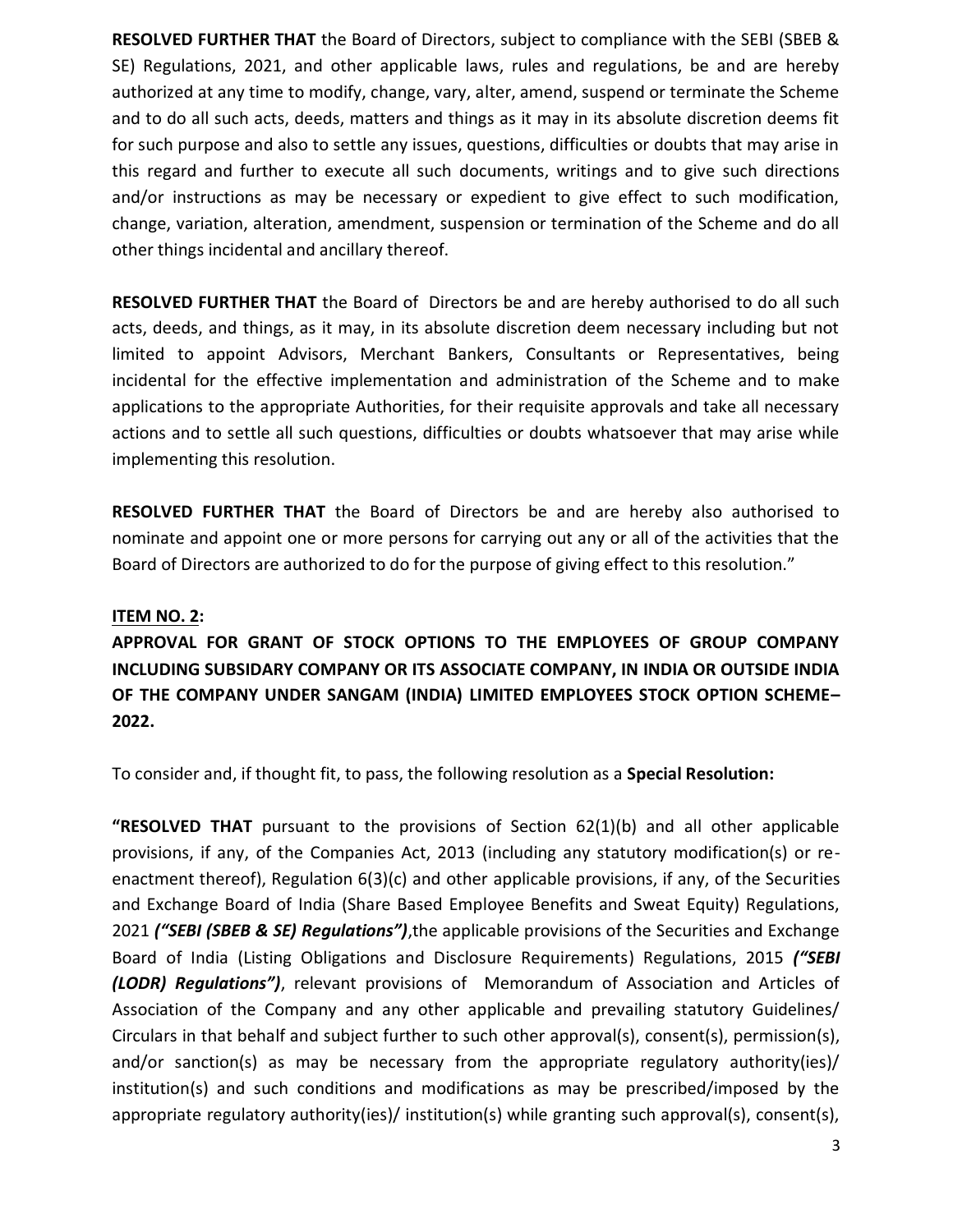permission(s) and/or sanction(s), the consent of the Members of the Company be and is hereby accorded to the Board of Directors (hereinafter referred to as the **"Board of Directors"** which term shall be deemed to include any Committee, including the Nomination and Remuneration Committee, which the Board of Directors has constituted to exercise its powers, including the powers, conferred by this resolution), to extend the benefits of Sangam (India) Limited Employees Stock Option Scheme – 2022 *("Scheme")* including the grant of Employee Stock Options *("Options")* and issuance of the Equity Shares *("Shares")* thereunder, to or for the benefit of Employees and Directors of the Group Company including its Subsidiary Company or its Associate Company, in India or outside India, and to such other persons as may, from time to time, be allowed to be eligible for the benefits of the Scheme (as permitted under the applicable laws from time to time) on such terms and in such manner as the Board of Directors may decide in accordance with the provisions of the applicable laws and the provisions of the Scheme.

**RESOLVED FURTHER THAT** the Shares, to be issued and allotted by the Company under the Scheme shall rank *pari–passu* in all respects with the then existing Shares of the Company.

**RESOLVED FURTHER THAT** the Company shall conform to the applicable Accounting Policies, Guidelines or Accounting Standards as may be applicable from time to time, including the disclosure requirements prescribed therein.

**RESOLVED FURTHER THAT** the Nomination and Remuneration Committee be and is hereby authorized to do all such acts, deeds, and things, as it may, in its absolute discretion deem necessary for the effective implementation and administration of the Scheme and to make applications to the appropriate authorities, for their requisite approvals and take all necessary actions and to settle all such questions, difficulties or doubts whatsoever that may arise while implementing this resolution.

**RESOLVED FURTHER THAT** the Board of Directors be and is hereby also authorised to nominate and appoint one or more persons for carrying out any or all of the activities that the Board of Directors is authorised to do for the purpose of giving effect to this resolution."

## **ITEM NO: 3:**

# **APPROVAL FOR THE ACQUISITION OF EQUITY SHARES BY WAY OF SECONDARY ACQUISITION UNDER SANGAM (INDIA) LIMITED EMPLOYEES STOCK OPTION SCHEME-2022.**

To consider and if thought fit, to pass the following resolution as a **Special Resolution**:

**"RESOLVED THAT** pursuant to the provisions of Regulation 6(3)(a) and other applicable provisions, if any, of the Securities and Exchange Board of India (Share Based Employee Benefits and Sweat Equity) Regulations, 2021 *["SEBI (SBEB & SE) Regulations, 2021"]*, applicable provisions, if any, of the Companies Act, 2013 and the Rules made thereunder (including any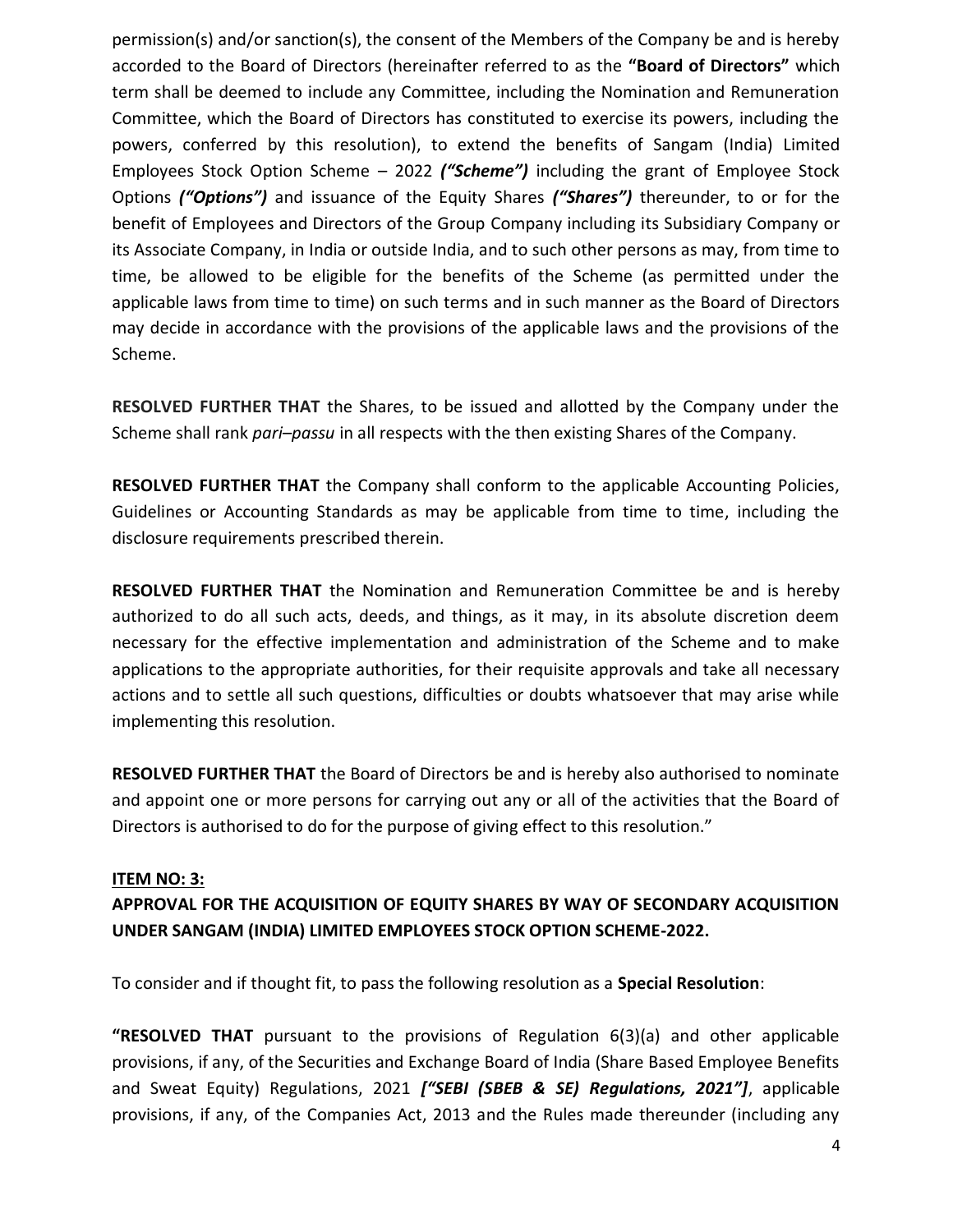amendment thereto or re–enactment thereof), the applicable provisions, if any, of the Securities and Exchange Board of India (Listing Obligations and Disclosure Requirements) Regulations, 2015 *["SEBI (LODR) Regulations"]*, relevant provisions of Memorandum of Association and Articles of Association of the Company and subject further to such other approval(s), permission(s) and sanction(s) as may be necessary and such conditions and modifications as may be prescribed or imposed while granting such approval(s), permission(s) and sanction(s), the consent of the Members of the Company be and is hereby accorded to the Board of Directors of the Company (hereinafter referred to as the **"Board of Directors"** which term shall be deemed to include any Committee, including the Nomination and Remuneration Committee, which the Board of Directors has constituted to exercise its powers, including the powers, conferred by this resolution)for secondary acquisition of upto 5,00,000 (Five Lakhs) Equity Shares *("Shares")* of the Company by Sangam (India) Limited Employees Welfare Trust *("Trust")***,** in one or more tranches, and at such price or prices and on such terms and conditions, as may be determined by the Board of Directors, for the purpose of implementation of the Sangam (India) Limited Employees Stock Option Scheme – 2022 *("Scheme")* and in due compliance with the provisions of the SEBI (SBEB & SE) Regulations, 2021.

**RESOLVED FURTHER THAT** the total number of Shares under secondary acquisition held by the Trust in pursuance to the Scheme or any other share-based Employee benefit plan implemented in the past, shall at no time, exceed 5 (five) percent of the Paid-up Equity Capital of the Company at the end of the financial year immediately prior to the year in which the shareholders'approval is obtained in due compliance with the provisions of the SEBI (SBEB & SE) Regulations, 2021, as amended from time to time.

**RESOLVED FURTHER THAT** the secondary acquisition by the Trust in any financial year shall not exceed 2 (two) percent of the paid-up Equity capital as at the end of the respective previous financial year as prescribed under the provisions of the SEBI (SBEB & SE) Regulations, 2021, as amended from time to time.

**RESOLVED FURTHER THAT** the above limits shall automatically include within their ambit the expanded or reduced capital of the company where such expansion or reduction has taken place on account of corporate action(s) including issue of bonus shares, stock splits, consolidations, rights issue, buy-back, or other re-organisation of the Company as may be applicable from time to time.

**RESOLVED FURTHER THAT** the Trustees of the Trust shall ensure compliance of the provisions of the SEBI (SBEB & SE) Regulations, Companies Act, 2013 and all other applicable laws at all times in connection with dealing with the Equity Shares of the Company including but not limited to maintenance of proper books of account, records and documents as prescribed.

**RESOLVED FURTHER THAT** the Board of Directors be and is hereby authorized to do all such acts, deeds, and things, as it may, in its absolute discretion deem necessary and incidental for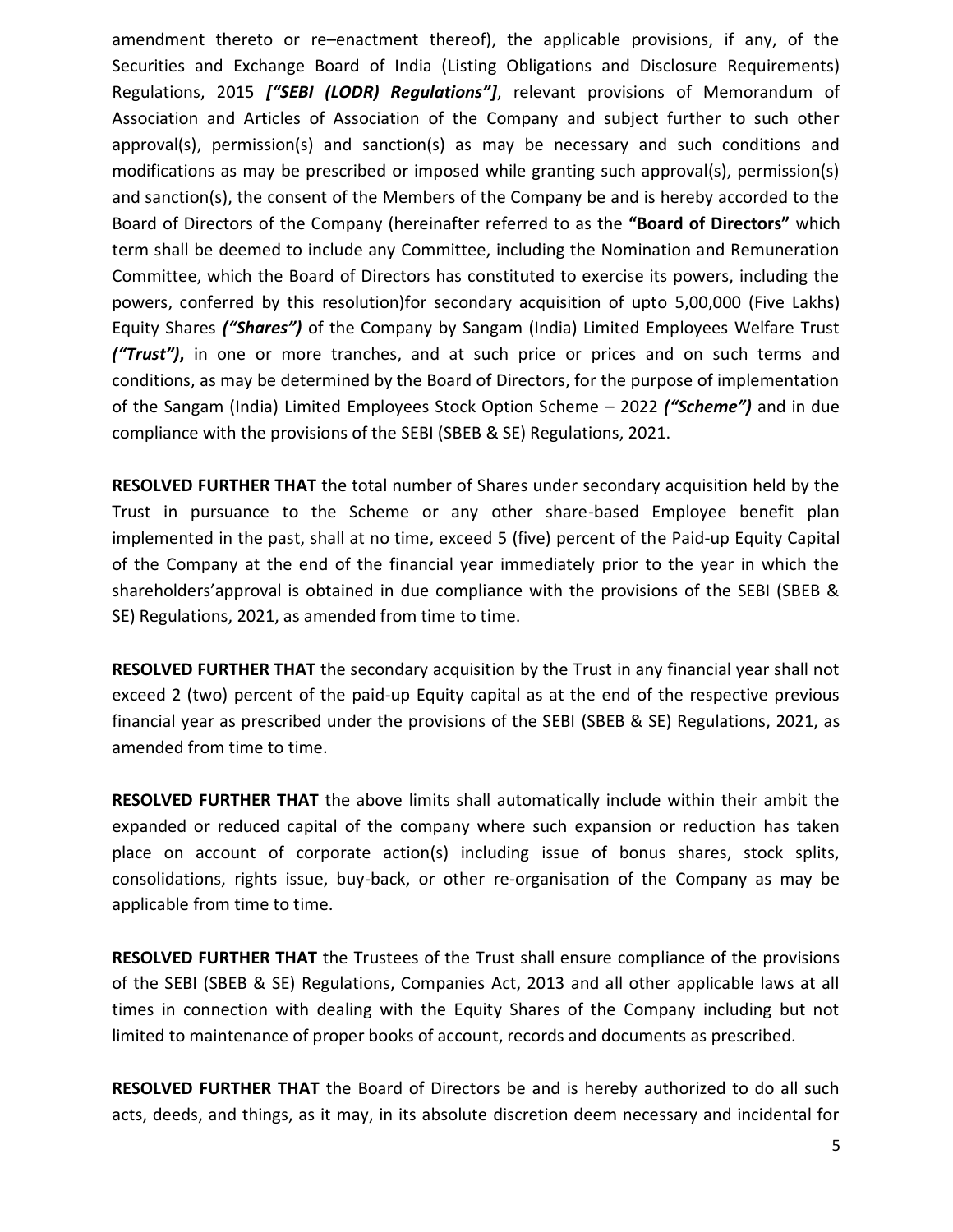the effective implementation and administration of the Scheme and to make applications to the appropriate Authorities, for their requisite approvals and take all necessary actions and to settle all such questions, difficulties or doubts whatsoever that may arise while implementing this resolution.

**RESOLVED FURTHER THAT** the Board of Directors be and is hereby also authorised to nominate and appoint one or more persons for carrying out any or all of the activities that the Board of Directors is authorised to do for the purpose of giving effect to this resolution."

#### **ITEM NO. 4:**

# **APPROVAL FOR PROVISION OF MONEY BY THE COMPANY FOR PURCHASE OF ITS OWN SHARES BY THE TRUST / TRUSTEES FOR THE BENEFIT OF EMPLOYEES UNDER SANGAM (INDIA) LIMITED EMPLOYEES STOCK OPTION SCHEME – 2022.**

To consider and if thought fit, to pass the following resolution as a **Special Resolution**:

**"RESOLVED THAT** pursuant to the provisions of Section 67(3), 62(1)(b) of the Companies Act, 2013, Rule 16 of the Companies (Share Capital and Debentures) Rules, 2014 and other applicable provisions, if any, of the Companies Act, 2013 and the Rules made thereunder (including any amendment thereto or re–enactment thereof), the Securities and Exchange Board of India (Share Based Employee Benefits and Sweat Equity) Regulations, 2021 *["SEBI (SBEB & SE) Regulations, 2021"],* the applicable provisions of the Securities and Exchange Board of India (Listing Obligations and Disclosure Requirements) Regulations, 2015 *["SEBI (LODR) Regulations"]*, relevant provisions of Memorandum of Association and Articles of Association of the Company and subject further to such other approval(s), permission(s) and sanction(s) as may be necessary from the appropriate regulatory authority(ies)/ institution(s) and such conditions and modifications as may be prescribed/imposed by the appropriate regulatory authority(ies)/ institution(s) while granting such approval(s), consent(s), permission(s) and/or sanction(s), the consent of the Members of the Company be and is hereby accorded to the Board of Directors of the Company (hereinafter referred to as the *"Board of*  **Directors"** which term shall be deemed to include any Committee, including the Nomination and Remuneration Committee, which the Board of Directors has constituted to exercise its powers, including the powers, conferred by this resolution) to grant loan, to provide guarantee or security in connection with a loan granted or to be granted to Sangam (India) Limited Employees Welfare Trust *("Trust")***,** in one or more tranches not exceeding 5% (Five percent) of the aggregate of the Paid-Up share capital and Free Reserves, or other limit as prescribed under the applicable laws, from time to time, for the purpose of subscription and/or purchase of Equity Shares of the Company by the Trust / Trustees, in one or more tranches, subject to the ceiling of Equity Shares *("Shares")* as may be prescribed under Sangam (India) Limited Employees Stock Option Scheme – 2022 *("Scheme")* or any other share based Employee benefit plan which may be introduced by the Company from time to time *("Employee Benefit*  **Scheme(s)")**, with a view to purchase such Shares in line with contemplated objectives of the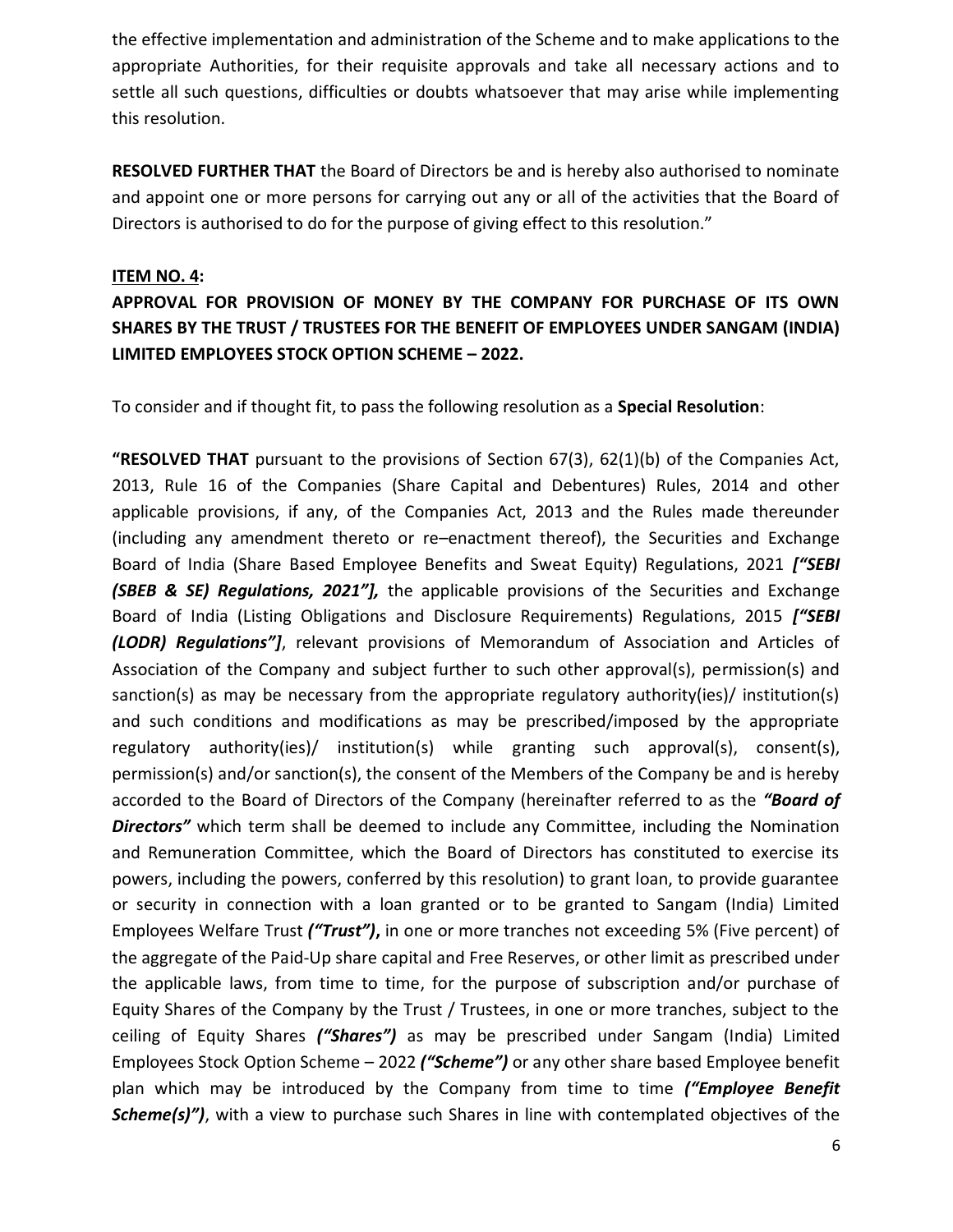Scheme or for any other purpose(s) as permitted under and in due compliance with the provisions of the SEBI (SBEB & SE) Regulations, 2021, the Companies Act, 2013 and any other applicable laws and regulations.

**RESOLVED FURTHER THAT** the above prescribed limit shall be taken on consolidated basis for all Employee Benefit Scheme(s) as may be undertaken by the Company from time to time.

**RESOLVED FURTHER THAT** any loan provided by the Company shall be interest free and shall be repayable by the Trust in quarterly intervals subject to availability of the funds received pursuant to exercise of stock options under the Scheme and in accordance with the relevant provisions of the applicable laws & regulations.

**RESOLVED FURTHER THAT** the Trustees of the Trust shall ensure compliance of the provisions of the SEBI (SBEB & SE) Regulations, 2021, Companies Act, 2013 and all other applicable laws at all times in connection with dealing with the Shares of the Company including but not limited to maintenance of proper books of account, records and documents as prescribed.

**RESOLVED FURTHER THAT** the Board of Directors be and is hereby also authorised to nominate and appoint one or more persons for carrying out any or all of the activities that the Board of Directors is authorised to do for the purpose of giving effect to this resolution."

#### **ITEM NO. 5**

# **TO APPROVE THE ISSUE OF SWEAT EQUITY SHARES TO MR. VINOD KUMAR SODANI, EXECUTIVE DIRECTOR OF THE COMPANY:**

To consider and, if thought fit, to pass, the following resolution as an Ordinary Resolution:

"**RESOLVED THAT** pursuant to the provisions of Section 54 and other applicable provisions, if any, of the Companies Act, 2013, read with Rule 8 of the Companies(Share Capital and Debenture)Rules,2014 and other rules made thereunder (including any statutory modification(s) or re-enactment thereof for the time being in force), the Securities and Exchange Board of India (Share Based Employee Benefits and Sweat Equity) Regulations, 2021 [**"SEBI (SBEB & SE) Regulations"**], the applicable provisions of the Securities and Exchange Board of India (Listing Obligations and Disclosure Requirements) Regulations, 2015 ["**SEBI (LODR) Regulations"**],relevant provisions of the Memorandum and Articles of Association of the Company and any other applicable and prevailing statutory Guidelines/ Circulars in this behalf and subject to such other approval(s),consent(s), permission(s) and sanction(s) as may be necessary from the appropriate regulatory authority(ies)/ institution(s) and such conditions and modifications as may be prescribed/imposed by the appropriate regulatory authority(ies)/ institution(s) while granting such approval(s), consent(s), permission(s) and/or sanction(s), and based on the approval and recommendation of the Board of Directors, the consent of the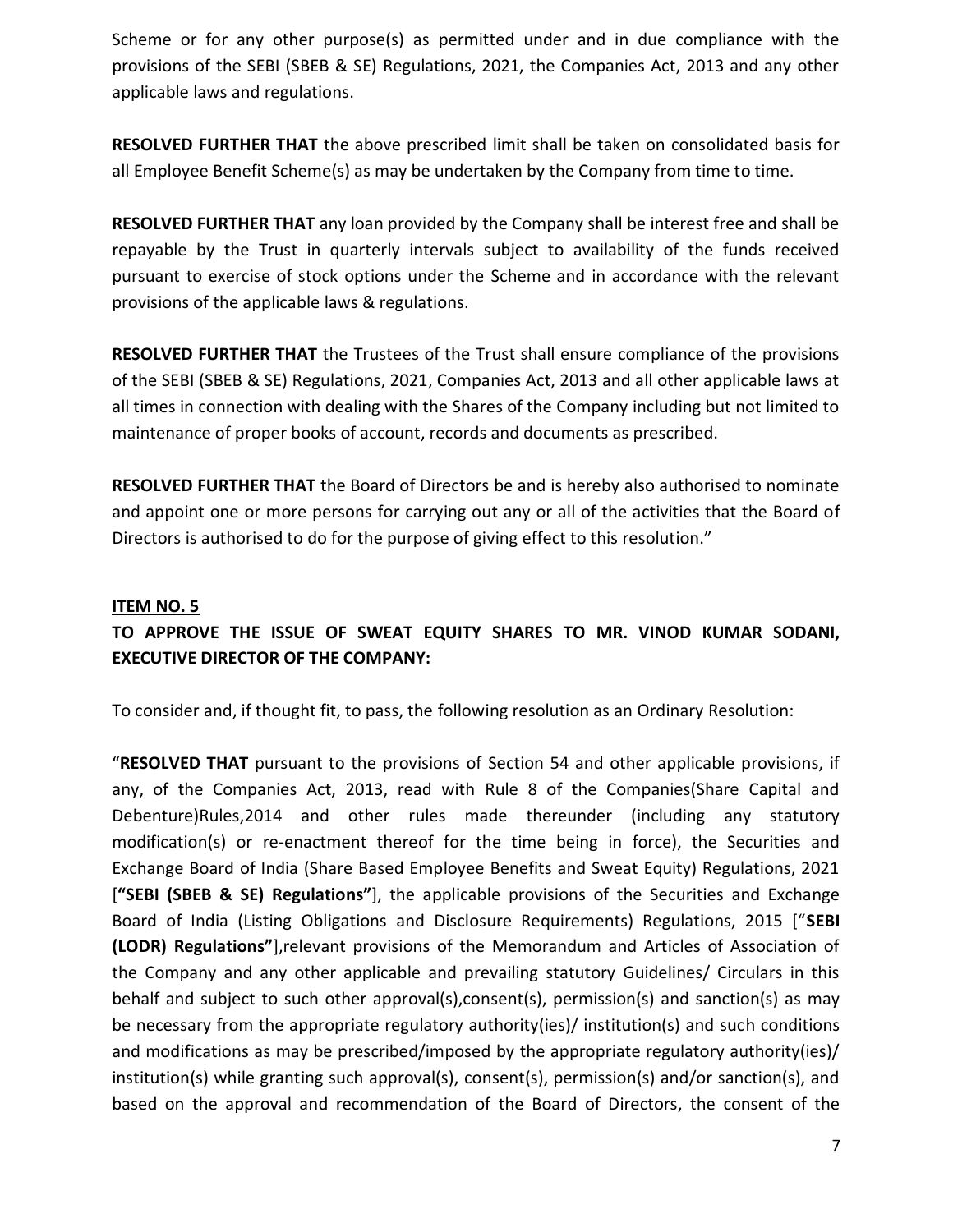members of the Company be and is hereby accorded to issue and allot, for non-cash consideration, 6,25,000 (Six Lakhs Twenty Five Thousand) Equity Shares as Sweat Equity Shares having face value of Rs. 10/- each to Mr. Vinod Kumar Sodani, Executive Director of the Company (DIN: 00403740), at a Fair Market Value of Rs. 337.18 on the basis of valuation report dated June 17, 2022 received from Corporate Professionals Valuation Services Private Limited, Registered Valuer, having registration number- IBBI/RV-E/02/2019/106, in lieu of the value additions he has made in around 17 (Seventeen) years and continue to make while in association with the Company, as may be decided from time to time.

**RESOLVED FURTHER THAT** valuation report dated June 17, 2022 received from Corporate Professionals Valuation Services Private Limited (Registration Number – IBBI/RV-E/02/2019/106) determining the value additions for which the sweat equity shares are being issued, be and are hereby taken on record.

**RESOLVED FURTHER THAT** the equity shares to be issued shall rank pari passu in all respects with the existing Equity Shares of the company.

**RESOLVED FURTHER THAT** the equity shares to be issued shall be locked in for a period of 18 (Eighteen) months from the date of Trading approval.

**RESOLVED FURTHER THAT** any of the Directors be and are hereby severally authorised to do all such acts, deeds and things as may deem necessary, desirable, proper or expedient for the allotment of the Sweat Equity Shares to Mr. Vinod Kumar Sodani and do all such filings with the Registrar of Companies or other governing authorities as may be required from time to time."

#### **ITEM NO. 6**

# **TO APPROVE THE ISSUE OF SWEAT EQUITY SHARES TO MR. PRANAL MODANI, CHIEF BUSINESS STRATEGIST OF THE COMPANY.**

To consider and, if thought fit, to pass, the following resolution as an Ordinary Resolution:

"**RESOLVED THAT** pursuant to the provisions of Section 54 and other applicable provisions, if any, of the Companies Act, 2013, read with Rule 8 of the Companies (Share Capital and Debenture) Rules, 2014 and other rules made thereunder (including any statutory modification(s) or re-enactment thereof for the time being in force), the Securities and Exchange Board of India (Share Based Employee Benefits and Sweat Equity) Regulations, 2021 [**"SEBI (SBEB & SE) Regulations"**],the applicable provisions of the Securities and Exchange Board of India (Listing Obligations and Disclosure Requirements) Regulations, 2015 [**"SEBI (LODR) Regulations"**],relevant provisions of the Memorandum and Articles of Association of the Company and any other applicable and prevailing statutory Guidelines/ Circulars in this behalf and subject to such other approval(s), consent(s), permission(s) and sanction(s) as may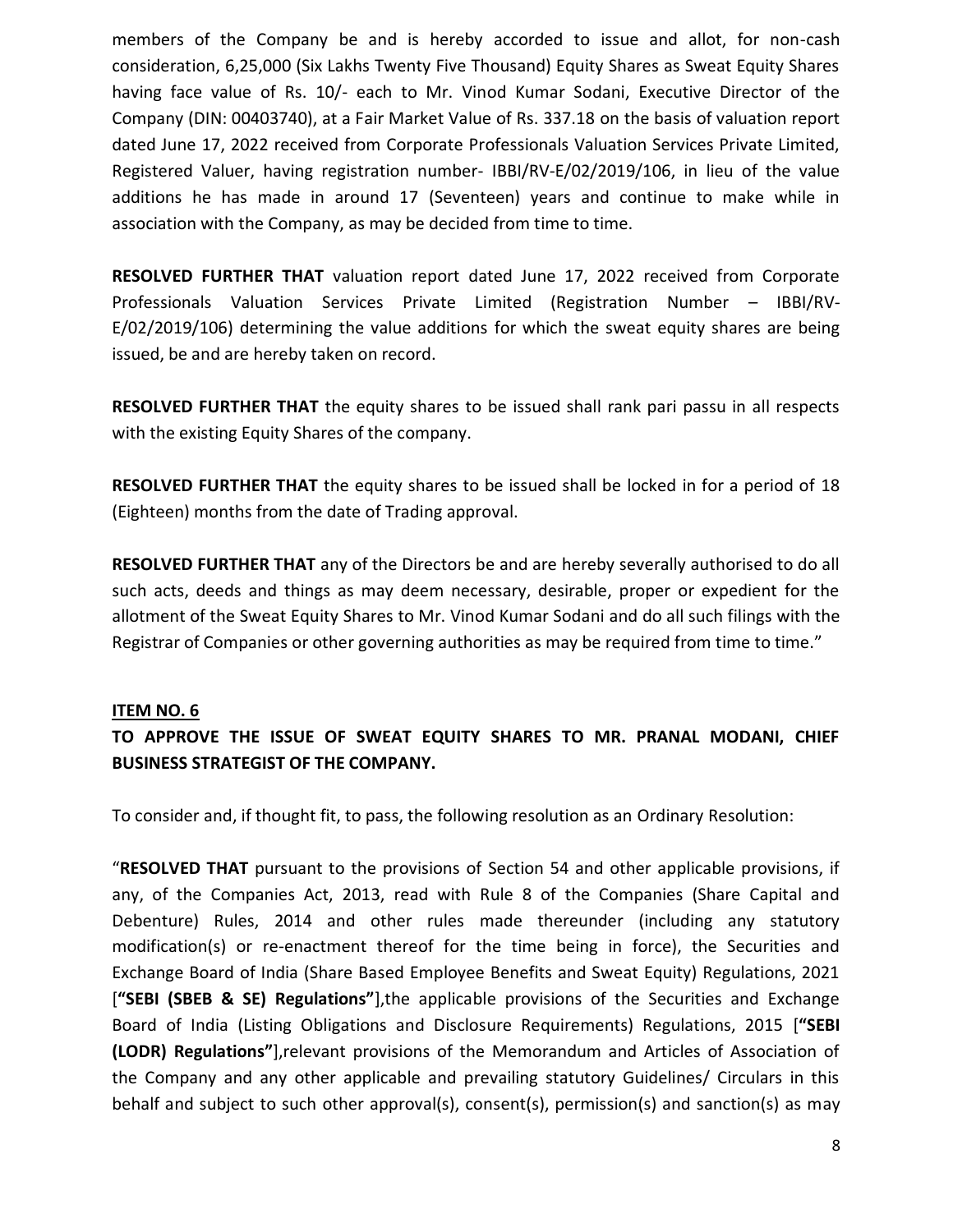be necessary from the appropriate regulatory authority(ies)/ institution(s) and such conditions and modifications as may be prescribed/imposed by the appropriate regulatory authority(ies)/ institution(s) while granting such approval(s), consent(s), permission(s) and/or sanction(s), and based on the approval and recommendation of the Board of Directors, the consent of the members of the Company be and is hereby accorded to issue and allot, for non-cash consideration, 5,00,000 (Five Lakhs) Equity Shares as Sweat Equity Shares having face value of Rs. 10/- each to Mr. Pranal Modani, Chief Business Strategist, of the Company, at a Fair Market Value of Rs. 337.18 on the basis of valuation report dated June 17, 2022 received from Corporate Professionals Valuation Services Private Limited, Registered Valuer, having registration number - IBBI/RV-E/02/2019/106, in lieu of the value additions he has made in around 13 (Thirteen) years and continue to make while in association with the Company, as may be decided from time to time.

RESOLVED FURTHER THAT valuation report dated June 17, 2022 received from Corporate Professionals Valuation Services Private Limited (Registration Number – IBBI/RV-E/02/2019/106) determining the value additions for which the sweat equity shares are being issued, be and are hereby taken on record.

RESOLVED FURTHER THAT the equity shares to be issued shall rank pari passu in all respects with the existing Equity Shares of the company.

RESOLVED FURTHER THAT the equity shares to be issued shall be locked in for a period of 18 (eighteen) months from the date of trading approval.

RESOLVED FURTHER THAT any of the Directors be and are hereby severally authorised to do all such acts, deeds and things as may deem necessary, desirable, proper or expedient for the allotment of the Sweat Equity Shares to Mr. Pranal Modani and do all such filings with the Registrar of Companies or other governing authorities as may be required from time to time. "

## **By Order of the Board of Directors For Sangam (India) Limited**

**A.K. Jain (Company Secretary) M. No.: F-7842**

**Date: 17 thJune, 2022 Place: Atun, Chittorgarh Road, Bhilwara, (Raj.) 311001**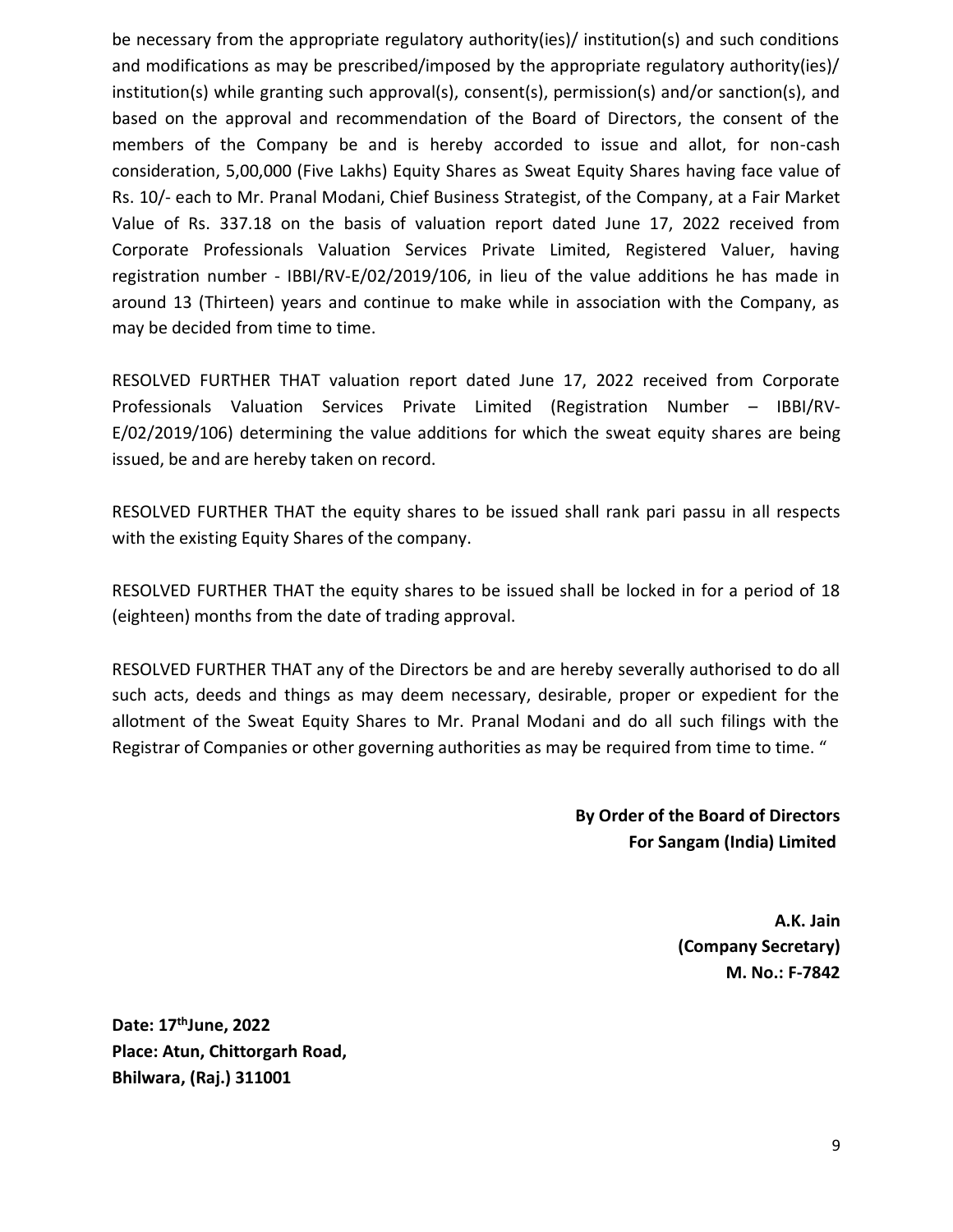#### **Notes:**

- 1. The explanatory statement pursuant to Section 102 of the Companies Act, 2013 ("the Act") in respect of the business under Item No. 1 to 6 set out above and details as required under SEBI (Listing Obligations and Disclosure Requirements) Regulations, 2015 ("SEBI Listing Regulations") and Secretarial Standard on General Meetings issued by the Institute of Company Secretaries of India.
- 2. The Extra-ordinary General Meeting ('EGM') is convened through Video Conferencing ("VC") / Other Audio-Visual Means ("OAVM") pursuant to General Circular numbers 14/2020, 17/2020, 22/2020. 33/2020, 39/2020, 10/2021, 20/2021, 03/2022 dated 08.04.2020, 13.04.2020, 15.06.2020, 29.09.2020, 31.12.2020, 23.06.2021, 08.12.2021, and 05.05.2022 respectively, issued by the Ministry of Corporate Affairs (MCA) and SEBI Circular dated 12.05.2020, 15.01.2021 and 13.05.2022 issued by the Securities and Exchange Board of India (SEBI) (hereinafter collectively referred to as 'Circulars'), which allow the companies to hold AGM/EGM through VC/OAVM, which does not require physical presence of members at a common venue. The deemed venue for the EGM shall be the Registered Office of the Company i.e. Atun, Chittorgarh Road, Bhilwara- 311001 (Rajasthan).
- 3. In compliance with the aforesaid Circulars, the Notice of EGM is sent only through electronic mode to those Members whose E-mail addresses are registered with the Company / Depositories / RTA as on  $17<sup>th</sup>$  June, 2022. The EGM notice of the Company are made available on the Company's website at www.sangamgroup.com and also on the website of the Stock Exchanges where the shares of the Company have been listed viz., BSE Limited - www.bseindia.com and National Stock Exchange of India Limited [www.nseindia.com](http://www.nseindia.com/)
- 4. Though a Member entitled to attend and vote at the meeting is entitled to appoint one or more proxies (proxy need not be a member of the Company to attend and vote instead of himself / herself), the facility of appointment of Proxies is not available as the EGM is convened through VC / OAVM.
- 5. Members attending the EGM through VC / OAVM shall be counted for the purpose of reckoning the quorum under Section 103 of the Act.
- 6. In case of joint holders only such joint holder who is higher in the order of names will be entitled to vote during the meeting.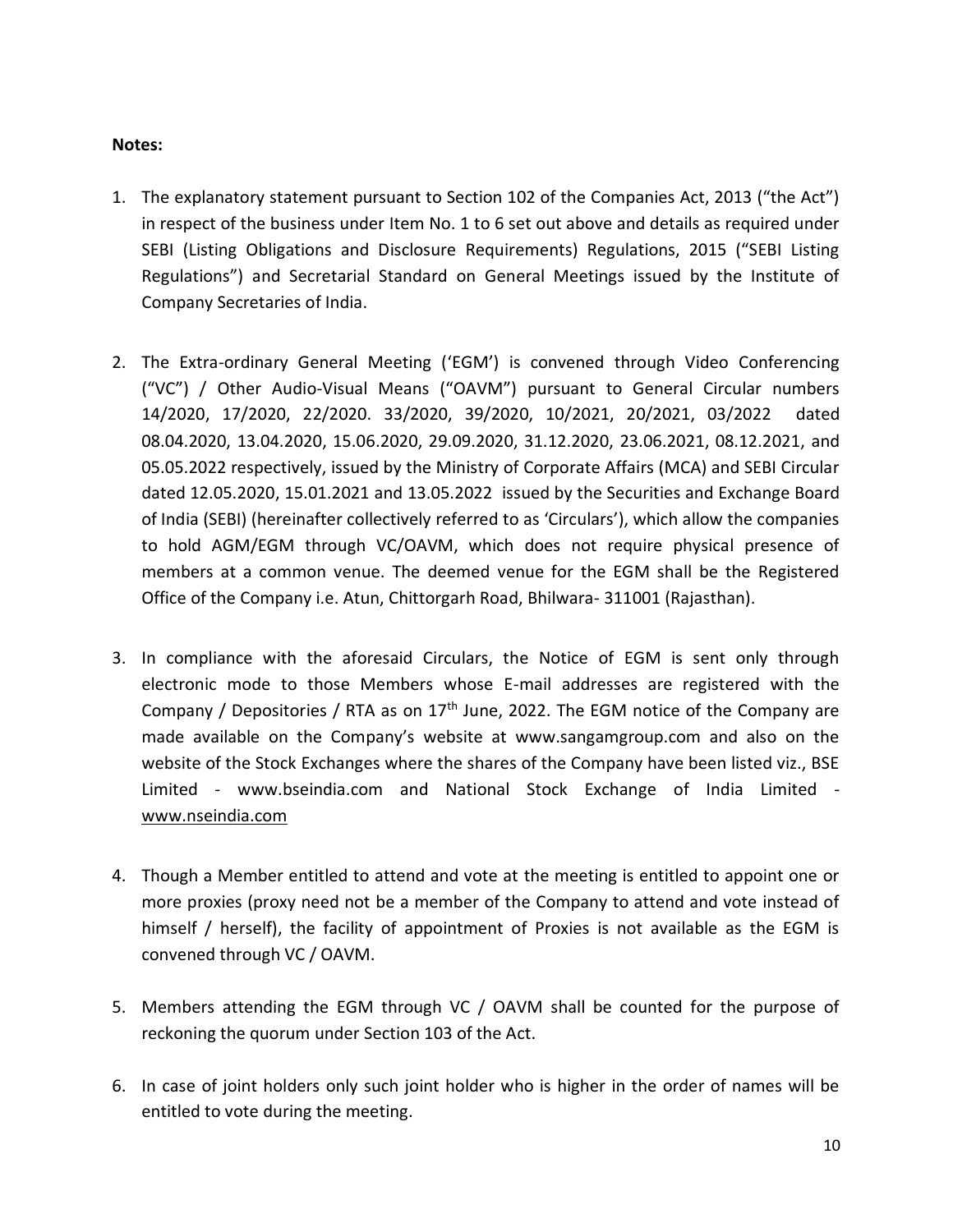- 7. As a part of the green initiatives the Members, who have not yet registered their E-mail addresses, are requested to register their e-mail addresses with their DPs in case the shares are held by them in electronic form and with RTA in case the shares are held by them in physical form. Upon such registration, all communication from the Company/RTA will be sent to the registered e-mail address.
- 8. Members are requested to intimate, indicating their folio number, the changes, if any, in their registered address, either to the Company's Registrar and Share Transfer Agents or to their respective Depository Participant ("DP") in case the shares are held in dematerialized form.
- 9. As per the provisions of Section 72 of the Act and Rule 19(1) of the Companies (Share Capital and Debentures) Rules, 2014, Members holding shares in physical form may file nomination in the prescribed Form SH-13 with the Company's RTA. In respect of shares held in demat form, the nomination form may be filed with the respective DP.
- 10. As per Regulation 40 of SEBI (LODR) Regulations, 2015 as amended, securities of listed companies can be transferred only in dematerialized form with effect from 1st April, 2019, except in case of request received for transmission or transposition of securities. Hence, the Members holdings shares in physical form are requested to consider converting their holdings in the dematerialized form. The Members who are desirous to convert their physical holdings into dematerialized form, may contact the Depository Participant of their choice.
- 11. All documents referred in the accompanying Notice and Statement setting out material facts will be available for electronic inspection for Members on all working days (except Holiday) between 11.00 A.M. and 1.00 P.M. (IST) up to date of EGM.
- 12. The members / investors may send their complaints/ queries, if any to the Company's RTA at investor@bigshareonline.com or to the Company at secretarial@sangamgroup.com
- 13. CS Brij Kishore Sharma, Practicing Company Secretary (Membership No. FCS-6206) has been appointed as the Scrutinizer for the conduct of remote e-voting and e-voting process to be carried out at the EGM of the Company in a fair and transparent manner.
- 14. Since the EGM being held through VC/OAVM, the Route Map, Attendance Slip and proxy form are not attached to this Notice.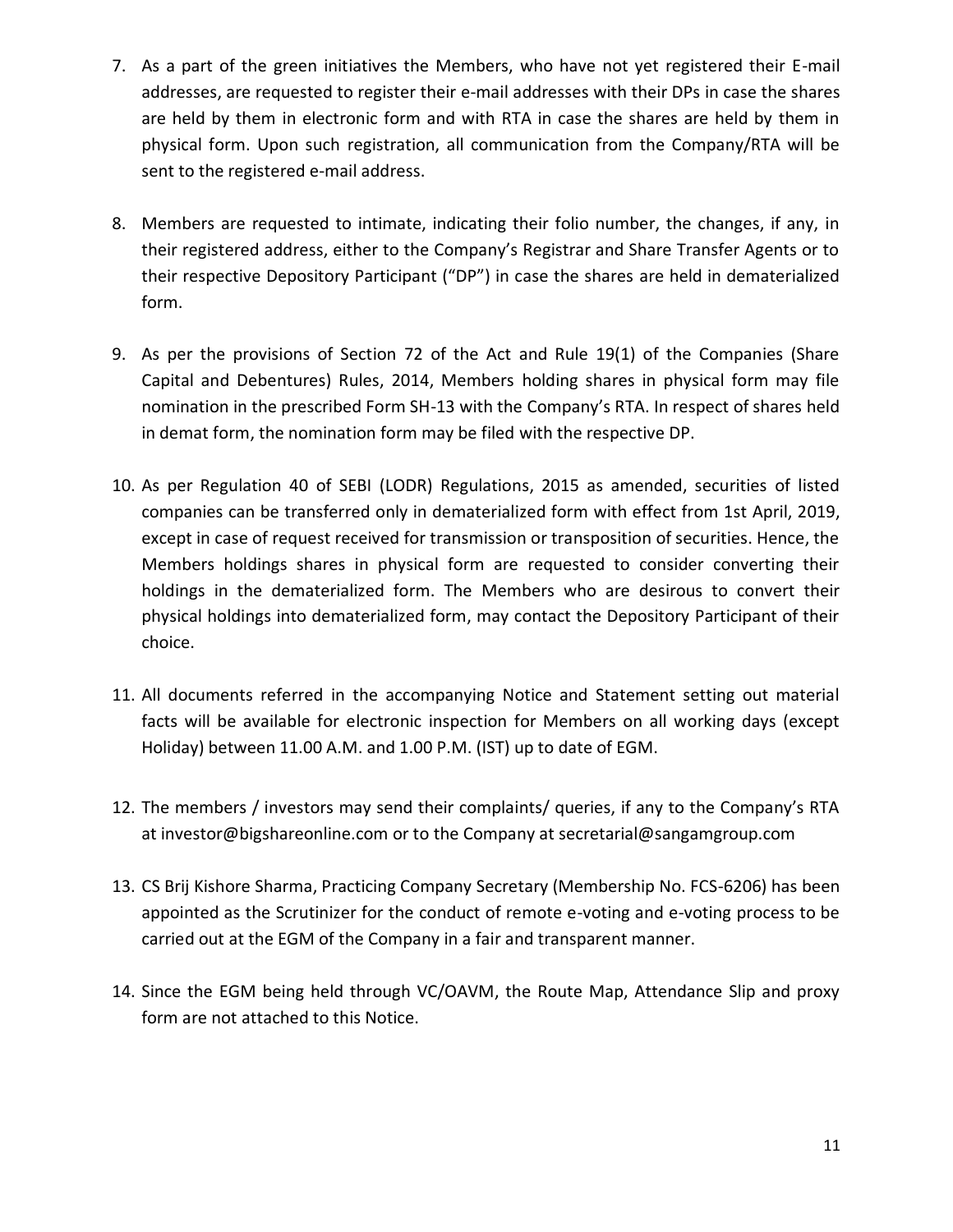#### 15. Voting Options

#### **E-Voting System – For e-voting and Joining Virtual meetings.**

- i. As you are aware, in view of the situation arising due to COVID-19 global pandemic, the general meetings of the companies shall be conducted as per the guidelines issued by the Ministry of Corporate Affairs (MCA) vide Circular No. 14/2020 dated April 8, 2020, Circular No.17/2020 dated April 13, 2020 and Circular No. 20/2020 dated May 05, 2020. The forthcoming EGM will thus be held through video conferencing (VC) or other audio visual means (OAVM). Hence, Members can attend and participate in the ensuing EGM through VC/OAVM.
- ii. Pursuant to the provisions of Section 108 of the Companies Act, 2013 read with Rule 20 of the Companies (Management and Administration) Rules, 2014 (as amended) and Regulation 44 of SEBI (Listing Obligations & Disclosure Requirements) Regulations 2015 (as amended), and MCA Circulars dated April 08, 2020, April 13, 2020 and May 05, 2020 the Company is providing facility of remote e-voting to its Members in respect of the business to be transacted at the EGM. For this purpose, the Company has entered into an agreement with Central Depository Services (India) Limited (CDSL) for facilitating voting through electronic means, as the authorized e-Voting's agency. The facility of casting votes by a member using remote e-voting as well as the e-voting system on the date of the EGM will be provided by CDSL.
- iii. The Members can join the EGM in the VC/OAVM mode 15 minutes before and after the scheduled time of the commencement of the Meeting by following the procedure mentioned in the Notice. The facility of participation at the EGM/AGM through VC/OAVM will be made available to atleast 1000 members on first come first served basis. This will not include large Shareholders (Shareholders holding 2% or more shareholding), Promoters, Institutional Investors, Directors, Key Managerial Personnel, the Chairpersons of the Audit Committee, Nomination and Remuneration Committee and Stakeholders Relationship Committee, Auditors etc. who are allowed to attend the EGM without restriction on account of first come first served basis.
- iv. The attendance of the Members attending the EGM through VC/OAVM will be counted for the purpose of ascertaining the quorum under Section 103 of the Companies Act, 2013.
- v. Pursuant to MCA Circular No. 14/2020 dated April 08, 2020, the facility to appoint proxy to attend and cast vote for the members is not available for this EGM. However, in pursuance of Section 112 and Section 113 of the Companies Act, 2013, representatives of the members such as the President of India or the Governor of a State or body corporate can attend the EGM through VC/OAVM and cast their votes through e-voting.
- vi. In line with the Ministry of Corporate Affairs (MCA) Circular No. 17/2020 dated April 13, 2020, the Notice calling the EGM has been uploaded on the website of the Company at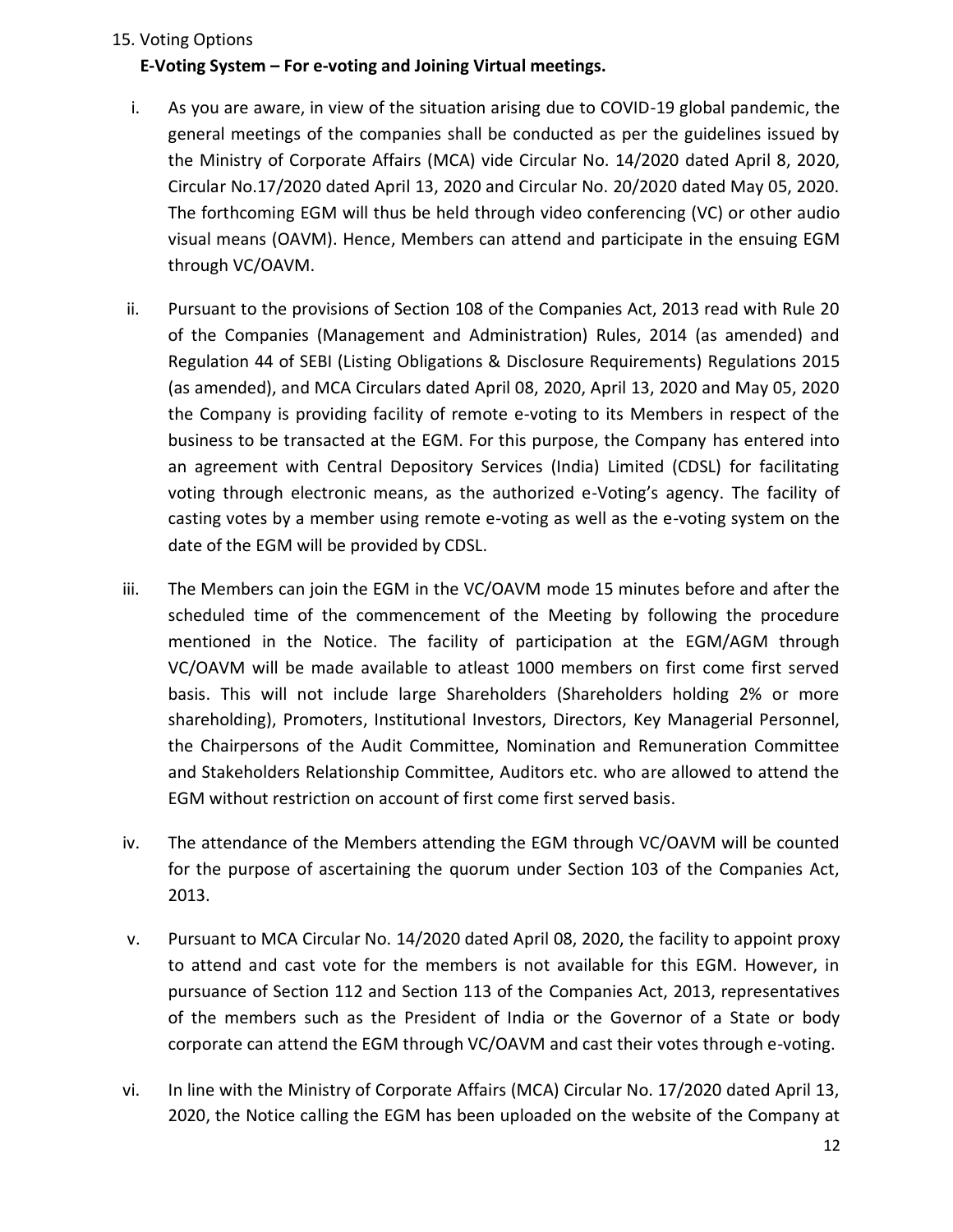[www.sangamgroup.com.](http://www.sangamgroup.com/) The Notice can also be accessed from the websites of the Stock Exchanges i.e. BSE Limited and National Stock Exchange of India Limited at www.bseindia.com and www.nseindia.com respectively. The EGM Notice is also disseminated on the website of CDSL (agency for providing the Remote e-Voting facility and e-voting system during the EGM) i.e. [www.evotingindia.com.](http://www.evotingindia.com/)

- vii. The EGM has been convened through VC/OAVM in compliance with applicable provisions of the Companies Act, 2013 read with MCA Circular No. 14/2020 dated April 8, 2020 and MCA Circular No. 17/2020 dated April 13, 2020 and MCA Circular No. 20/2020 dated May 05, 2020.
- viii. In continuation of this Ministry's [General Circular No. 20/2020,](https://abcaus.in/companies-act/cos-allowed-conduct-agm-video-conferencing-audio-visual-means-during-calendar-year-2020.html) dated 05th May, 2020, general circular No 02/2021 dated 13th Jan 2021, General Circular No 19/2021 Dt. 8th Dec 2021 & 21/2021 dated 14th Dec 2021 and after due examination, it has been decided to allow companies whose EGM/AGM were due to be held in the year 2022, or become due in the year 2022, to conduct their EGM/AGMs on or before 31.12.2022, in accordance with the requirements provided in paragraphs 3 and 4 of the General Circular No. 20/2020 dated 05.05.2020.

# **THE INTRUCTIONS OF SHAREHOLDERS FOR E-VOTING AND JOINING VIRTUAL MEETINGS ARE AS UNDER:**

- (i) The remote e-voting period begins on Wednesday,  $13<sup>th</sup>$ July, 2022 at 9.00 AM and ends on Friday, 15<sup>th</sup>July, 2022 at 5.00 PM. and e-voting at EGM on Saturday,  $16^{th}$  July, 2022 (Within 30 Minutes after Conclusion of EGM). During this period shareholders of the Company, holding shares either in physical form or in dematerialized form, as on the cut-off date 08<sup>th</sup>July, 2022may cast their vote electronically. The e-voting module shall be disabled by CDSL for voting thereafter.
- (ii) Shareholders who have already voted prior to the meeting date would not be entitled to vote at the meeting venue.
- (iii) Pursuant to SEBI Circular No. **SEBI/HO/CFD/CMD/CIR/P/2020/242 dated 09.12.2020,**  under Regulation 44 of Securities and Exchange Board of India (Listing Obligations and Disclosure Requirements) Regulations, 2015, listed entities are required to provide remote e-voting facility to its shareholders, in respect of all shareholders' resolutions. However, it has been observed that the participation by the public non-institutional shareholders/retail shareholders is at a negligible level.

Currently, there are multiple e-voting service providers (ESPs) providing e-voting facility to listed entities in India. This necessitates registration on various ESPs and maintenance of multiple user IDs and passwords by the shareholders.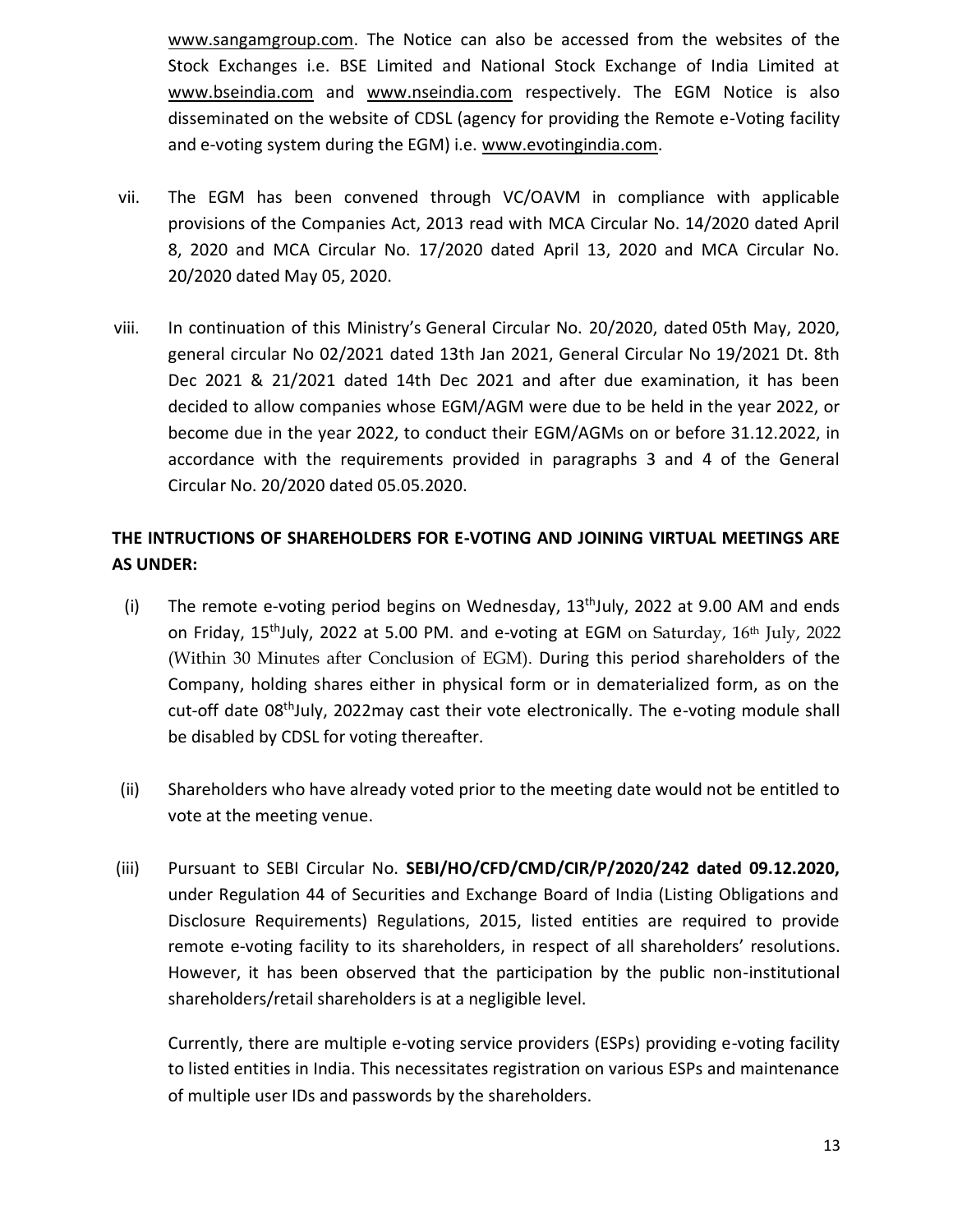In order to increase the efficiency of the voting process, pursuant to a public consultation, it has been decided to enable e-voting to **all the demat account holders**, **by way of a single login credential, through their demat accounts/ websites of Depositories/ Depository Participants**. Demat account holders would be able to cast their vote without having to register again with the ESPs, thereby, not only facilitating seamless authentication but also enhancing ease and convenience of participating in evoting process.

- **Step 1** : Access through Depositories CDSL/NSDL e-Voting system in case of individual shareholders holding shares in demat mode.
- (iv) In terms of **SEBI circular no. SEBI/HO/CFD/CMD/CIR/P/2020/242 dated December 9, 2020** on e-Voting facility provided by Listed Companies, Individual shareholders holding securities in demat mode are allowed to vote through their demat account maintained with Depositories and Depository Participants. Shareholders are advised to update their mobile number and email Id in their demat accounts in order to access e-Voting facility.

Pursuant to above said SEBI Circular**,** Login method for e-Voting and joining virtual meetings **for Individual shareholders holding securities in Demat mode CDSL/NSDL** is given below:

| of<br><b>Type</b>                                                              | <b>Login Method</b>                                                                                                                                                                                                                                                                                                                                                                                                                                                                                                                                                                                                                                                                                                                                                                                                                                                                                                                                                                                                                                                                                                                   |  |
|--------------------------------------------------------------------------------|---------------------------------------------------------------------------------------------------------------------------------------------------------------------------------------------------------------------------------------------------------------------------------------------------------------------------------------------------------------------------------------------------------------------------------------------------------------------------------------------------------------------------------------------------------------------------------------------------------------------------------------------------------------------------------------------------------------------------------------------------------------------------------------------------------------------------------------------------------------------------------------------------------------------------------------------------------------------------------------------------------------------------------------------------------------------------------------------------------------------------------------|--|
| shareholders                                                                   |                                                                                                                                                                                                                                                                                                                                                                                                                                                                                                                                                                                                                                                                                                                                                                                                                                                                                                                                                                                                                                                                                                                                       |  |
| Individual<br>Shareholders<br>holding securities<br>in Demat mode<br>with CDSL | Users who have opted for CDSL Easi / Easiest facility, can login<br>1)<br>through their existing user id and password. Option will be made<br>available to reach e-Voting page without any further authentication.<br>The<br>URL<br>for<br>login to Easi<br>users<br>to<br>Easiest<br>$\frac{1}{2}$<br>are<br>https://web.cdslindia.com/myeasi/home/login<br>visit<br>or<br>www.cdslindia.com and click on Login icon and select New System<br>Myeasi.<br>After successful login the Easi / Easiest user will be able to see the e-<br>2)<br>Voting option for eligible companies where the e-voting is in<br>progress as per the information provided by company. On clicking<br>the e-voting option, the user will be able to see e-Voting page of the<br>e-Voting service provider for casting your vote during the remote e-<br>Voting period or joining virtual meeting & voting during the meeting.<br>Additionally, there is also links provided to access the system of all<br>e-Voting Service Providers i.e. CDSL/NSDL/KARVY/LINKINTIME, so<br>that the user can visit the e-Voting service providers' website<br>directly. |  |
|                                                                                |                                                                                                                                                                                                                                                                                                                                                                                                                                                                                                                                                                                                                                                                                                                                                                                                                                                                                                                                                                                                                                                                                                                                       |  |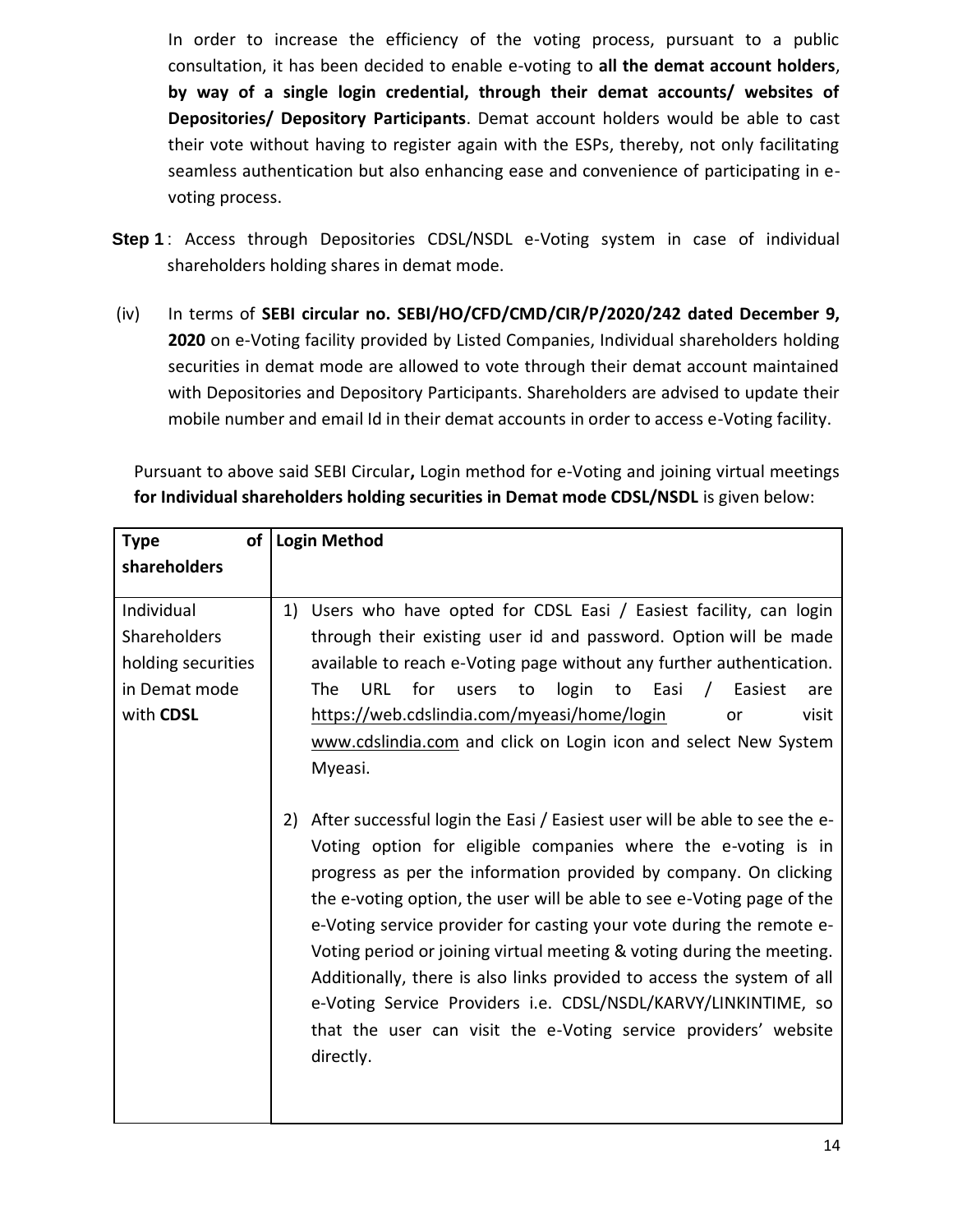|                                                                                | 3) | If the user is not registered for Easi/Easiest, option to register is<br>available<br>https://web.cdslindia.com/myeasi/Registration/<br>at<br><b>EasiRegistration</b>                                                                                                                                                                                                                                                                                                                                                                                                                                                                                                                                                                                                                                                                                                                                     |
|--------------------------------------------------------------------------------|----|-----------------------------------------------------------------------------------------------------------------------------------------------------------------------------------------------------------------------------------------------------------------------------------------------------------------------------------------------------------------------------------------------------------------------------------------------------------------------------------------------------------------------------------------------------------------------------------------------------------------------------------------------------------------------------------------------------------------------------------------------------------------------------------------------------------------------------------------------------------------------------------------------------------|
|                                                                                | 4) | Alternatively, the user can directly access e-Voting page by providing<br>Demat Account Number and PAN No. from a e-Voting link available<br>www.cdslindia.com<br>home<br>click<br>page<br>or<br>on<br>on<br>https://evoting.cdslindia.com/Evoting/EvotingLogin The system will<br>authenticate the user by sending OTP on registered Mobile & Email<br>as recorded in the Demat Account. After successful authentication,<br>user will be able to see the e-Voting option where the evoting is in<br>progress and also able to directly access the system of all e-Voting<br>Service Providers.                                                                                                                                                                                                                                                                                                          |
| Individual<br>Shareholders<br>holding securities<br>in demat mode<br>with NSDL | 1) | If you are already registered for NSDL IDeAS facility, please visit the<br>e-Services website of NSDL. Open web browser by typing the<br>following URL: https://eservices.nsdl.com either on a Personal<br>Computer or on a mobile. Once the home page of e-Services is<br>launched, click on the "Beneficial Owner" icon under "Login" which<br>is available under 'IDeAS' section. A new screen will open. You will<br>have to enter your User ID and Password. After successful<br>authentication, you will be able to see e-Voting services. Click on<br>"Access to e-Voting" under e-Voting services and you will be able to<br>see e-Voting page. Click on company name or e-Voting service<br>provider name and you will be re-directed to e-Voting service<br>provider website for casting your vote during the remote e-Voting<br>period or joining virtual meeting & voting during the meeting. |
|                                                                                | 2) | If the user is not registered for IDeAS e-Services, option to register is<br>available at https://eservices.nsdl.com. Select "Register Online for<br>IDeAS"<br>click<br>Portal<br>or<br>at<br>https://eservices.nsdl.com/SecureWeb/IdeasDirectReg.jsp.                                                                                                                                                                                                                                                                                                                                                                                                                                                                                                                                                                                                                                                    |
|                                                                                | 3) | Visit the e-Voting website of NSDL. Open web browser by typing the<br>following URL: https://www.evoting.nsdl.com/ either on a Personal<br>Computer or on a mobile. Once the home page of e-Voting system is<br>launched, click on the icon "Login" which is available under<br>'Shareholder/Member' section. A new screen will open. You will<br>have to enter your User ID (i.e. your sixteen digit demat account<br>number hold with NSDL), Password/OTP and a Verification Code as<br>shown on the screen. After successful authentication, you will be<br>redirected to NSDL Depository site wherein you can see e-Voting                                                                                                                                                                                                                                                                            |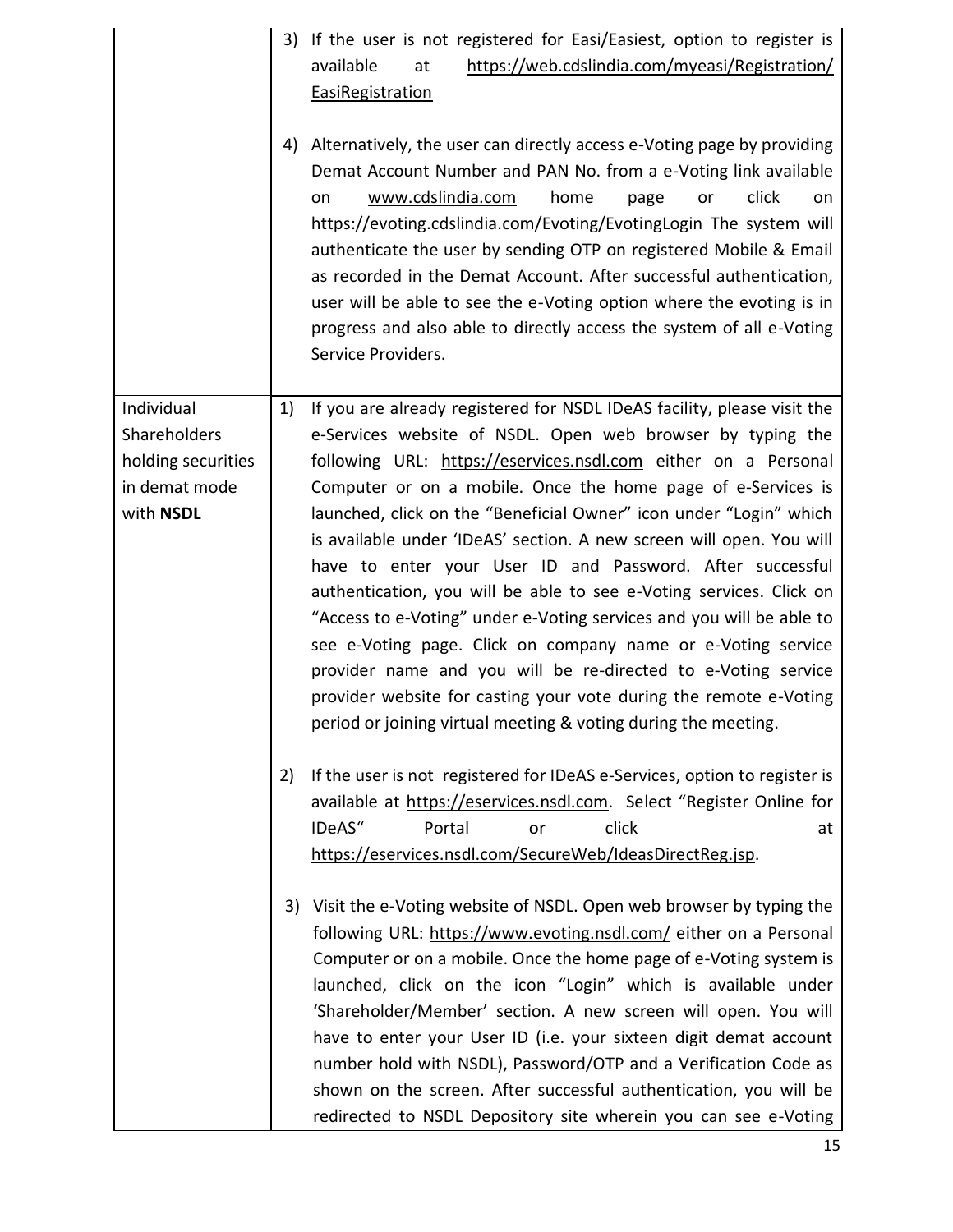|                                                      | page. Click on company name or e-Voting service provider name<br>and you will be redirected to e-Voting service provider website for<br>casting your vote during the remote e-Voting period or joining<br>virtual meeting & voting during the meeting. |  |
|------------------------------------------------------|--------------------------------------------------------------------------------------------------------------------------------------------------------------------------------------------------------------------------------------------------------|--|
| Individual                                           | You can also login using the login credentials of your demat account                                                                                                                                                                                   |  |
| <b>Shareholders</b>                                  | through your Depository Participant registered with NSDL/CDSL for e-                                                                                                                                                                                   |  |
| (holding securities                                  | Voting facility. After Successful login, you will be able to see e-Voting                                                                                                                                                                              |  |
| in demat mode)                                       | option. Once you click on e-Voting option, you will be redirected to                                                                                                                                                                                   |  |
| through<br>login                                     | NSDL/CDSL Depository site after successful authentication, wherein you                                                                                                                                                                                 |  |
| their<br>Depository                                  | can see e-Voting feature. Click on company name or e-Voting service                                                                                                                                                                                    |  |
| Participants                                         | provider name and you will be redirected to e-Voting service provider                                                                                                                                                                                  |  |
|                                                      | website for casting your vote during the remote e-Voting period or                                                                                                                                                                                     |  |
| joining virtual meeting & voting during the meeting. |                                                                                                                                                                                                                                                        |  |
|                                                      |                                                                                                                                                                                                                                                        |  |

**Important note:** Members who are unable to retrieve User ID/ Password are advised to use Forget User ID and Forget Password option available at abovementioned website.

# **Helpdesk for Individual Shareholders holding securities in demat mode for any technical issues related to login through Depository i.e. CDSL and NSDL**

| Login type                                                                                   | <b>Helpdesk details</b>                                                                                                                                                                                 |
|----------------------------------------------------------------------------------------------|---------------------------------------------------------------------------------------------------------------------------------------------------------------------------------------------------------|
| Individual<br><b>Shareholders</b><br>holding<br>securities in Demat mode with CDSL           | Members facing any technical issue in login can contact<br>helpdesk<br>by<br><b>CDSL</b><br>sending a<br>reguest<br>at<br>helpdesk.evoting@cdslindia.comor contact at toll free<br>no. 1800 22 55 33.   |
| Individual<br><b>Shareholders</b><br>holding<br>securities in Demat mode with<br><b>NSDL</b> | Members facing any technical issue in login can contact<br>helpdesk by<br><b>NSDL</b><br>sending a<br>request<br>at<br>evoting@nsdl.co.in or call at toll free no.: 1800 1020 990<br>and 1800 22 44 30. |

**Step 2** : Access through CDSL e-Voting system in case of shareholders holding shares in physical mode and non-individual shareholders in demat mode.

- (v) Login method for e-Voting and joining virtual meetings for **Physical shareholders and shareholders other than individual holding in Demat form.**
	- 1) The shareholders should log on to the e-voting website [www.evotingindia.com.](http://www.evotingindia.com/)
	- 2) Click on "Shareholders" module.
	- 3) Now enter your User ID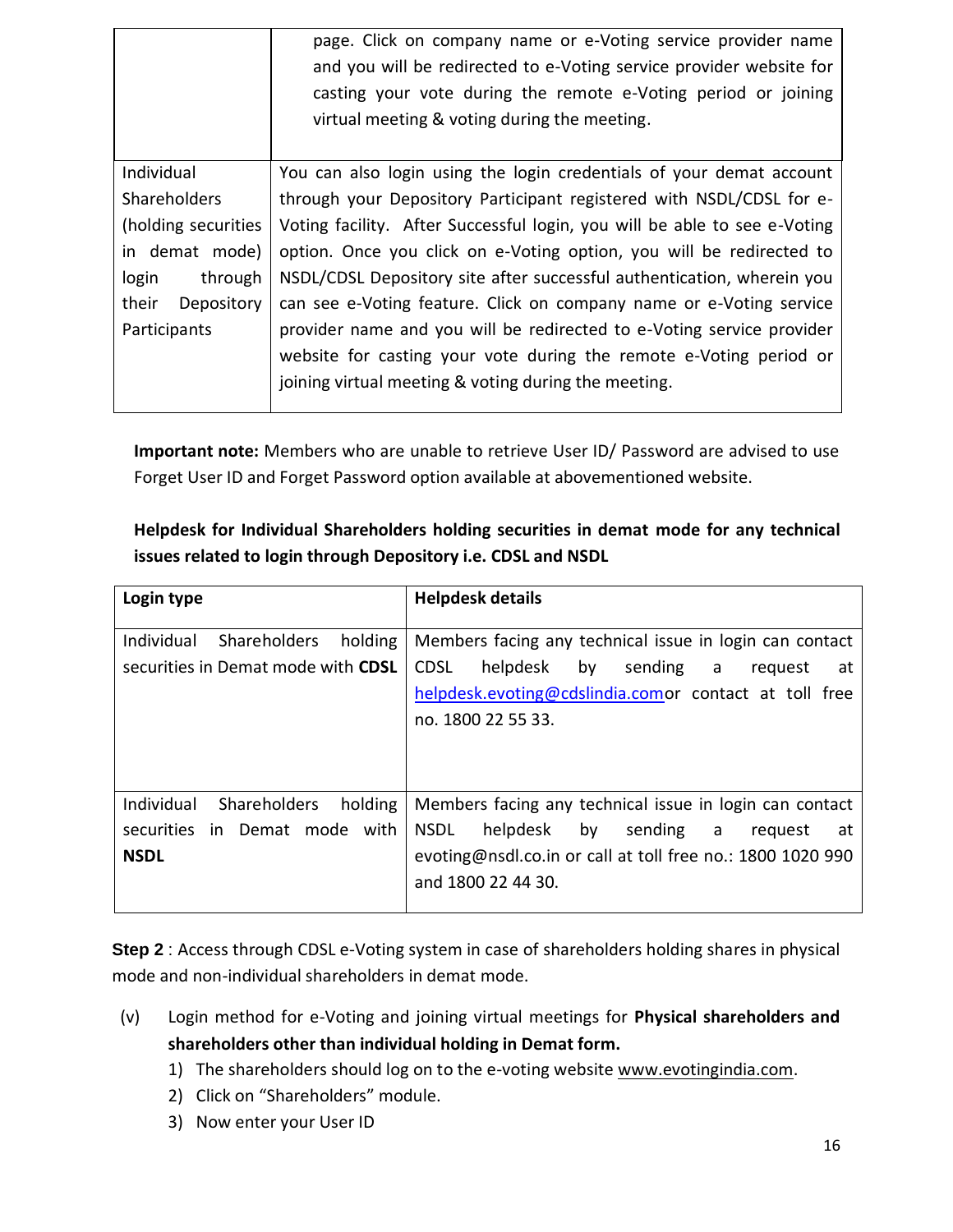- a. For CDSL: 16 digits beneficiary ID,
- b. For NSDL: 8 Character DP ID followed by 8 Digits Client ID,
- c. Shareholders holding shares in Physical Form should enter Folio Number registered with the Company.
- 4) Next enter the Image Verification as displayed and Click on Login.
- 5) If you are holding shares in demat form and had logged on to [www.evotingindia.com](http://www.evotingindia.com/) and voted on an earlier e-voting of any company, then your existing password is to be used.
- 6) If you are a first-time user follow the steps given below:

|                | For Physical shareholders and other than individual shareholders    |  |  |
|----------------|---------------------------------------------------------------------|--|--|
|                | holding shares in Demat.                                            |  |  |
| <b>PAN</b>     | Enter your 10 digit alpha-numeric *PAN issued by Income Tax         |  |  |
|                | Department (Applicable for both demat shareholders as well as       |  |  |
|                | physical shareholders)                                              |  |  |
|                | • Shareholders who have not updated their PAN with the              |  |  |
|                | Company/Depository Participant are requested to use the             |  |  |
|                | sequence number sent by Company/RTA or contact                      |  |  |
|                | Company/RTA.                                                        |  |  |
| Dividend       | Enter the Dividend Bank Details or Date of Birth (in dd/mm/yyyy     |  |  |
| Bank           | format) as recorded in your demat account or in the company records |  |  |
| <b>Details</b> | in order to login.                                                  |  |  |
| OR.<br>Date    | • If both the details are not recorded with the depository or       |  |  |
| οf<br>Birth    | company, please enter the member id / folio number in the           |  |  |
| (DOB)          | Dividend Bank details field.                                        |  |  |

- (vi) After entering these details appropriately, click on "SUBMIT" tab.
- (vii) Shareholders holding shares in physical form will then directly reach the Company selection screen. However, shareholders holding shares in demat form will now reach 'Password Creation' menu wherein they are required to mandatorily enter their login password in the new password field. Kindly note that this password is to be also used by the demat holders for voting for resolutions of any other company on which they are eligible to vote, provided that company opts for e-voting through CDSL platform. It is strongly recommended not to share your password with any other person and take utmost care to keep your password confidential.
- (viii) For shareholders holding shares in physical form, the details can be used only for evoting on the resolutions contained in this Notice.
- (ix) Click on the EVSN for the relevant "Sangam (India) Limited" on which you choose to vote.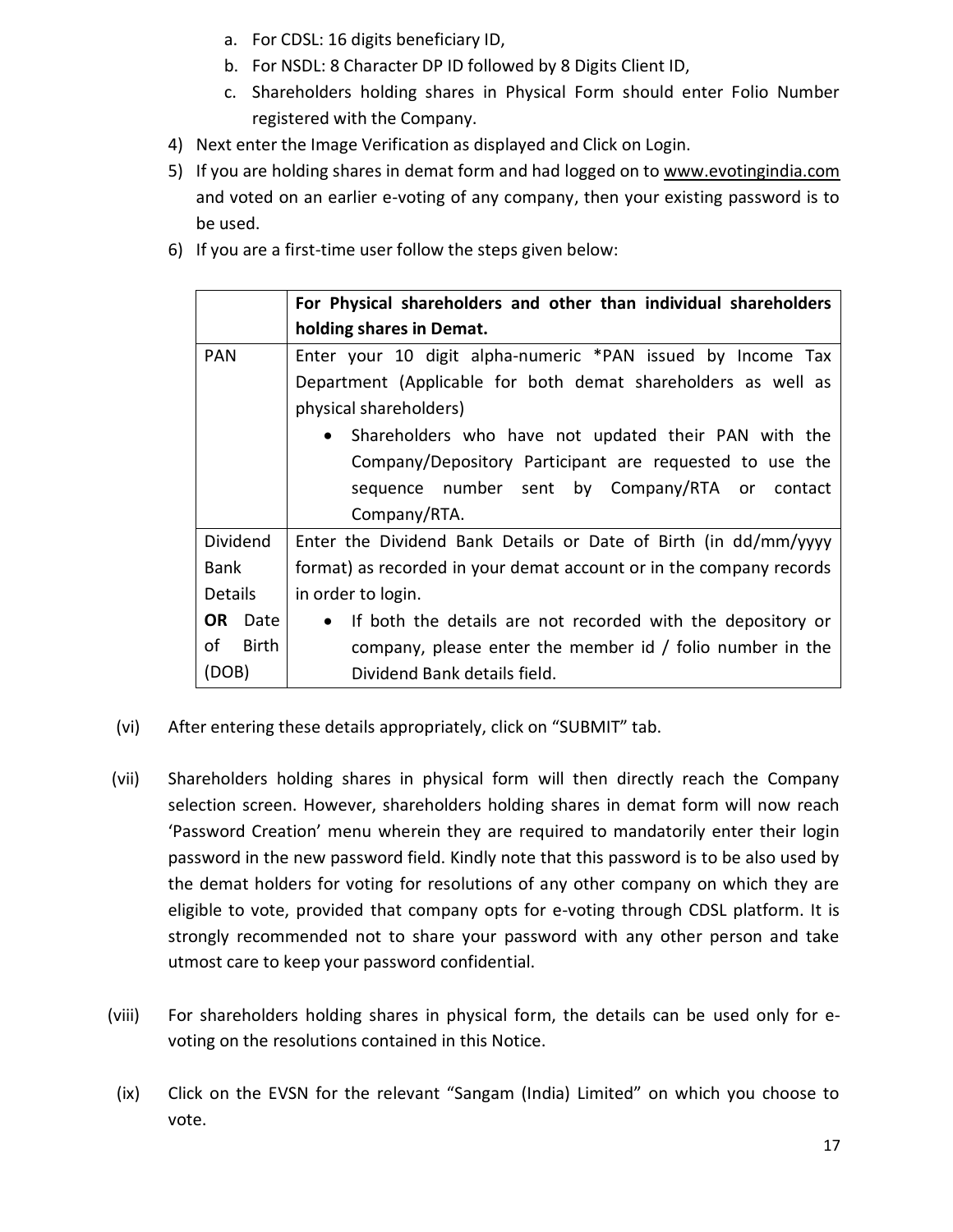- (x) On the voting page, you will see "RESOLUTION DESCRIPTION" and against the same the option "YES/NO" for voting. Select the option YES or NO as desired. The option YES implies that you assent to the Resolution and option NO implies that you dissent to the Resolution.
- (xi) Click on the "RESOLUTIONS FILE LINK" if you wish to view the entire Resolution details.
- (xii) After selecting the resolution, you have decided to vote on, click on "SUBMIT". A confirmation box will be displayed. If you wish to confirm your vote, click on "OK", else to change your vote, click on "CANCEL" and accordingly modify your vote.
- (xiii) Once you "CONFIRM" your vote on the resolution, you will not be allowed to modify your vote.
- (xiv) You can also take a print of the votes cast by clicking on "Click here to print" option on the Voting page.
- (xv) If a demat account holder has forgotten the login password then Enter the User ID and the image verification code and click on Forgot Password & enter the details as prompted by the system.
- (xvi) There is also an optional provision to upload BR/POA if any uploaded, which will be made available to scrutinizer for verification.
- (xvii) **Additional Facility for Non – Individual Shareholders and Custodians –For Remote Voting only.**
	- Non-Individual shareholders (i.e. other than Individuals, HUF, NRI etc.) and Custodians are required to log on to [www.evotingindia.com](http://www.evotingindia.com/) and register themselves in the "Corporates" module.
	- A scanned copy of the Registration Form bearing the stamp and sign of the entity should be emailed to [helpdesk.evoting@cdslindia.com.](mailto:helpdesk.evoting@cdslindia.com)
	- After receiving the login details a Compliance User should be created using the admin login and password. The Compliance User would be able to link the account(s) for which they wish to vote on.
	- The list of accounts linked in the login will be mapped automatically & can be delink in case of any wrong mapping.
	- It is Mandatory that, a scanned copy of the Board Resolution and Power of Attorney (POA) which they have issued in favour of the Custodian, if any, should be uploaded in PDF format in the system for the scrutinizer to verify the same.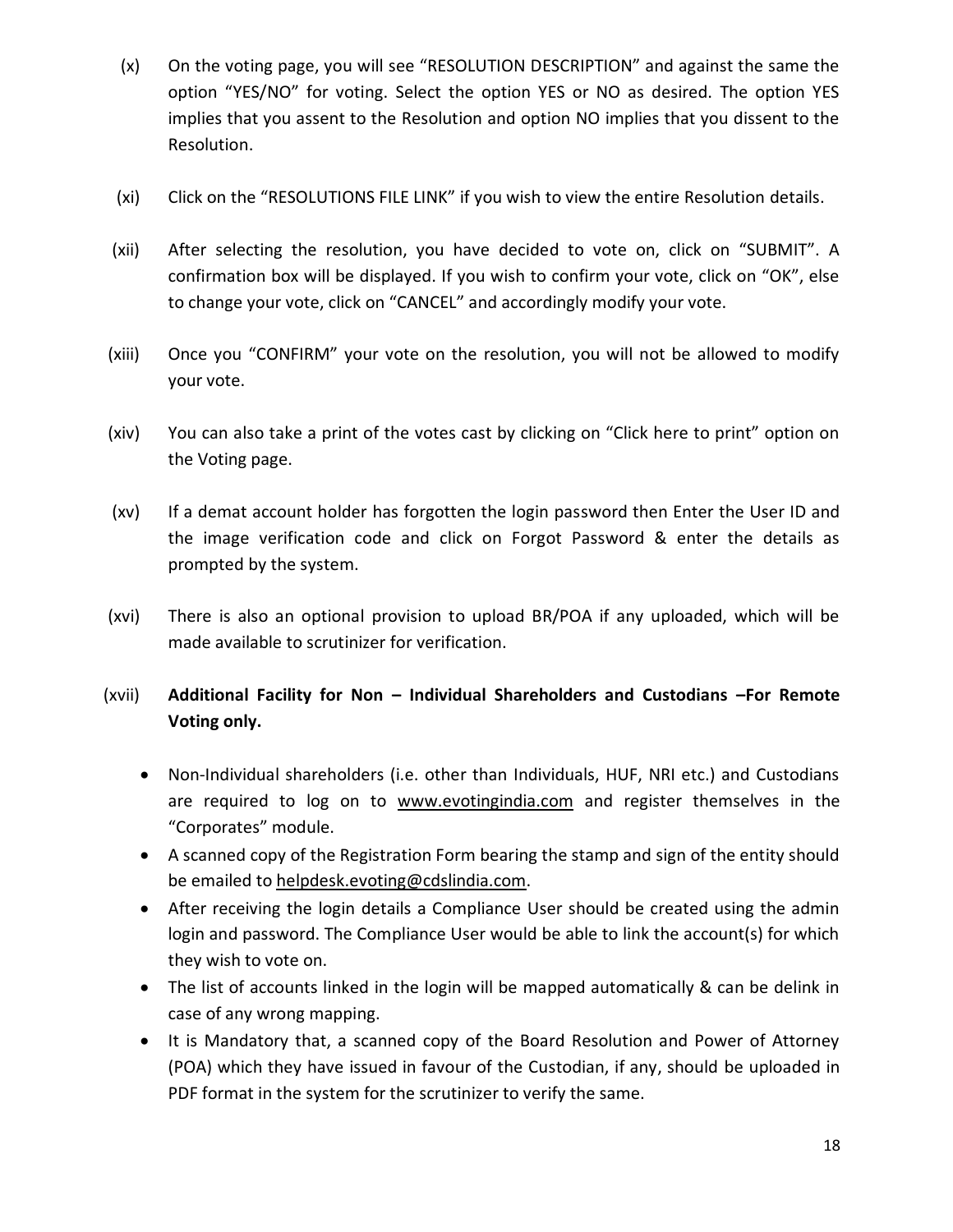Alternatively Non Individual shareholders are required mandatory to send the relevant Board Resolution/ Authority letter etc. together with attested specimen signature of the duly authorized signatory who are authorized to vote, to the Scrutinizer and to the Company at the email address viz[;bksharma162@gmail.com](mailto:bksharma162@gmail.com) and [secretarial@sangamgroup.com,](mailto:secretarial@sangamgroup.com) if they have voted from individual tab & not uploaded same in the CDSL e-voting system for the scrutinizer to verify the same.

# **INSTRUCTIONS FOR SHAREHOLDERS ATTENDING THE EGM THROUGH VC/OAVM & E-VOTING DURING MEETING ARE AS UNDER:**

- 1. The procedure for attending meeting & e-Voting on the day of the EGM is same as the instructions mentioned above for e-voting.
- 2. The link for VC/OAVM to attend meeting will be available where the EVSN of Company will be displayed after successful login as per the instructions mentioned above for evoting.
- 3. Shareholders who have voted through Remote e-Voting will be eligible to attend the meeting. However, they will not be eligible to vote at the EGM.
- 4. Shareholders are encouraged to join the Meeting through Laptops/IPads for better experience.
- 5. Further shareholders will be required to allow Camera and use Internet with a good speed to avoid any disturbance during the meeting.
- 6. Please note that Participants Connecting from Mobile Devices or Tablets or through Laptop connecting via Mobile Hotspot may experience Audio/Video loss due to Fluctuation in their respective network. It is therefore recommended to use Stable Wi-Fi or LAN Connection to mitigate any kind of aforesaid glitches.
- 7. Shareholders who would like to express their views/ask questions during the meeting may register themselves as a speaker by sending their request in advance atleast5 (Five) days prior to meeting mentioning their name, demat account number/folio number, email id, mobile number at [secretarial@sangamgroup.com.](mailto:secretarial@sangamgroup.com)The shareholders who do not wish to speak during the EGM but have queries may send their queries in advance 5 (Five) days prior to meeting mentioning their name, demat account number/folio number, email id, mobile number at [secretarial@sangamgroup.com.](mailto:secretarial@sangamgroup.com) These queries will be replied to by the company suitably by email.
- 8. Those shareholders who have registered themselves as a speaker will only be allowed to express their views/ask questions during the meeting.
- 9. Only those shareholders, who are present in the EGM through VC/OAVM facility and have not casted their vote on the Resolutions through remote e-Voting and are otherwise not barred from doing so, shall be eligible to vote through e-Voting system available during the EGM.
- 10. If any Votes are cast by the shareholders through the e-voting available during the EGM and if the same shareholders have not participated in the meeting through VC/OAVM facility, then the votes cast by such shareholders shall be considered invalid as the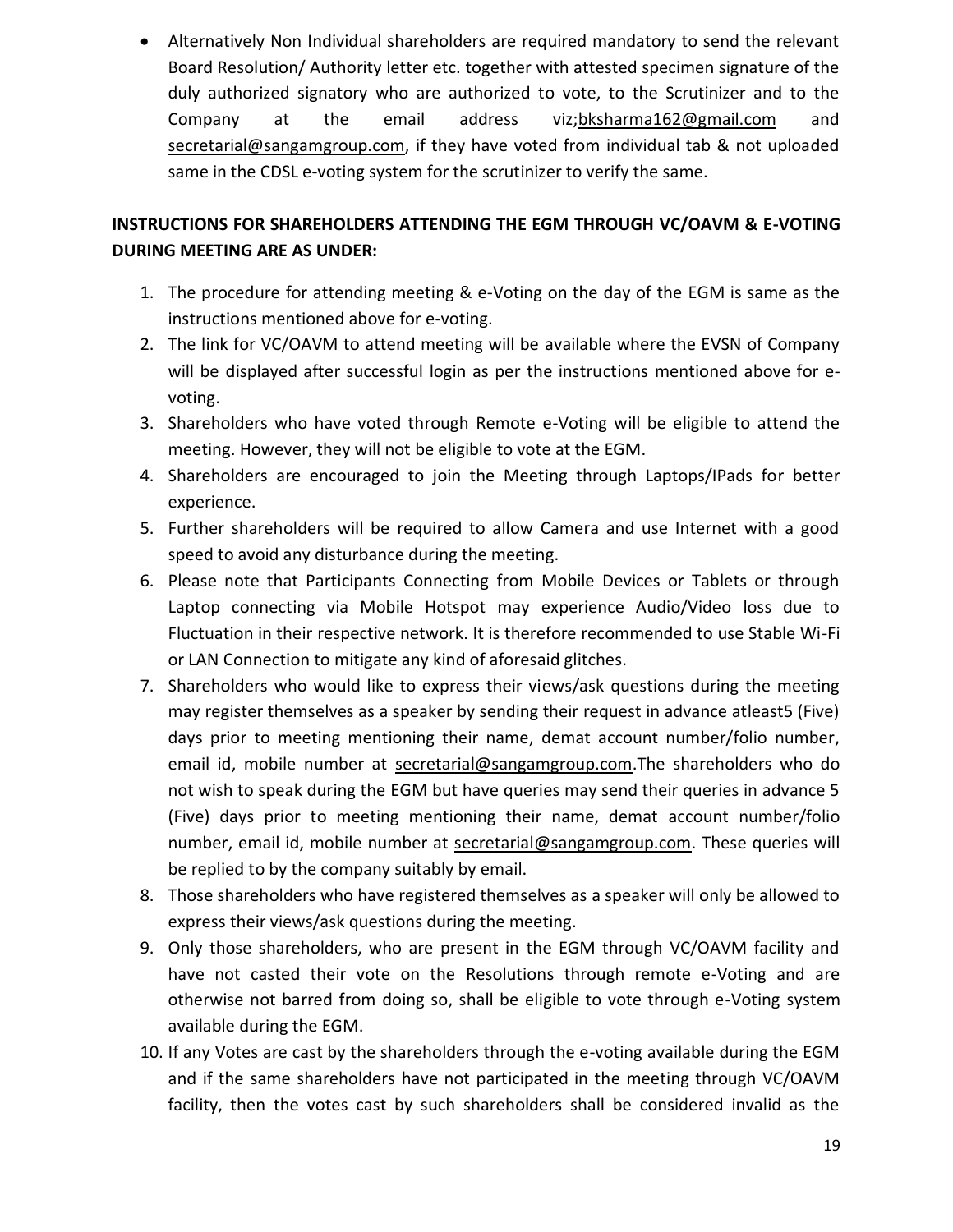facility of e-voting during the meeting is available only to the shareholders attending the meeting.

# **PROCESS FOR THOSE SHAREHOLDERS WHOSE EMAIL/MOBILE NO. ARE NOT REGISTERED WITH THE COMPANY/DEPOSITORIES.**

- 1. For Physical shareholders- please provide necessary details like Folio No., Name of shareholder, scanned copy of the share certificate (front and back), PAN (self attested scanned copy of PAN card), AADHAR (self attested scanned copy of Aadhar Card) by email to [secretarial@sangamgroup.com](mailto:secretarial@sangamgroup.com)
- 2. For Demat shareholders -, Please update your email id & mobile no. with your respective Depository Participant (DP)
- 3. For Individual Demat shareholders Please update your email id & mobile no. with your respective Depository Participant (DP) which is mandatory while e-Voting & joining virtual meetings through Depository.

If you have any queries or issues regarding attending EGM & e-Voting from the CDSL e-Voting System, you can write an email to [helpdesk.evoting@cdslindia.com](mailto:helpdesk.evoting@cdslindia.com) or contact at toll free no. 1800 22 55 33.

All grievances connected with the facility for voting by electronic means may be addressed to Mr. Rakesh Dalvi, Sr. Manager, (CDSL,) Central Depository Services (India) Limited, A Wing, 25th Floor, Marathon Futurex, Mafatlal Mill Compounds, N M Joshi Marg, Lower Parel (East),Mumbai - 400013 or send an email to [helpdesk.evoting@cdslindia.com](mailto:helpdesk.evoting@cdslindia.com) or call toll free no.1800 22 55 33.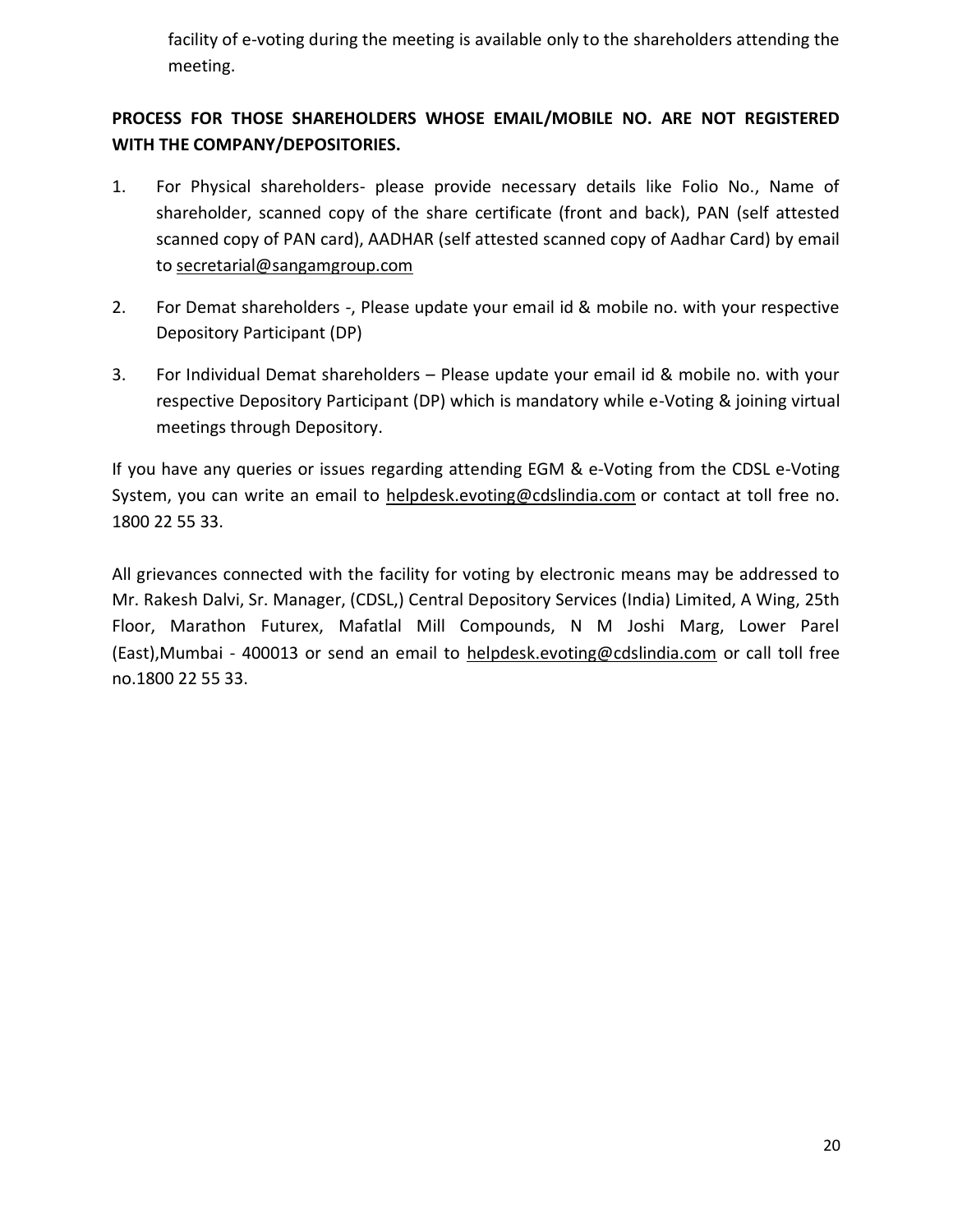#### **EXPLANATORY STATEMENT PURSUANT TO SECTION 102 OF THE COMPANIES ACT, 2013**

#### **ITEM NO. 1, 2 AND 3:**

Equity based remuneration includes alignment of personal goals of the Employees with Organisational objectives by participating in the ownership of the Company. The Board of Directors of your Company understands the need to enhance the Employee engagement, to reward the Employees for their association and performance as well as to motivate them to contribute to the growth and profitability of the Company.

In order to reward and retain the Employees and to create a sense of ownership and participation amongst them, the Board of Directors has in its meeting held on  $17<sup>th</sup>$  June, 2022 approved the Sangam (India) Limited Employees Stock Option Scheme (*"Scheme")* to or for the benefit of such Employees as defined in the Scheme.

In terms of Regulation 6(1) of Securities and Exchange Board of India (Share Based Employee Benefits and Sweat Equity) Regulations, 2021 **["SEBI (SBEB & SE) Regulations"]** and Section 62 and other applicable provisions, if any, of the Companies Act, 2013, the issue of Equity Shares under an Employee Stock Options Scheme requires approval of the shareholders by way of a Special Resolution. The Special Resolution set out at **Item No. 1** is to seek your approval for the said purpose.

Further, as per Regulation 6(3)(c) of SEBI (SBEB & SE) Regulations, approval of the shareholders by way of separate Special Resolution is also required for grant of Options to Employees of Group Company including Subsidiary Company or its Associate company, in India or outside India, of the Company. The Special Resolution set out at **Item No.2** is to seek your approval for the said purpose.

Further, as per Regulation 6(3)(a) of SEBI (SBEB & SE) Regulations, approval of the shareholders by way of a separate Special Resolution is also required for Secondary Acquisition of Equity Shares by the Trust for implementation of the Scheme. The Special Resolution set out at **Item No. 3** is to seek your approval for the said purpose.

The main features and other details of the Scheme as per Regulation 6(2) of the SEBI (SBEB & SE) Regulations, 2021 are as under:

#### **1. Brief Description of the Scheme:**

The Scheme shall be called as Sangam (India) Limited Employees Stock Option Scheme – 2022.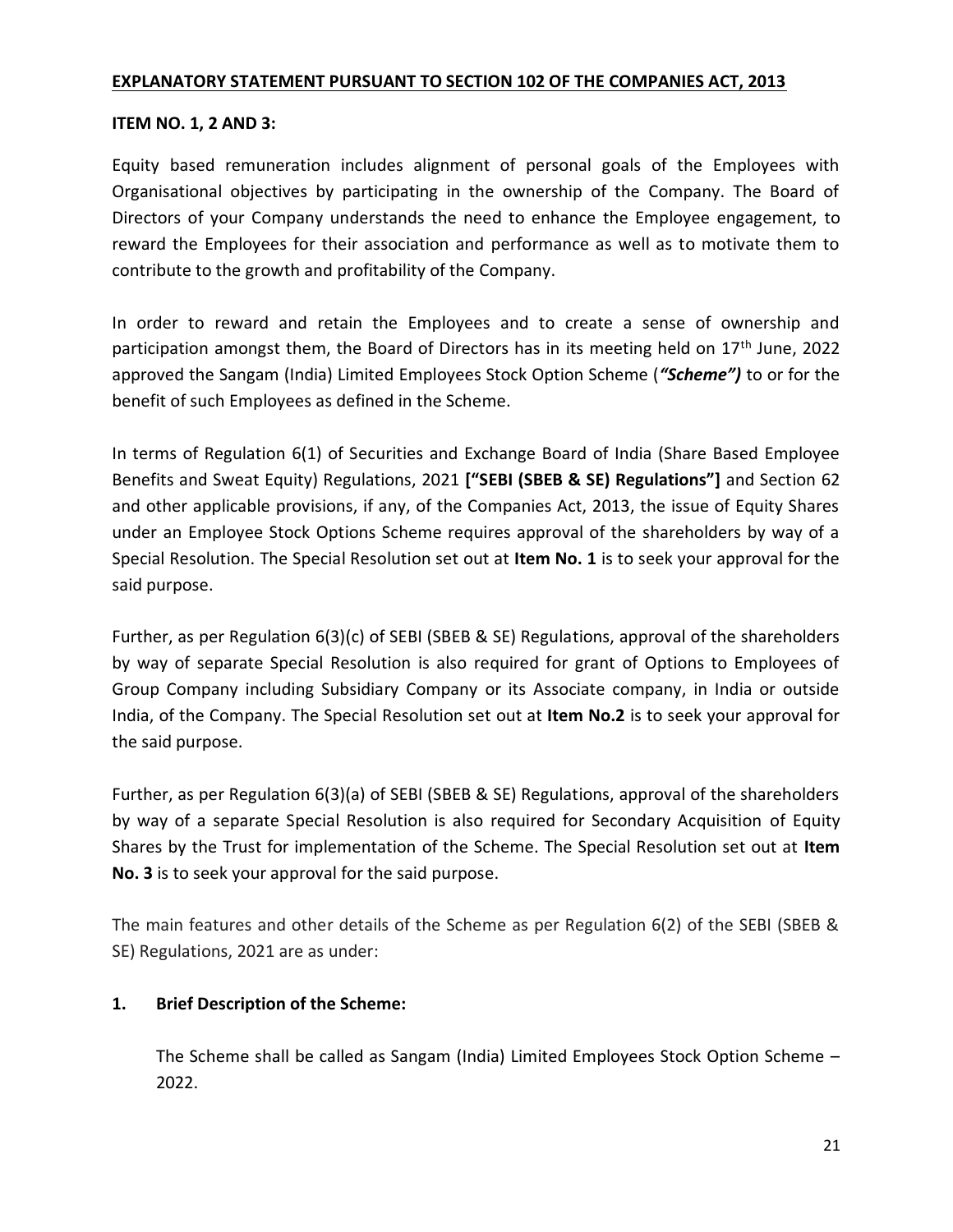## **The purpose of the Scheme includes the followings:**

- a) To attract new talent into the Company to drive its growth plans.
- b) To motivate the employees to contribute to the growth and profitability of the Company.
- c) To retain the employees and reduce the attrition rate of the Company.
- d) To achieve sustained growth and the creation of shareholder value by aligning the interests of the Employees with the long-term interests of the Company.
- e) To create a sense of ownership and participation amongst the employees to share the value they create for the Company in the years to come, and
- f) To provide deferred rewards to employees.

#### **2. The total number of Stock Options to be granted under the Scheme:**

The maximum number of Options that may be granted pursuant to this Scheme shall not exceed 10,00,000 (Ten Lakhs) Options which shall be convertible into equal number of Shares.

Out of the overall pool of 10,00,000 Shares, the Trust will acquire 50% of Shares by the way of by fresh allotment and/or 50% by Secondary Acquisition as decided by the Board of Directors (the term shall deem to include Nomination and Remuneration Committee ("NRC"), from time to time

If any Option granted under the Scheme lapses or is forfeited or surrendered under any provision of the Scheme, such Option shall be available for further Grant under the Scheme unless otherwise determined by the Committee.

Further, the maximum number of Options that can be granted and the Shares arising upon exercise of these Options shall stand adjusted in case of Corporate Actions.

#### **3. Identification of classes of Employees entitled to participate in the Scheme:**

- a. An Employee as designated by the Company, who is exclusively working in India or outside India; or
- b. A Director of the Company, whether a Whole Time Director or not, including a Non Executive Director who is not a Promoter or member of the Promoter Group, but excluding an Independent Director; or
- c. An Employee as defined in sub-articles (a) or (b), of a Group Company including Subsidiary or its Associate Companies, in India or outside India,

#### **but does not include**

a) An Employee who is a Promoter or a person belonging to the Promoter Group; or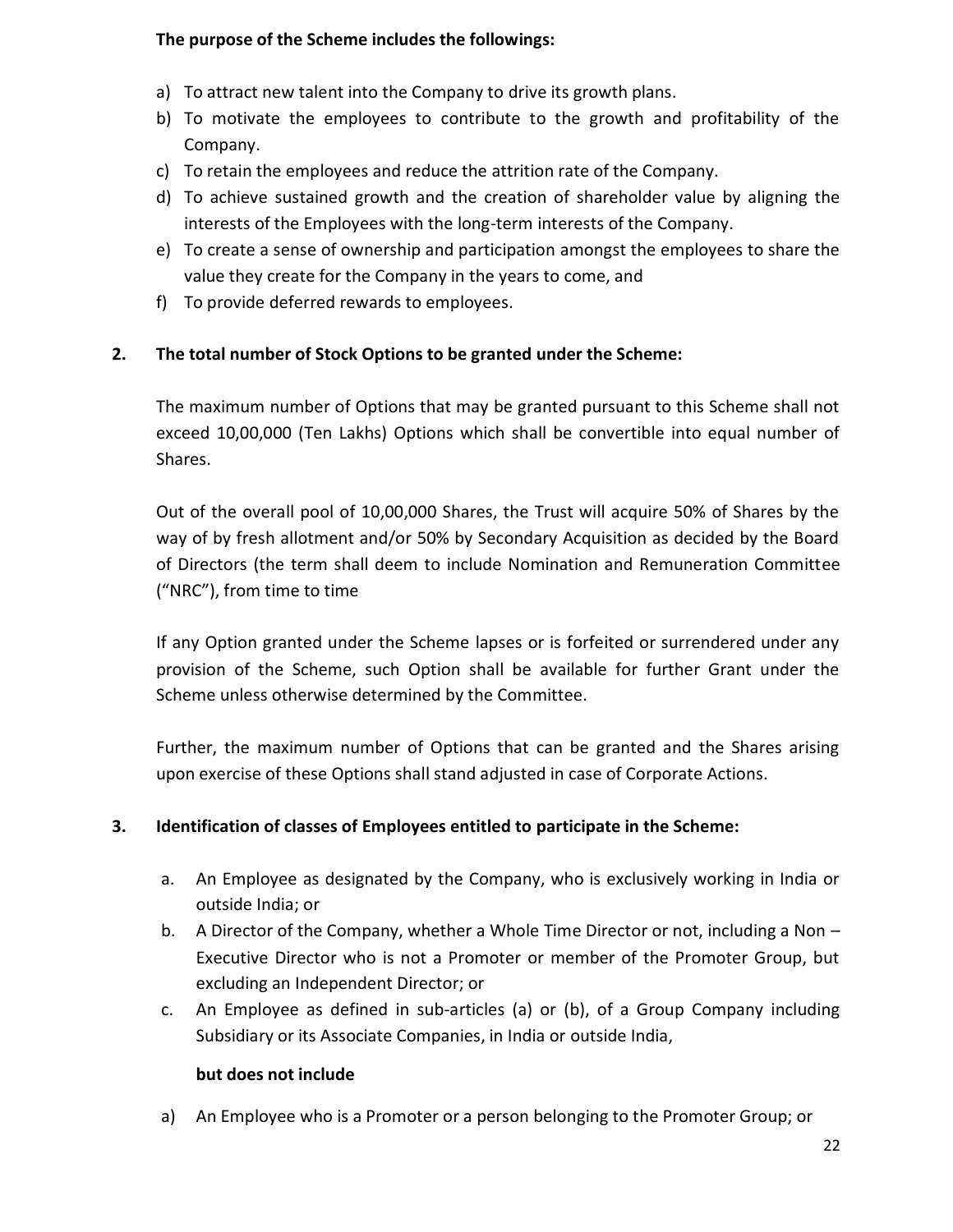b) A Director who either himself or through his relative or through any body corporate directly or indirectly, holds more than ten percent of the outstanding equity shares of the Company.

## **4. Requirement of Vesting and period of Vesting:**

Vesting Period shall commence from the Grant Date subject to minimum of 1 (One) year from the Grant Date and a maximum of 7 (Seven) years from the Grant Date, at the discretion of and in the manner prescribed by the Board of Directors and set out in the Grant Letter.

Vesting of Options can vary from Grantee to Grantee as per the discretion of the Board of Directors whose decision shall be final and binding.

The Vesting would be subject to the continued employment of the Grantee and may further be linked with the certain performance and other criteria's, as determined by the Committee and mentioned in the Grant Letter.

## **5. Maximum period within which the Options shall be vested:**

Maximum period within which the Options shall be vested is 7 (Seven) years from the Date of Grant**.**

## **6. Exercise Price or Pricing Formula:**

Under this Scheme, the Exercise Price of the Shares will be decided by the Board of Directors and will either be:

- a. In case the Shares acquired by the Trust are from Secondary Acquisition then the Exercise Price will be decided on the basis of the average purchase price of the Shares of the Trust or the Market Price.
- b. In case the Shares acquired by the Trust are from fresh allotment then the Exercise Price will be based upon the Market Price.

The Committee has the power to provide a suitable discount, as deems fit, on such price as arrived above. However, in any case, the exercise price shall not go below the par value of Share of the Company.

For the above purpose the "Market price" means the latest available closing price on a recognized stock exchange on which the Shares of the Company are listed on the date immediately prior to the Relevant Date (the date of the meeting of the Committee on which the Grant is made).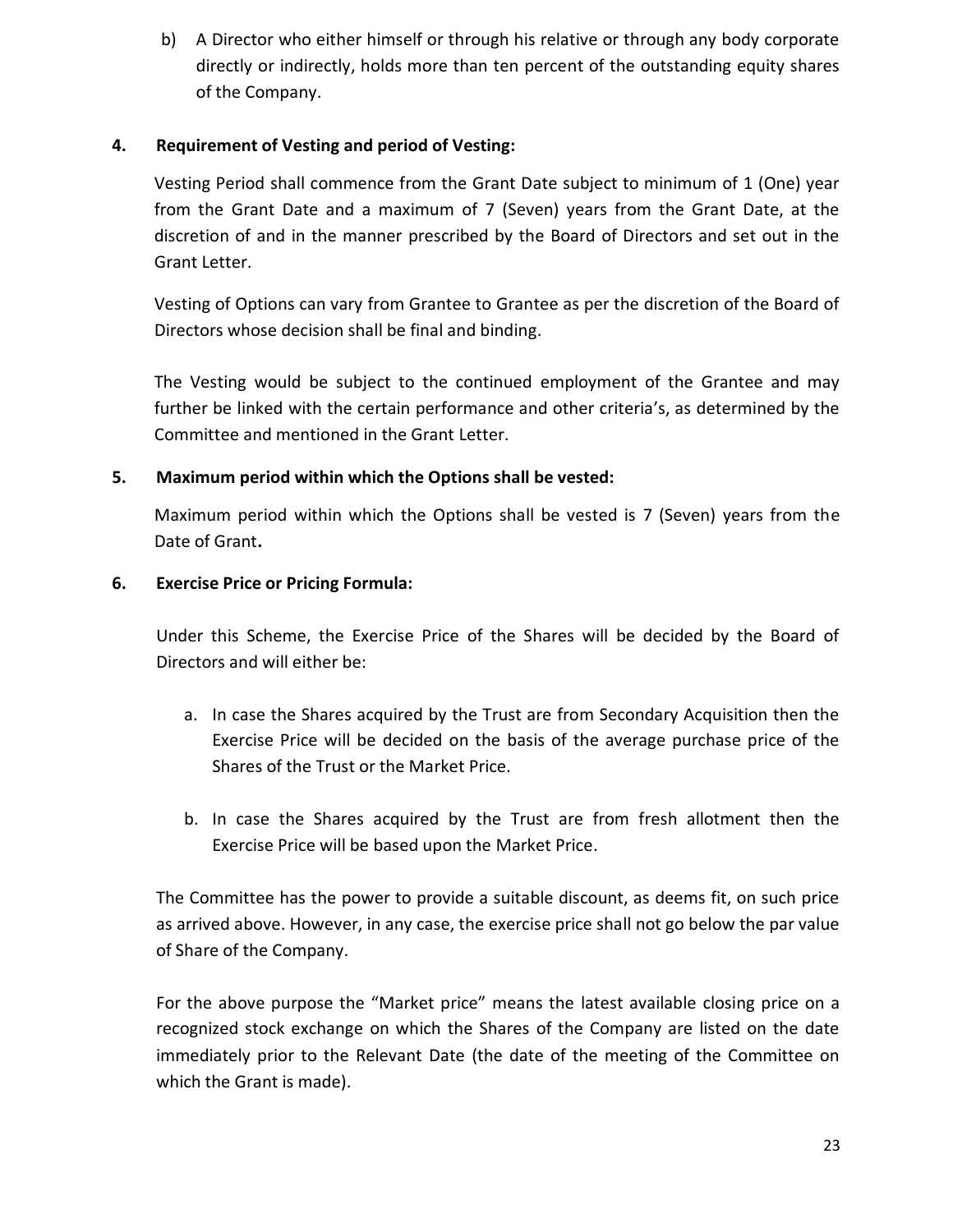Explanation – As the Shares of the Company are listed on more than one recognized stock exchange, then the closing price on the recognized stock exchange having higher trading volume shall be considered as the market price.

## **7. Exercise period and process of Exercise:**

After Vesting, Options can be exercised, either wholly or partially, within a maximum period of 3 (Three) years from the date of respective vesting, through Cash Mechanism after submitting the Exercise application along with payment of the Exercise Price, applicable taxes and other charges, if any.

The mode and manner of the Exercise shall be communicated to the Grantees individually.

## **8. Appraisal process for determining the eligibility of the Employees to the scheme:**

The Board of Directors may on the basis of all or any of the following criteria, decide on the Employees who are eligible for the grant of Options under the Scheme, the number of Options to be granted and the terms and conditions thereof.

- $\triangleright$  Longevity of Service: It will be determined on the basis of tenure of employment of an Employee in the Company / Group Company (ies) / Subsidiary Company (ies) / Associate Company (ies).
- $\triangleright$  Performance of Employee: Employee's performance during the financial year in the Company / Group Company (ies) / Subsidiary Company (ies) / Associate Company (ies) on the basis of decided parameters.
- $\triangleright$  Performance of Company: Performance of the Company as per the standards to be set by the Board of Directors from time to time.
- $\triangleright$  Any other criteria as decided by the Board of Directors in consultation with the Board of Directors from time to time.

## **9. The Maximum number of Options to be granted per Employee and in aggregate:**

The maximum number of Options that may be granted pursuant to this Scheme shall not exceed 10,00,000 (Ten Lakhs) Options which shall be convertible into equal number of Shares.

Subject to availability of Options in the pool under the Scheme, the maximum number of Options that can be granted to any eligible Employee during any one year shall not be equal to or exceed 1% of the issued capital of the Company at the time of Grant. The Committee may decide to Grant such number of Options equal to or exceeding 1% of the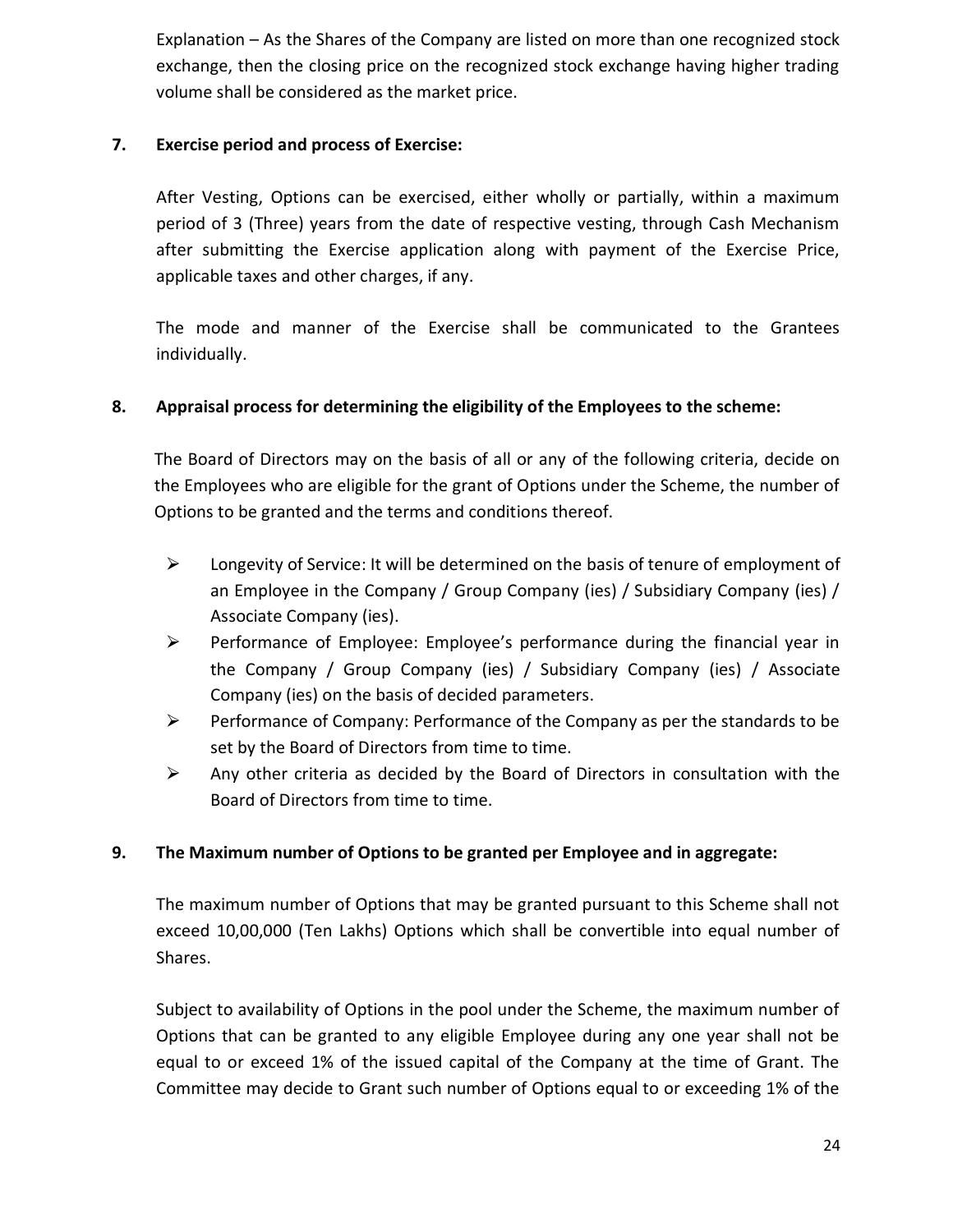issued capital to any eligible Employee as the case may be, subject to the separate approval of the Shareholders in a general meeting.

#### **10. The Maximum quantum of benefits to be provided per Employee under the scheme:**

The maximum quantum of benefits that will be provided to every eligible employee under the Scheme will be the difference between the market value of Company's share on the recognized stock exchanges as on the Date of Exercise of Options and the Exercise Price paid by the Employee.

# **11. Whether the Scheme(s) is to be implemented and administered directly by the Company or through a Trust:**

The Scheme shall be implemented through Trust Route wherein the Trust may acquire the Shares from the following sources:

- **a)** Secondary acquisition from the market and/ or
- **b)** Fresh Allotment from the Company.

Subject to Applicable Laws and the framework laid down by the Board of Directors, the Scheme shall be administered by the Committee which shall delegate some or all of its administrative powers to the Trust or any other committee or Person(s), as per the Applicable Laws, for proper administration of the Scheme.

# **12. Whether the Scheme involves new issue of shares by the company or secondary acquisition by the Trust or both:**

The Scheme involves both Fresh allotment from the Company and / or Secondary acquisition from the market.

Out of the overall pool of 10,00,000 Shares, the Trust will acquire 50% quantity of Shares by the way of Secondary Acquisition and/or 50% by fresh allotment from the Company.

Provided further that the primary route for acquisition of Shares shall be secondary acquisition from the market. However, if the Board of Directors deems fit the said acquisition can also be done by fresh allotment from the Company.

# **13. The amount of loan to be provided for implementation of the Scheme by the Company to the Trust, its tenure, utilization, repayment terms, etc.:**

For the purpose of acquisition of Shares by the said Trust, the Trust may be funded by the Company, either through interest free loan or any other form of financial assistance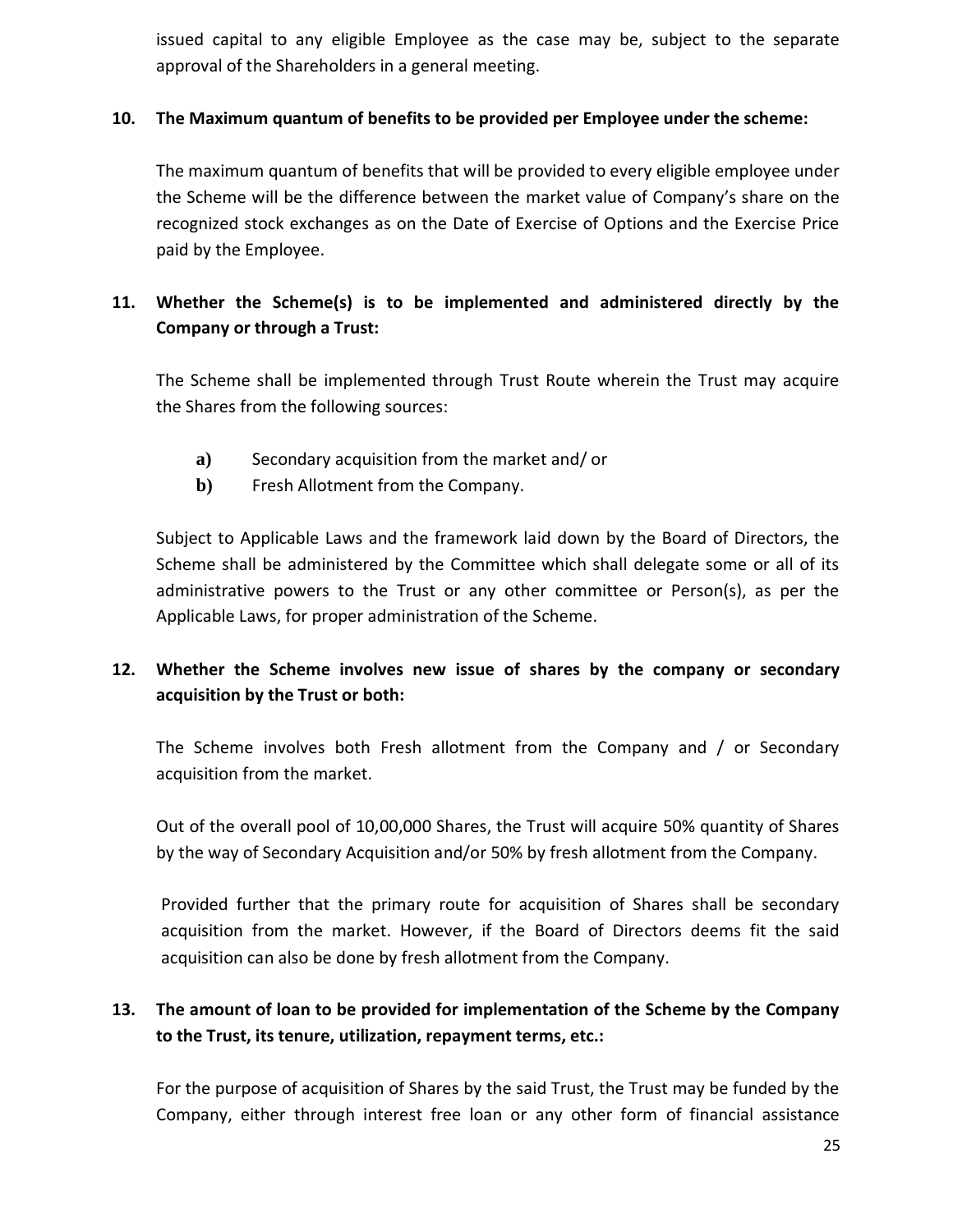permissible under Applicable Laws. Further, the Trust may take loan from banks or any other person/source under Applicable Laws.

The amount of interest free loan to be provided for implementation of the Scheme by the Company to the Trust shall not exceed the maximum limit prescribed under Applicable Laws, from time to time, presently not exceeding 5% of the paid-up capital and free reserves as provided in Companies Act, 2013. The tenure of such loan shall be the point where the objects of the Trust are accomplished or the repayment of loan is made, whichever is earlier. The utilization of such loan shall be for the objects of the Trust as mentioned in the trust deed including the implementation of the Scheme wherein it will purchase the Shares of the Company either through secondary acquisition and/or fresh allotment from the Company. The Trust shall repay the loan to the Company by utilising the proceeds realised from Exercise of Options by the Grantees and the accruals of the Trust during the tenure of the Scheme or termination of the Scheme.

Provided that the above limit of 5% shall be taken on consolidated basis for all Employee Benefit Scheme(s) as may be undertaken by the Company from time to time**.**

## **14. The Maximum percentage of secondary acquisition (subject to limits specified under the regulations) that can be made by the Trust for the purposes of the Scheme:**

The Trust shall acquire the Shares subject to the limits as prescribed under SEBI (SBEB & SE) Regulations, from time to time.

The total number of Shares under Secondary Acquisition held by the Trust in pursuance to the Scheme or any other share based Employee benefit plan implemented in the past, shall at no time, exceed 5 (Five) percent of the Paid-up Equity Capital of the Company as at the end of the financial year immediately prior to the year in which the Shareholder approval is obtained for such Secondary Acquisition in due compliance with the provisions of the SEBI (SBEB & SE) Regulations, as amended from time to time.

The secondary acquisition by the Trust in any financial year shall not exceed 2 (two) percent of the paid-up Equity capital as at the end of the respective previous financial year as prescribed under the provisions of the SEBI (SBEB & SE) Regulations, as amended from time to time.

## **15. Disclosure and accounting policies:**

The Company shall comply with the disclosures requirements and the accounting policies prescribed under Regulation 15 of the SEBI (SBEB & SE) Regulations, 2021 or as may be prescribed by regulatory authorities from time to time.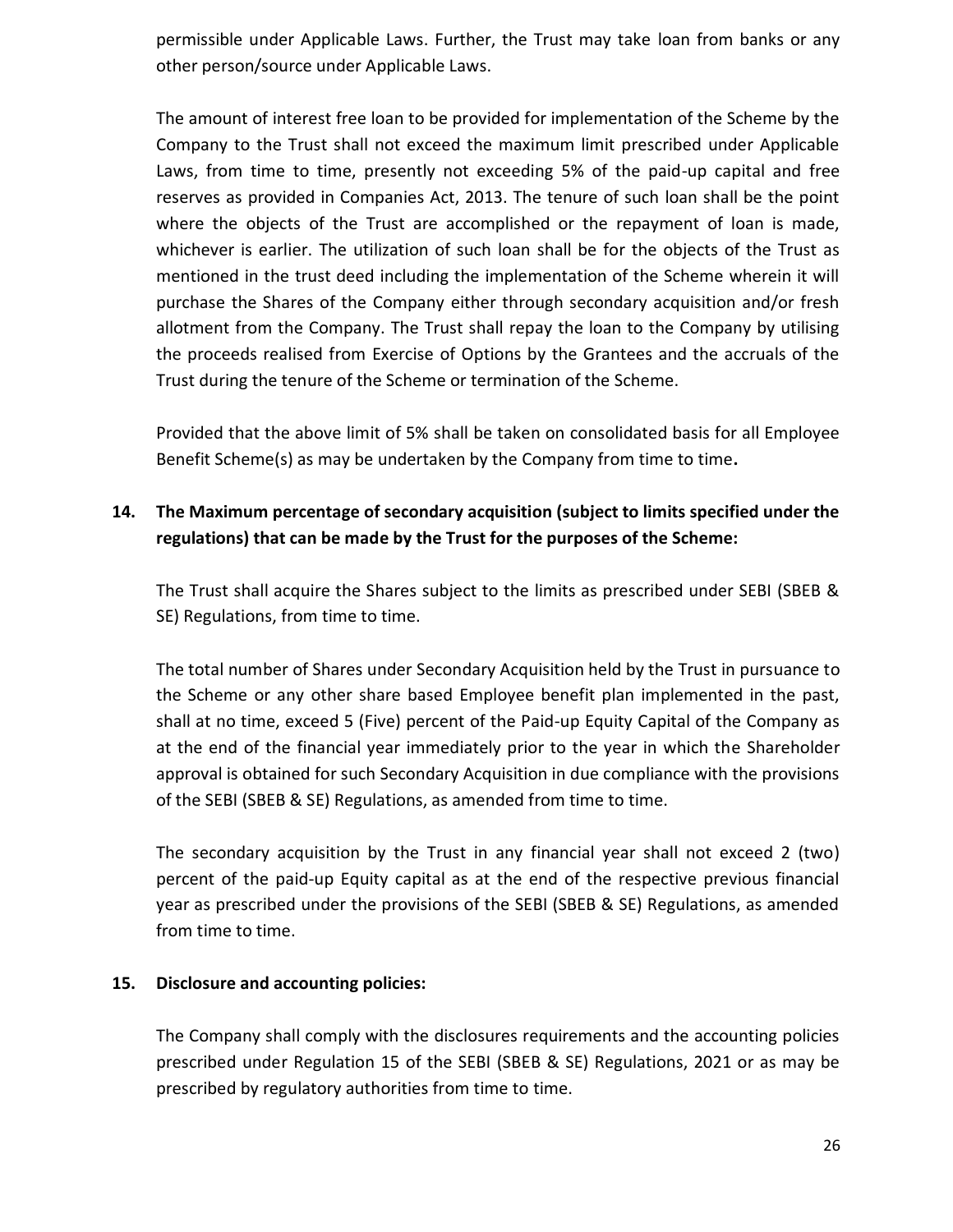#### **16. The method which the Company shall use to value its Options:**

The Company shall make all the necessary disclosures required under the provisions of the SEBI (SBEB & SE) Regulations, 2021 and other Applicable Laws. The Company shall comply with the requirements of IND – AS 102 and shall use Fair value method and the fair value of Options would be calculated as per the prescribed method under the applicable regulations.

#### **17. Statement with regard to Disclosure in Director's Report:**

As the company is adopting fair value method, presently there is no requirement for disclosure in director's report. However, if in future, the Company opts for expensing of share based employee benefits using the intrinsic value, then the difference between the employee compensation cost so computed and the employee compensation cost that shall have been recognized if it had used the fair value, shall be disclosed in the Directors' report and the impact of this difference on profits and on earnings per share ("EPS") of the company shall also be disclosed in the Directors' report.

#### **18. Period of lock-in:**

The Shares transferred to the Grantees pursuant to Exercise of Options will not be subject to any lock-in period and can be freely sold by the Grantee.

## **19. Terms & conditions for buy-back, if any, of specified securities:**

The Board of Directors will determine the procedure for buy-back of Options granted under the Scheme, if to be undertaken at any time by the Company, and the applicable terms and conditions in accordance with the Applicable Laws.

In terms of Section 62 of the Companies Act, 2013 and Regulation 6 of Securities and Exchange Board of India (Share Based Employee Benefits and Sweat Equity) Regulations, 2021, the approval of the Shareholders is sought by way of Special Resolution for the approval of the Sangam (India) Limited Employees Stock Option Scheme – 2022 **("Scheme").**

The Board of Directors of the Company recommend the Special resolutions as set out at item nos. 1,2 and 3 for approval by members.

None of the Directors, Manager and Key Managerial Personnel of the Company, and any relatives of such Director, Manager and Key Managerial Personnel are in anyway concerned or interested in the resolution except to the extent of Equity Shares held by them in the Company or the options may be granted under the Scheme.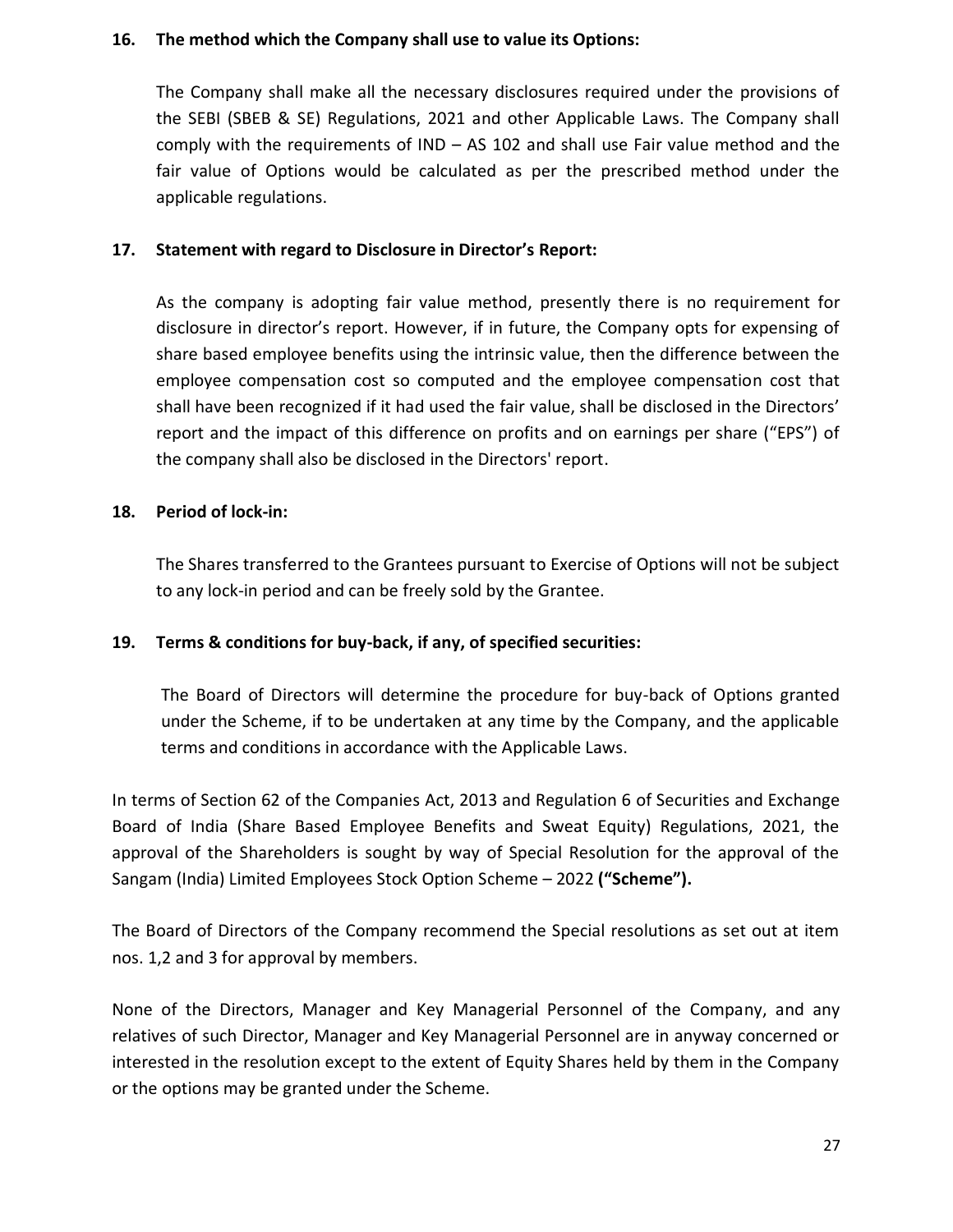Sangam (India) Limited Employees Stock Option Scheme – 2022 *("Scheme")* and other documents referred to in the aforesaid resolutions are available for inspection electronically in the website of the Company.

## **Item No. 04**

In order to execute Sangam (India) Limited Employees Stock Option Scheme – 2022 through Trust Route, the company needs to make provision of funds to the Trust so as to enable it to purchase the Shares of the Company.

In terms of the provisions of Section 67 of the Companies Act, 2013, read with Rule 16 of Companies (Share Capital and Debentures) Rules, 2014, the provision by a company of money in accordance with any scheme approved by company through special resolution, for the purchase of, or subscription for, fully paid-up shares in the Company, if the purchase of, or the subscription for, the equity shares held by trustees for the benefit of the employees;

Therefore, the Board recommends the Special Resolution set out in **Item No. 4** approval by the members.

The disclosures as per Rule 16 of Companies (Share Capital and Debentures) Rules, 2014, are as under:

| 1. | The class of Employees      | a) An Employee as designated by the Company, who is                                                                                                                                                                                                                                         |  |
|----|-----------------------------|---------------------------------------------------------------------------------------------------------------------------------------------------------------------------------------------------------------------------------------------------------------------------------------------|--|
|    | for whose benefit the       | exclusively working in India or outside India; or                                                                                                                                                                                                                                           |  |
|    | Scheme is being             | b) A Director of the Company, whether a Whole Time                                                                                                                                                                                                                                          |  |
|    | implemented and             | Director or not, including a Non $-$ Executive Director                                                                                                                                                                                                                                     |  |
|    | money is being              | who is not a Promoter or member of the Promoter                                                                                                                                                                                                                                             |  |
|    | provided for purchase       | Group, but excluding an Independent Director; or                                                                                                                                                                                                                                            |  |
|    | of or subscription to       | c) An Employee as defined in sub-articles (a) or (b), of a                                                                                                                                                                                                                                  |  |
|    | Shares.                     | Group Company including Subsidiary or its Associate                                                                                                                                                                                                                                         |  |
|    |                             | Companies, in India or outside India,                                                                                                                                                                                                                                                       |  |
|    |                             | but does not include                                                                                                                                                                                                                                                                        |  |
|    |                             | a. An Employee who is a Promoter or a person belonging<br>to the Promoter Group; or<br>b. A Director who either himself or through his relative<br>or through any body corporate directly or indirectly,<br>holds more than ten percent of the outstanding equity<br>shares of the Company. |  |
| 2. | The particulars of the      | Name of the Trust: Sangam (India) Limited Employees                                                                                                                                                                                                                                         |  |
|    | <b>Trustee or Employees</b> | Welfare Trust.                                                                                                                                                                                                                                                                              |  |
|    | in whose favor such         |                                                                                                                                                                                                                                                                                             |  |
|    |                             |                                                                                                                                                                                                                                                                                             |  |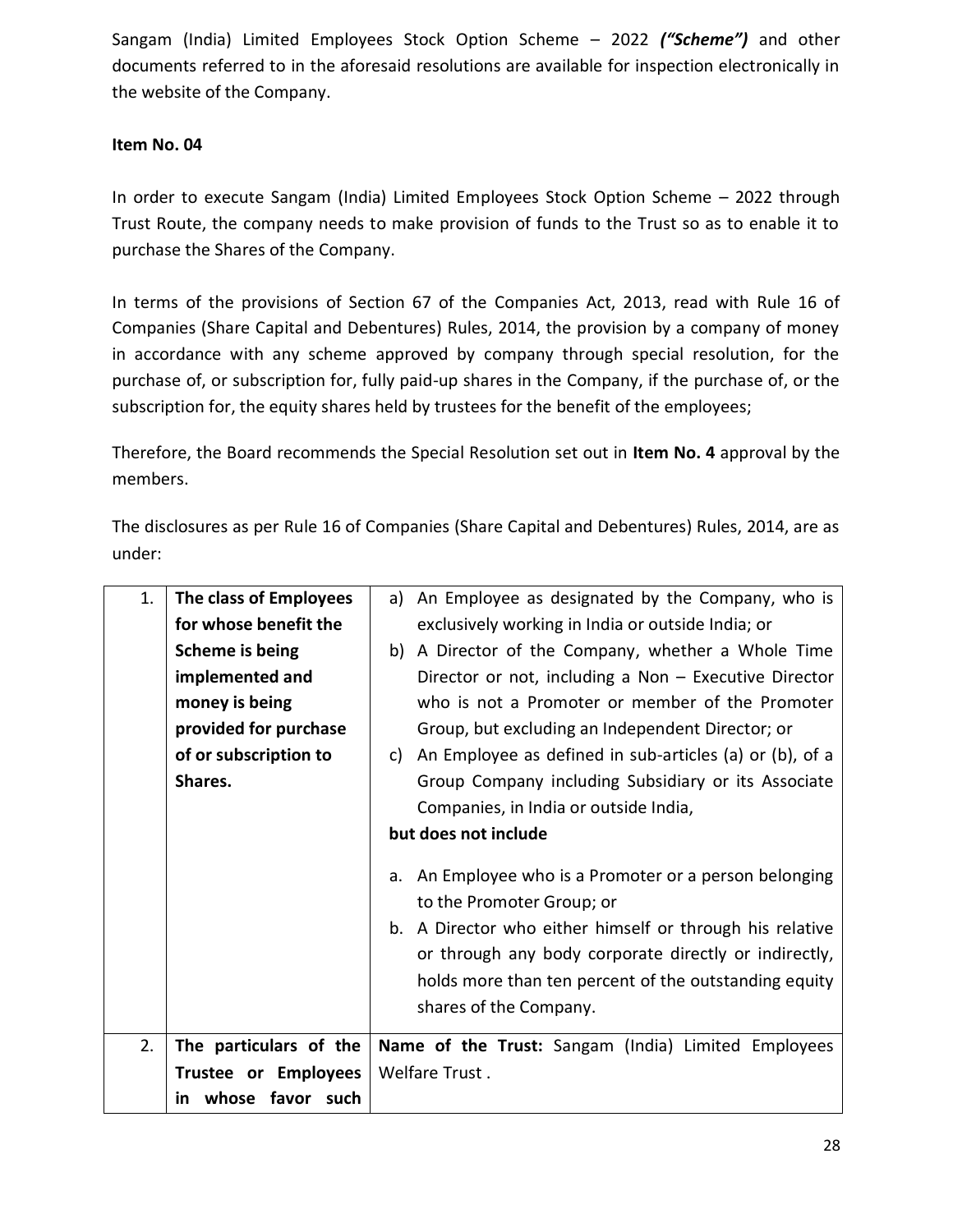|    | <b>Shares</b><br>be<br>to<br>are                                                          | <b>Name of the Trustees:</b>                                             |  |  |
|----|-------------------------------------------------------------------------------------------|--------------------------------------------------------------------------|--|--|
|    | registered.                                                                               | 1) Mr. Ram Kumar Sethiya                                                 |  |  |
|    |                                                                                           | 2) Mr. Arjun Agal                                                        |  |  |
| 3. | <b>Particulars of Trust.</b>                                                              | Name of the Trust: Sangam (India) Limited Employees                      |  |  |
|    |                                                                                           | <b>Welfare Trust</b>                                                     |  |  |
|    |                                                                                           | <b>Address of the Trust:</b>                                             |  |  |
|    |                                                                                           | Sangam House, Atun, Chittorgarh Road,                                    |  |  |
|    |                                                                                           | Bhilwara-311001.                                                         |  |  |
| 4. | Name, Address,                                                                            | 1. Name: Ram Kumar Sethiya                                               |  |  |
|    | <b>Occupation and</b>                                                                     | Address: 6-B-25, R C Vyas Colony, Bhilwara 311001                        |  |  |
|    | <b>Nationality of Trustees.</b>                                                           | <b>Occupation: Service</b>                                               |  |  |
|    |                                                                                           | Nationality: Indian                                                      |  |  |
|    |                                                                                           |                                                                          |  |  |
|    |                                                                                           | 2. Name: Arjun Agal                                                      |  |  |
|    |                                                                                           | <b>Address:</b><br>Kalki<br>Mohalla,<br>Bhilwara,<br>Sanganer,           |  |  |
|    |                                                                                           | Rajasthan 311001                                                         |  |  |
|    |                                                                                           | <b>Occupation: Service</b>                                               |  |  |
|    |                                                                                           | Nationality: Indian                                                      |  |  |
| 5. | <b>Relationship of</b>                                                                    | None                                                                     |  |  |
|    | <b>Trustees with</b>                                                                      |                                                                          |  |  |
|    | <b>Promoters, Directors</b>                                                               |                                                                          |  |  |
|    | or Key Managerial                                                                         |                                                                          |  |  |
|    | Personnel, if any.                                                                        |                                                                          |  |  |
| 6. | Any interest of Key                                                                       | The Key Managerial personnel and Directors are interested                |  |  |
|    | <b>Managerial Personnel,</b><br>in the Scheme only to the extent, to the Options that may |                                                                          |  |  |
|    | <b>Directors or Promoters</b>                                                             | be granted to them, if any, under the Scheme.                            |  |  |
|    | in such Scheme or                                                                         |                                                                          |  |  |
|    | <b>Trust and effect</b>                                                                   |                                                                          |  |  |
|    | thereof.                                                                                  |                                                                          |  |  |
| 7. | The detailed particulars                                                                  | To attract new talent into the Company to drive its<br>a)                |  |  |
|    | of benefits which will                                                                    | growth plans.                                                            |  |  |
|    | the<br>accrue<br>to                                                                       | b) To motivate the employees to contribute to the                        |  |  |
|    | <b>Employees</b> from<br>the                                                              | growth and profitability of the Company.                                 |  |  |
|    | implementation of the<br><b>Scheme</b>                                                    | To retain the employees and reduce the attrition rate<br>C)              |  |  |
|    |                                                                                           | of the Company.<br>To achieve sustained growth and the creation of<br>d) |  |  |
|    |                                                                                           | shareholder value by aligning the interests of the                       |  |  |
|    |                                                                                           |                                                                          |  |  |
|    |                                                                                           | Employees with the long-term interests of the<br>Company.                |  |  |
|    |                                                                                           | To create a sense of ownership and participation<br>e)                   |  |  |
|    |                                                                                           | amongst the employees to share the value they                            |  |  |
|    |                                                                                           | create for the Company in the years to come, and                         |  |  |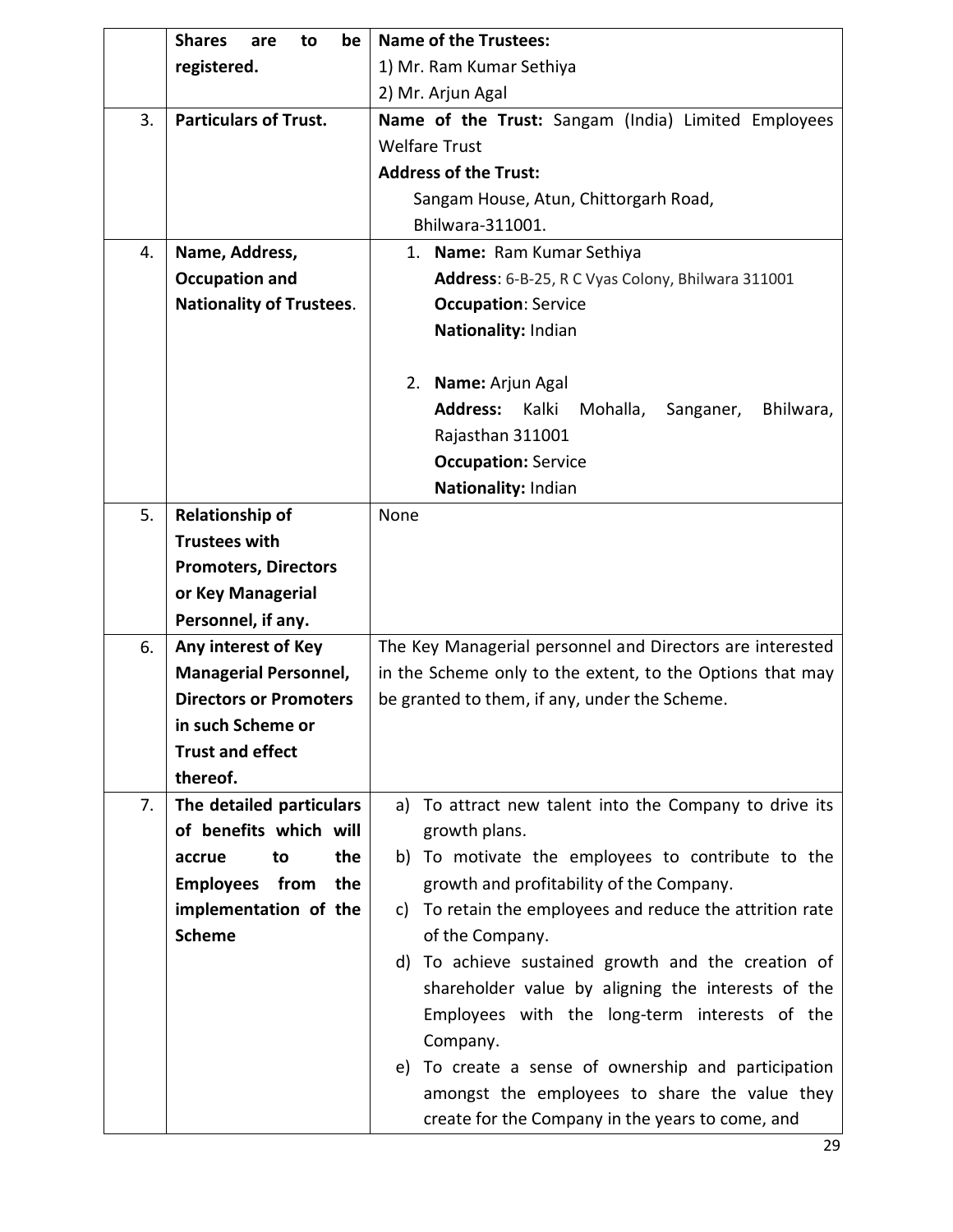|                                                  |                                                                              | f) To provide deferred rewards to employees<br>Further, the Employees will be entitled to exercise the<br>options granted to them at the exercise price during the<br>exercise period pursuant to Scheme.           |
|--------------------------------------------------|------------------------------------------------------------------------------|---------------------------------------------------------------------------------------------------------------------------------------------------------------------------------------------------------------------|
|                                                  |                                                                              |                                                                                                                                                                                                                     |
| 8.                                               | The details about who                                                        | The Trust would be considered as the registered                                                                                                                                                                     |
|                                                  | would exercise and                                                           | Shareholder of the Company till the date of transfer of                                                                                                                                                             |
|                                                  | how the voting rights in $ $                                                 | Shares to the Employees.                                                                                                                                                                                            |
|                                                  | respect of the shares to<br>purchased<br>be<br>or<br>subscribed under<br>the | However, the Trustees will not have any right to vote on<br>the Equity Shares held by the Trust.                                                                                                                    |
| scheme<br>would<br>be <sub>1</sub><br>exercised. |                                                                              | Once the shares are transferred to the Employees upon<br>their Exercise, then the Employees will be treated as the<br>Shareholder of the Company and shall exercise the right to<br>vote in respect of such shares. |

In terms of the Companies Act, 2013, read with Rule 16 of Chapter IV of the Companies Act, 2013, the approval of the Shareholders is sought by way of Special Resolution for the approval for the provisioning of money to the Trust to fulfil the requirements of Sangam (India) Limited Employees Stock Option Scheme – 2022.

Therefore, your Directors recommends the Resolutions as set out at item No. 4 for your approval by way of Special Resolution.

None of the Directors, Manager, Key Managerial Personnel of the Company, and any relatives of such Director, Manager, Key Managerial Personnel is in any way concerned or interested, financially or otherwise, in these resolutions except to the extent of Equity Shares held by them in the Company or the Options that may be granted under the said Scheme.

## **ITEM NO. 5:**

The members of the Company are hereby informed that taking into consideration, the benefits derived/ to be derived by the Company from the Value Additions by Mr. Vinod Kumar Sodani (DIN: 00403740),Executive Director, the Board of Directors in their meeting held on June 17, 2022, have approved the issue of Equity Shares as Sweat Equity Shares to Mr. Vinod Kumar Sodani, at INR 337.18 per share on the basis of valuation report dated June 17, 2022 received from Corporate Professionals Valuation Services Private Limited, Registered Valuer, having registration number IBBI/RV-E/02/2019/106.

**Disclosures in accordance with Regulation 32 read with Schedule II of the SEBI (Share Based Employee Benefits and Sweat Equity) Regulations, 2021 are as follows**:

**1. Total no. of shares to be issued as sweat equity:**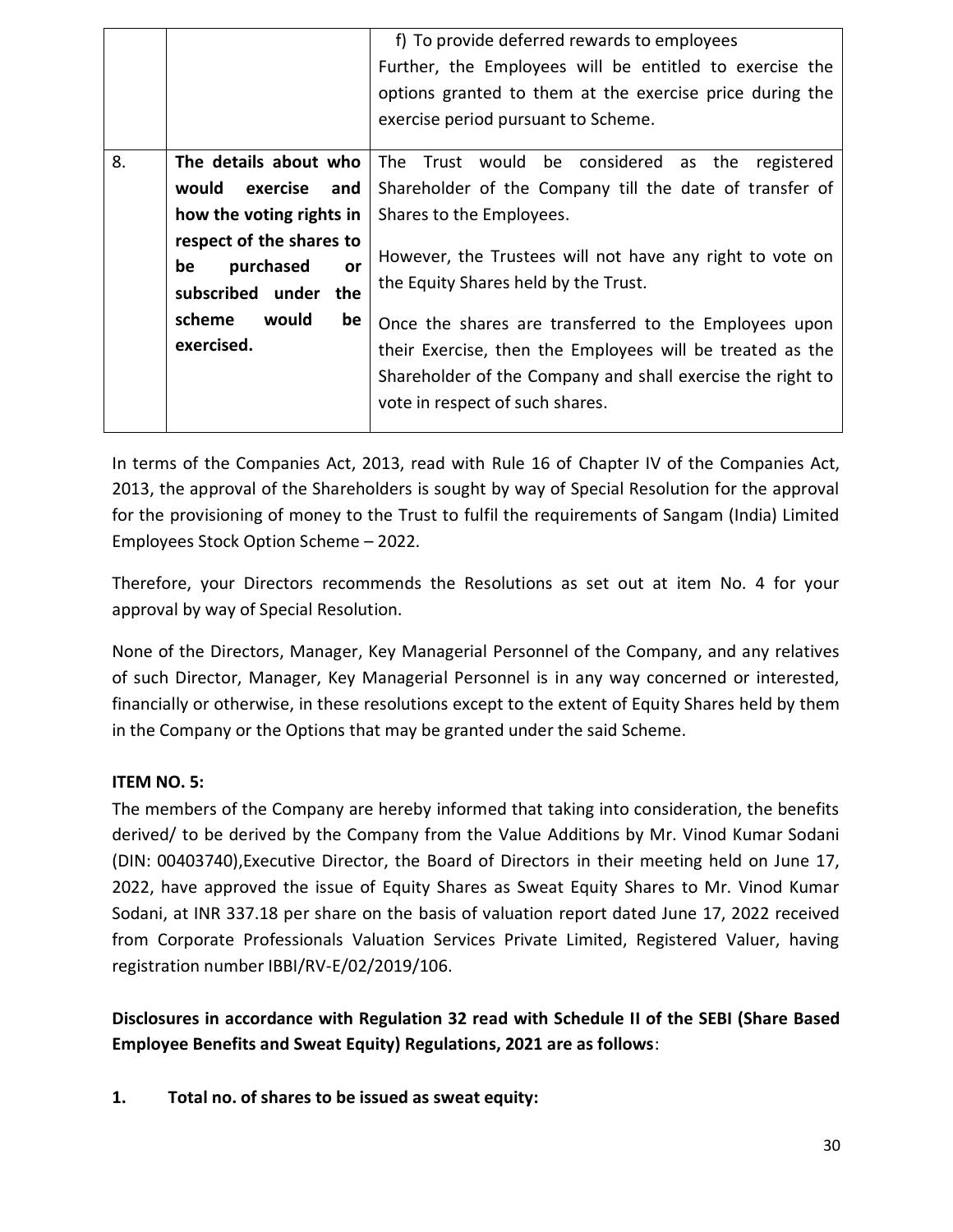6,25,000 (Six Lakhs Twenty-Five Thousand)

## **2. The Current Market Price of the Shares of the Company**:

The Closing price on date of Notice, i.e. 17.06.2022 is Rs. 261.50 per share.

# **3. The value of Know-how or intellectual property rights or value addition to be received from the employee or director along with the valuation report / basis of valuation:**

Rs. 337.18/- per share as per Valuation report dated June 17, 2022 received from Corporate Professionals Valuation Services Private Limited, Registered Valuer, having registration number IBBI/RV-E/02/2019/106.

# **4. The names of the employees or directors or promoters to whom the sweat equity shares shall be issued and their relationship with the company:**

Mr. Vinod Kumar Sodani, (DIN: 00403740), Executive Director of the Company. He is associated with the Company from around 17 (Seventeen) Years.

## **5. The consideration to be paid for the sweat equity:**

The Sweat Equity Shares are issued to Mr. Vinod Kumar Sodani in lieu of the value additions he has made in around 17 (Seventeen) years and continue to make while in association with the Company. Thus, no consideration is being paid by Mr. Vinod Kumar Sodani.

## **6. The price at which the sweat equity shares shall be issued:**

The Sweat Equity Share shall be issued at the Fair Market Value of Rs. 337.18/-

# **7. Ceiling on managerial remuneration, if any, which will be affected by issuance of such sweat equity:**

Not Applicable, as the value additions will take the form of an asset which can be carried to the balance sheet of the Company in accordance with the relevant accounting standards.

## **8. A statement to the effect that the company shall conform to the applicable accounting standards:**

The Company shall conform to the applicable accounting standards.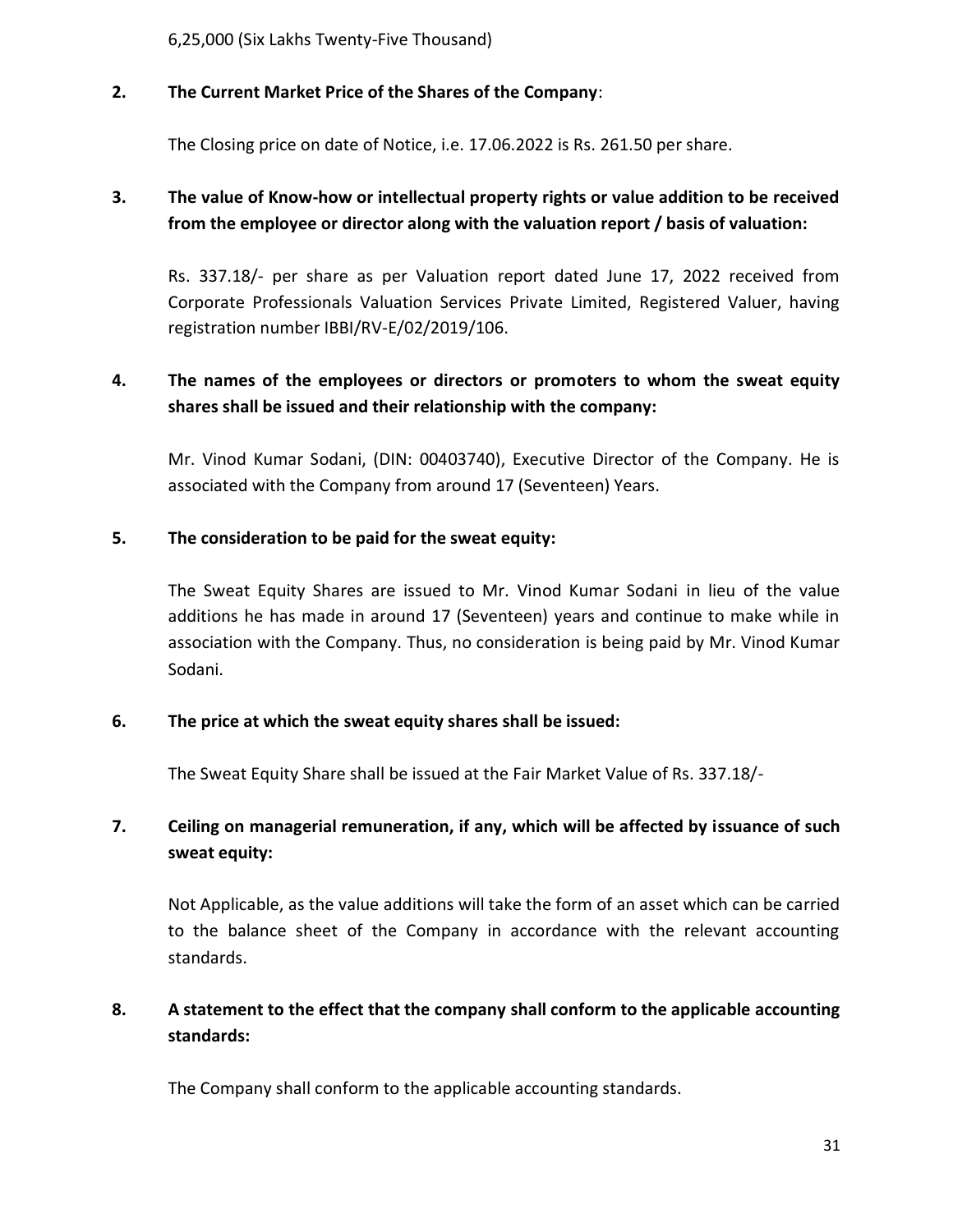**9. Diluted Earnings Per Share pursuant to the issue of securities to be calculated in accordance with Accounting Standards / standards specified by the Central Government (Based on the Financial Statement of 31st March, 2022):**

The Company's diluted earnings per share pursuant to the issue of sweat equity shares calculated in accordance with the applicable accounting standards. (Based on the Financial Statement of 31st March, 2022) is Rs. 34.06/-

**The details pursuant to Section 54 of the Companies Act, 2013 and Rules 8 of the Companies (Share Capital and Debenture) Rules, 2014 are as below:**

**1. The date of the Board meeting at which the proposal for issue of sweat equity shares was approved:**

June 17, 2022

#### **2. The reasons or justification for the issue:**

The Sweat Equity Shares are being issued to Mr. Vinod Kumar Sodani in lieu of the value additions he has made in around 17 (Seventeen) years and continue to make while in association with the Company.

So far Mr. Vinod Kumar Sodanihas created value addition to the Company in following manner:

Mr. Vinod Kumar Sodani, Executive Director of the Company is responsible for managing business of PV Suiting, Furnishing Manufacturing with Domestic & Overseas marketing. He shifted to Bhilwara in 1998 to take charge of the Home furnishing & Dress Material business of Sangam Group.

In the year 2003, he was assigned additional charge of Sangam Processors to manage the processing division. As his career graph grew in Sangam, in the year 2006 he was handed over the charge of P/V Suiting Business of Domestic Marketing. And within two years, he was also handling P/V Suiting Business of Overseas Marketing.

Thus, with time his profile and key areas of responsibilities increased. He moved from the processing business to marketing which has enabled him to have in-depth knowledge about the company and its operations.

As for his educational qualifications, he is a B.Com graduate and has completed his Chartered Accountancy. Apart from his professional expertise, he is also the President of Mewar Chamber of Commerce & Industry since 2011, Member of All India Maheshwari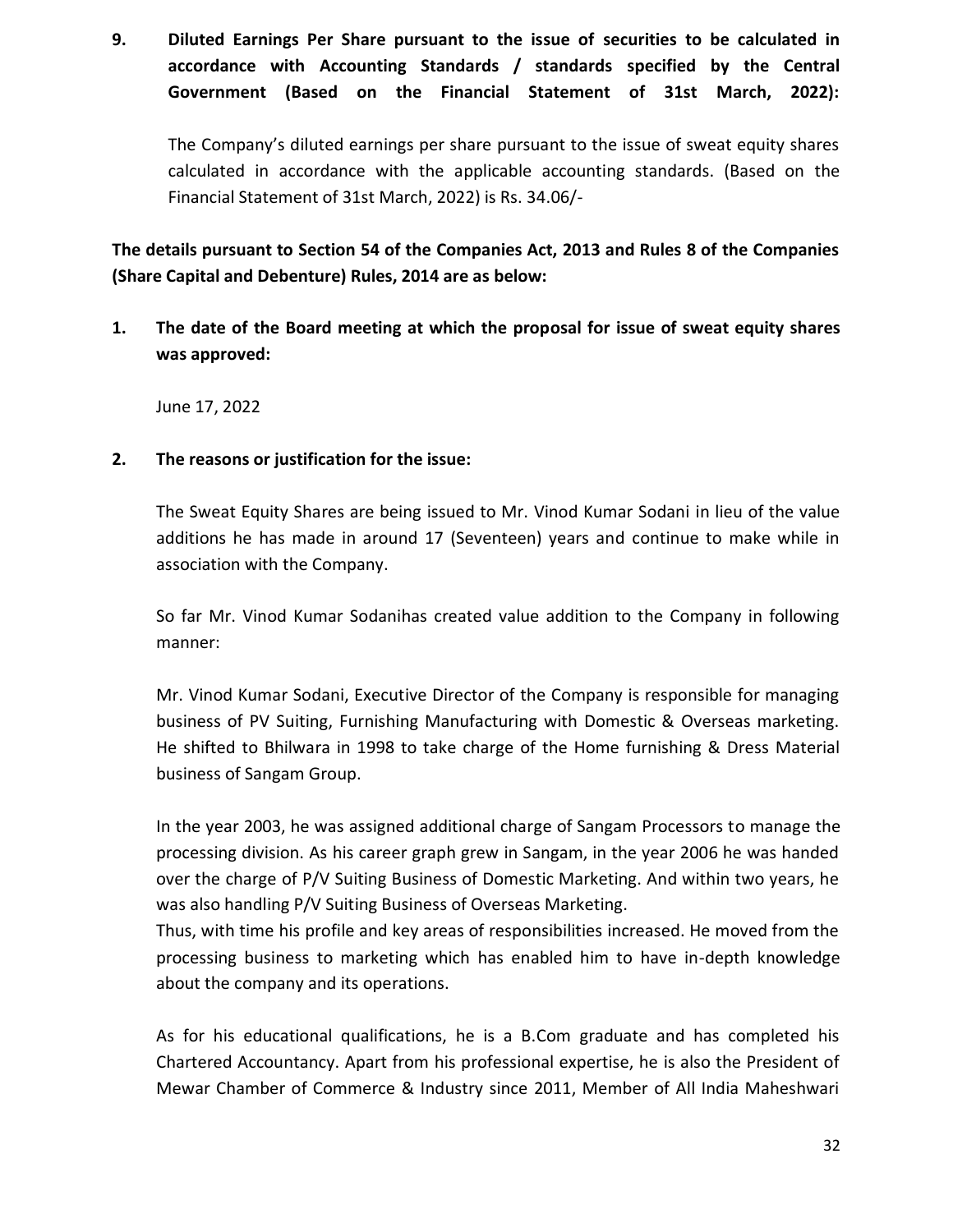Mahasabha, Trustee of Smt. Kesarbaisoni Hospital assisted by Apollo Hospital and Member of Pushkar SevaSadan, Pushkar.

**3. The class of shares under which sweat equity shares are intended to be issued:**

Equity Shares

**4. The total number of shares to be issued as sweat equity:**

6,25,000 (Six Lakhs Twenty-Five Thousand)

**5. The class or classes of directors or employees to whom such equity shares are to be issued:**

Executive Director

- **6. The principal terms and conditions on which sweat equity shares are to be issued, including basis of valuation:**
	- **Quantum:** 6,25,000 (Six Lakhs Twenty-Five Thousand) Equity Shares are being issued as Sweat Equity Shares.
	- **Lock-in**: The Sweat equity shares shall be locked in for a period of 18 (Eighteen) Months from the date of Trading approval.
	- **Gist of Valuation:** The Sweat equity shares are issued at Fair Market Value Rs. 337.18/-per share on the basis of valuation report dated June 17, 2022 received from Corporate Professionals Valuation Services Private Limited, Registered Valuer (Registration Number - IBBI/RV-E/02/2019/106). The value additions for which sweat equity shares are being issued, is determined by the valuation report dated June 17, 2022 received from Corporate Professionals Valuation Services Private Limited (Registration Number – IBBI/RV-E/02/2019/106).
	- **Pari Passu:** The equity shares to be issued shall rank pari passu in all respects with the existing Equity Shares of the company.
- **7. The time period of association of such person with the company:**

Around 17 (Seventeen) Years.

**8. The names of the directors or employees to whom the sweat equity shares will be issued and their relationship with the promoter or/and Key Managerial Personnel:**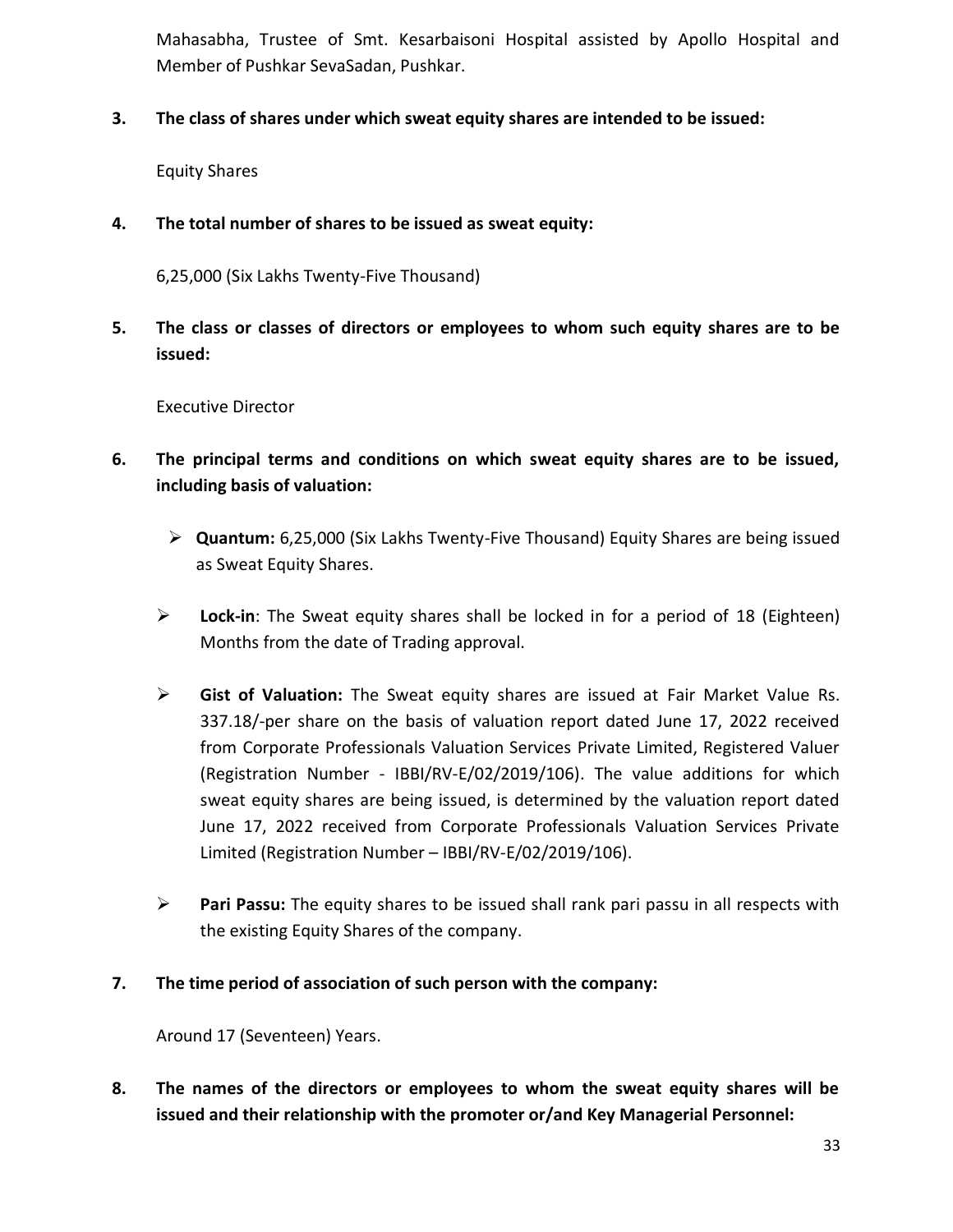| <b>Name of the Director</b>     | <b>Designation</b>        | Relationship with promoter<br>Key<br><b>Managerial</b><br>/and<br>or<br>Personnel |
|---------------------------------|---------------------------|-----------------------------------------------------------------------------------|
| Mr.<br>Vinod<br>Kumar<br>Sodani | <b>Executive Director</b> | Spouse of Promoter<br>Ms.<br>Archna Sodani & Member of<br>Vinod Kumar Sodani HUF  |
|                                 |                           | (Promoter Group)                                                                  |

#### **9. The price at which the sweat equity shares are proposed to be issued:**

The Sweat Equity Shares are issued at Rs. 337.18/-per share on the basis of valuation report dated June 17, 2022 received from Corporate Professionals Valuation Services Private Limited, Registered Valuer, having registration number IBBI/RV-E/02/2019/106.

# **10. The consideration including consideration other than cash, if any to be received for the sweat equity:**

The Sweat Equity Shares are issued to Mr. Vinod Kumar Sodani in lieu of the value additions he has made in around17 (Seventeen) years and continue to make while in association with the Company. Thus, no consideration is being paid by Mr. Vinod Kumar Sodani.

# **11. The ceiling on managerial remuneration, if any, be breached by issuance of such sweat equity and how it is proposed to be dealt with:**

Not Applicable, as the value additions will take the form of an asset which can be carried to the balance sheet of the Company in accordance with the relevant accounting standards.

# **12. A statement to the effect that the company shall conform to the applicable accounting standards:**

The Company shall conform to the applicable accounting standards.

# **13. Diluted Earnings per Share pursuant to the issue of sweat equity shares, calculated in accordance with the applicable accounting standards:**

The Company's diluted earnings per share pursuant to the issue of sweat equity shares calculated in accordance with the applicable accounting standards. (Based on theFinancial Statement of 31st March, 2022) is Rs.34.06/-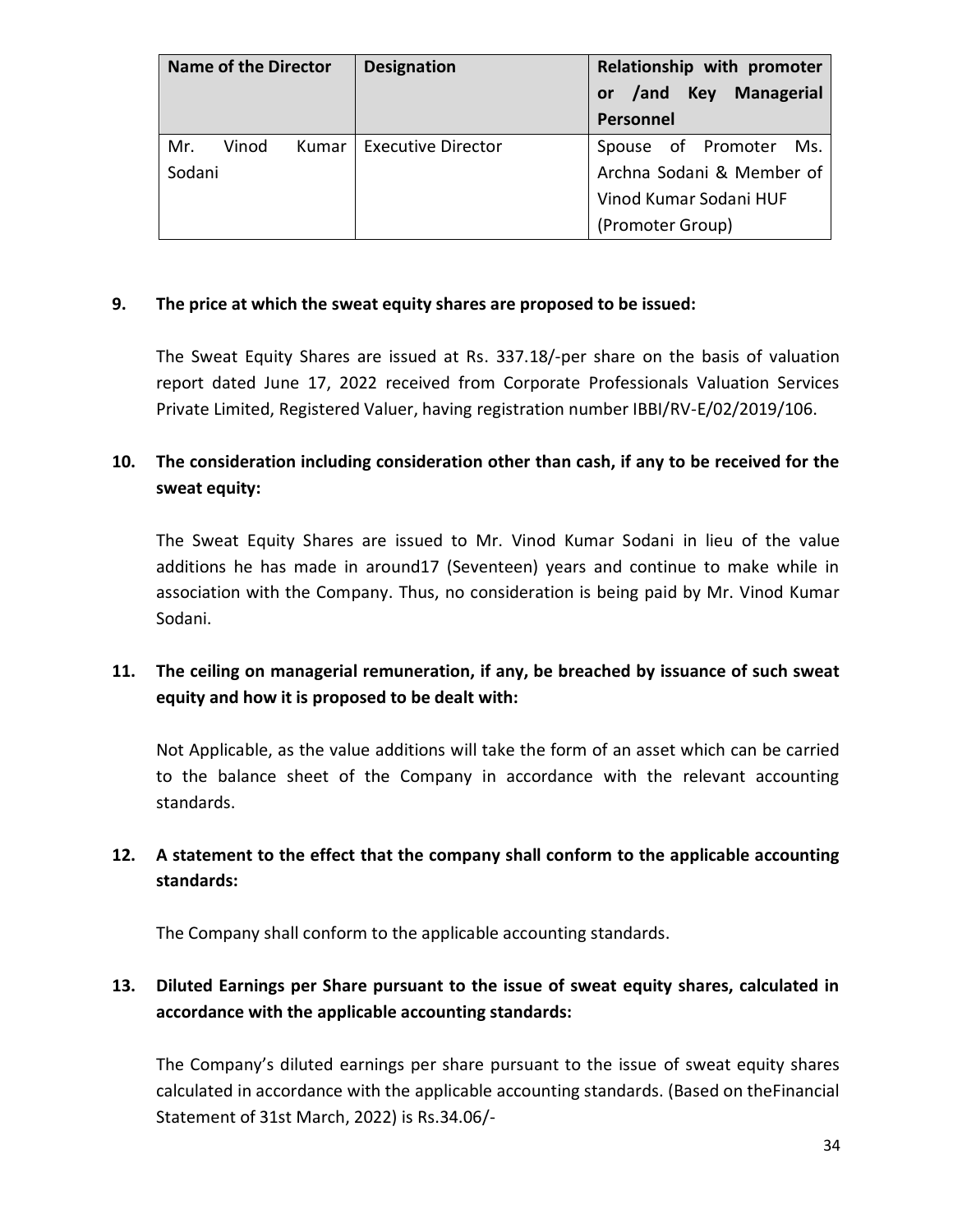The Board of Directors of the Company recommends the Resolution to be passed as Ordinary Resolutions as set out at Item No. 1 for approval of the Members.

None of the Directors, Manager and Key Managerial Personnel of the Company, and any relatives of such Director, Manager, Key Managerial Personnel are in anyway concerned or interested in the resolution except Mr. Vinod Kumar Sodani, Executive Director of the Company to whom such Sweat Equity Shares are proposed to be issued and their relatives to the extent of their shareholding in the Company.

The Promoters/ Promoter group shall not participate/ vote on the said resolution no. 5.

## **ITEM NO. 6:**

The members of the Company are hereby informed that taking into consideration, the benefits derived / to be derived by the Company from the Value Additions by Mr. Pranal Modani, Chief Business Strategist, the Board of Directors in its meeting held on June 17, 2022 have approved the issue of Equity Shares as Sweat Equity Shares to Mr. Pranal Modani, at Rs. 337.18/- per share on the basis of valuation report dated June 17, 2022 received from Corporate Professionals Valuation Services Private Limited, Registered Valuer, having registration number IBBI/RV-E/02/2019/106.

**Disclosures in accordance with SEBI Share Based Employee Benefits and Sweat Equity) Regulations, 2021 are as follows**:

**1. Total no. of shares to be issued as sweat equity:**

5,00,000 (Five Lakhs).

**2. The Current Market Price of the Shares of the Company**:

The Closing price on date of Notice, i.e. 17.06.2022 is Rs. 261.50 per share.

## **3. The value of Know-how or intellectual property rights or value addition to be received from the employee or director along with the valuation report / basis of valuation:**

Rs. 337.18/- per share as per Valuation report dated June 17, 2022 received from Corporate Professionals Valuation Services Private Limited, Registered Valuer, having registration number IBBI/RV-E/02/2019/106.

**4. The names of the employees or directors or promoters to whom the sweat equity shares shall be issued and their relationship with the company:**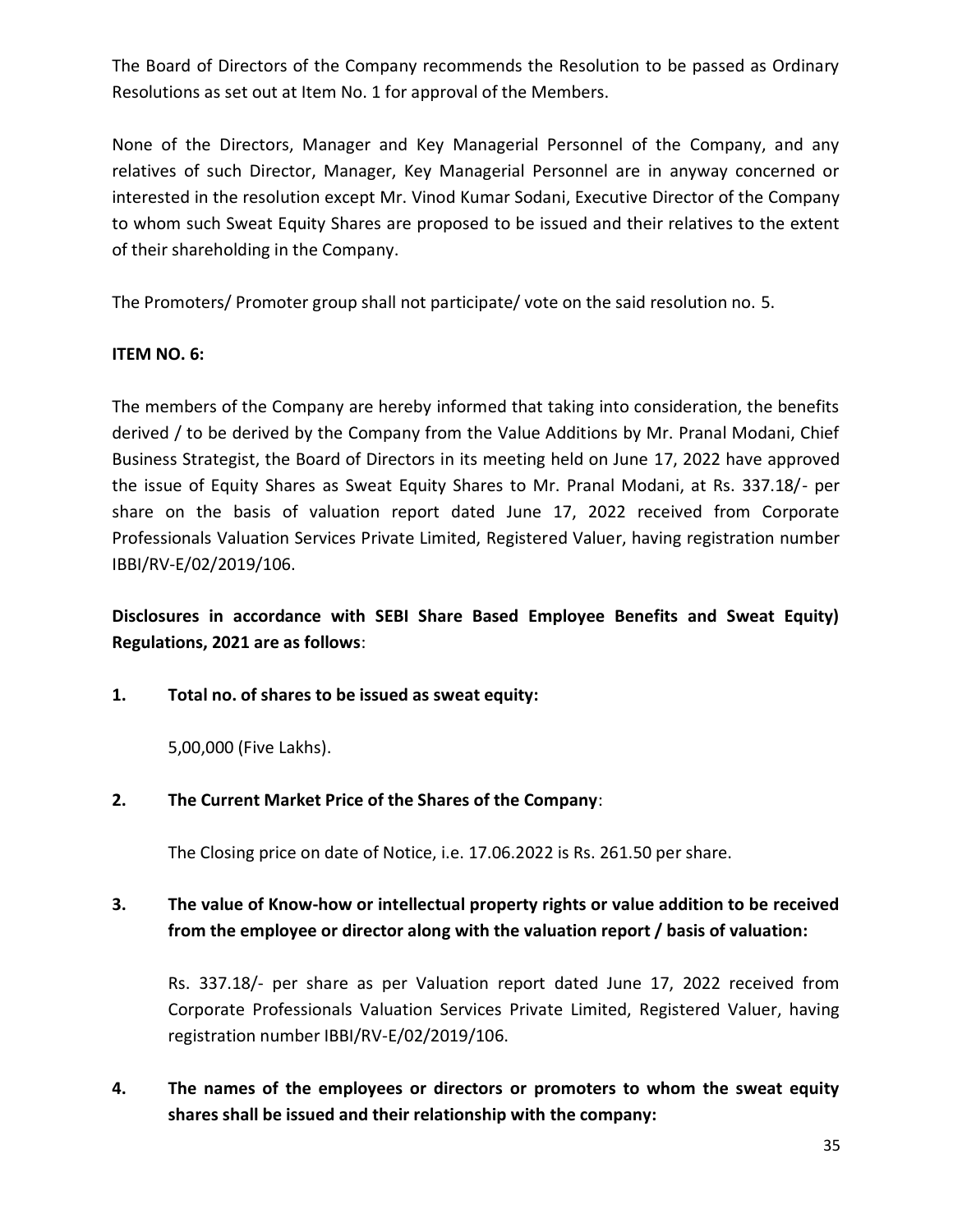Mr. Pranal Modani, Chief Business Strategist of the Company. He is associated with the Company from around 13 (Thirteen) Years.

## **5. The consideration to be paid for the sweat equity:**

The Sweat Equity Shares are issued to Mr. Pranal Modani in lieu of the value additions he has made in around 13 (Thirteen) years and continue to make while in association with the Company. Thus, no consideration is being paid by Mr. Pranal Modani.

#### **6. The price at which the sweat equity shares shall be issued:**

The Sweat Equity Share shall be issued at the Fair Market Value of Rs. 337.18/-

**7. Ceiling on managerial remuneration, if any, which will be affected by issuance of such sweat equity:**

Not Applicable

**8. A statement to the effect that the company shall conform to the applicable accounting standards:**

The Company shall conform to the applicable accounting standards.

**9. Diluted Earnings Per Share pursuant to the issue of securities to be calculated in accordance with Accounting Standards / standards specified by the Central Government (Based on the Financial Statement of 31st March, 2022):**

The Company's diluted earnings per share pursuant to the issue of sweat equity shares calculated in accordance with the applicable accounting standards. (Based on the Financial Statement of 31st March, 2022) is Rs. 34.06/-

**The details pursuant to Section 54 of the Companies Act, 2013 and Rules 8 of the Companies (Share Capital and Debenture) Rules, 2014 are as below:**

**1. The date of the Board meeting at which the proposal for issue of sweat equity shares was approved:**

June 17, 2022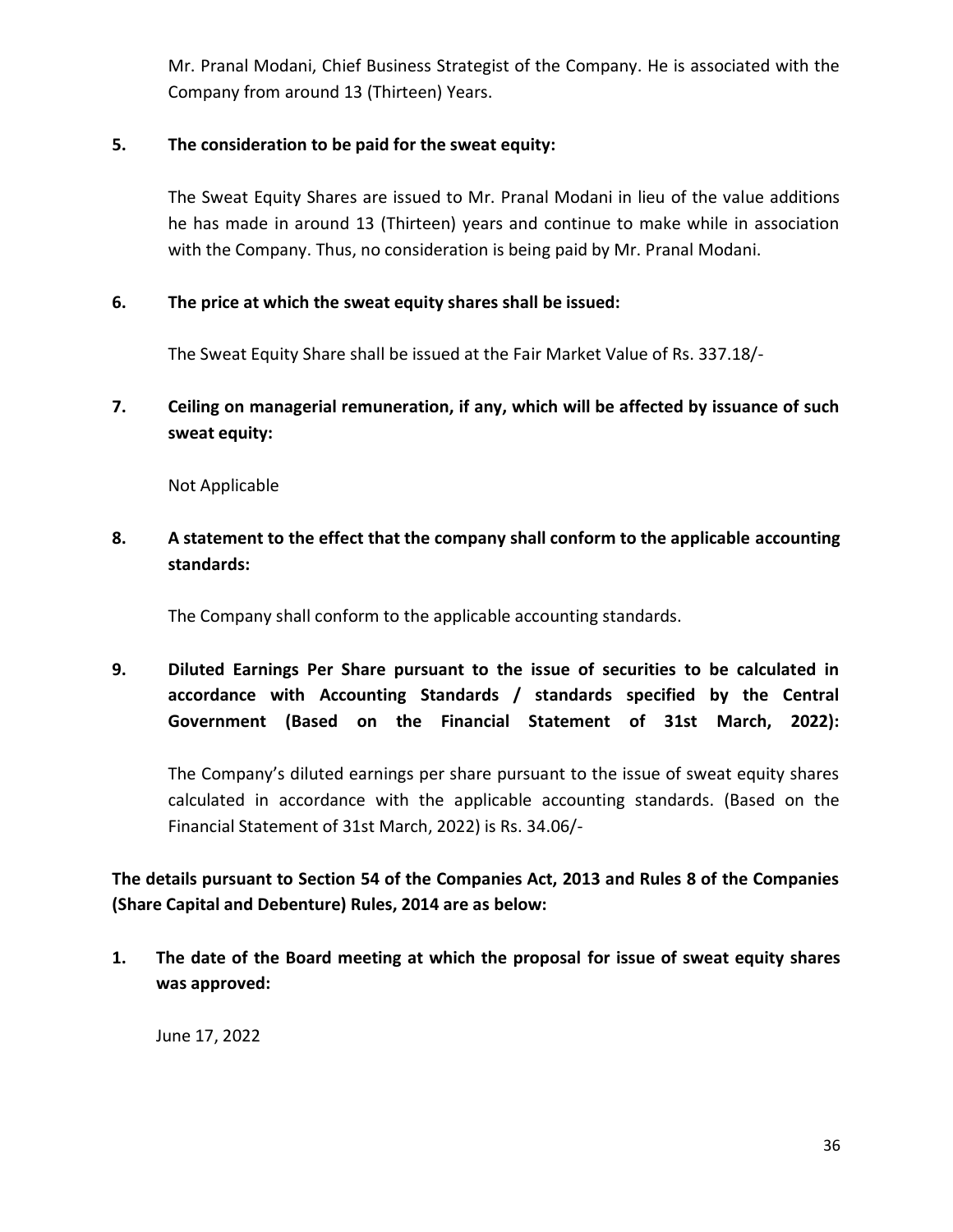#### **2. The reasons or justification for the issue:**

The Sweat Equity Shares are being issued to Mr. Pranal Modani, Chief Business Strategist of the Company in lieu of the value additions he has made in around 13 (Thirteen) years and continue to make while in association with the Company.

So far Mr. Pranal Modani has created value addition to the Company in following manner:

Mr. Pranal Modani is the Chief Business Strategist at Sangam (India) Limited, the flagship company of the business conglomerate, Sangam Group. Mr. Modani graduated with a Masters in Management degree from London Business School, UK and an industrial engineering degree from Georgia Institute of Technology, USA, along with a minor in Economics. He's a member of Round Table India and CITI Young Entrepreneurs Group.

Mr. PranalModani is presently heading Sangam group's initiatives to expand their presence through strategic alliances both nationally and globally, with a key focus on a consumer centric approach. In sync with that, he also launched Sangam's first retail venture of seamless apparel 'C9 Airwear' in 2015.

**3. The class of shares under which sweat equity shares are intended to be issued:**

Equity Shares

**4. The total number of shares to be issued as sweat equity:**

5,00,000 (Five Lakhs) Equity Shares

**5. The class or classes of directors or employees to whom such equity shares are to be issued:**

Chief Business Strategist

- **6. The principal terms and conditions on which sweat equity shares are to be issued, including basis of valuation:**
	- **Quantum:**5,00,000 (Five Lakhs) Equity Shares are being issued as Sweat Equity Shares.
	- **Lock-in**: The Sweat equity shares shall be locked in for a period of 18 (Eighteen) Months from the date Trading Approval.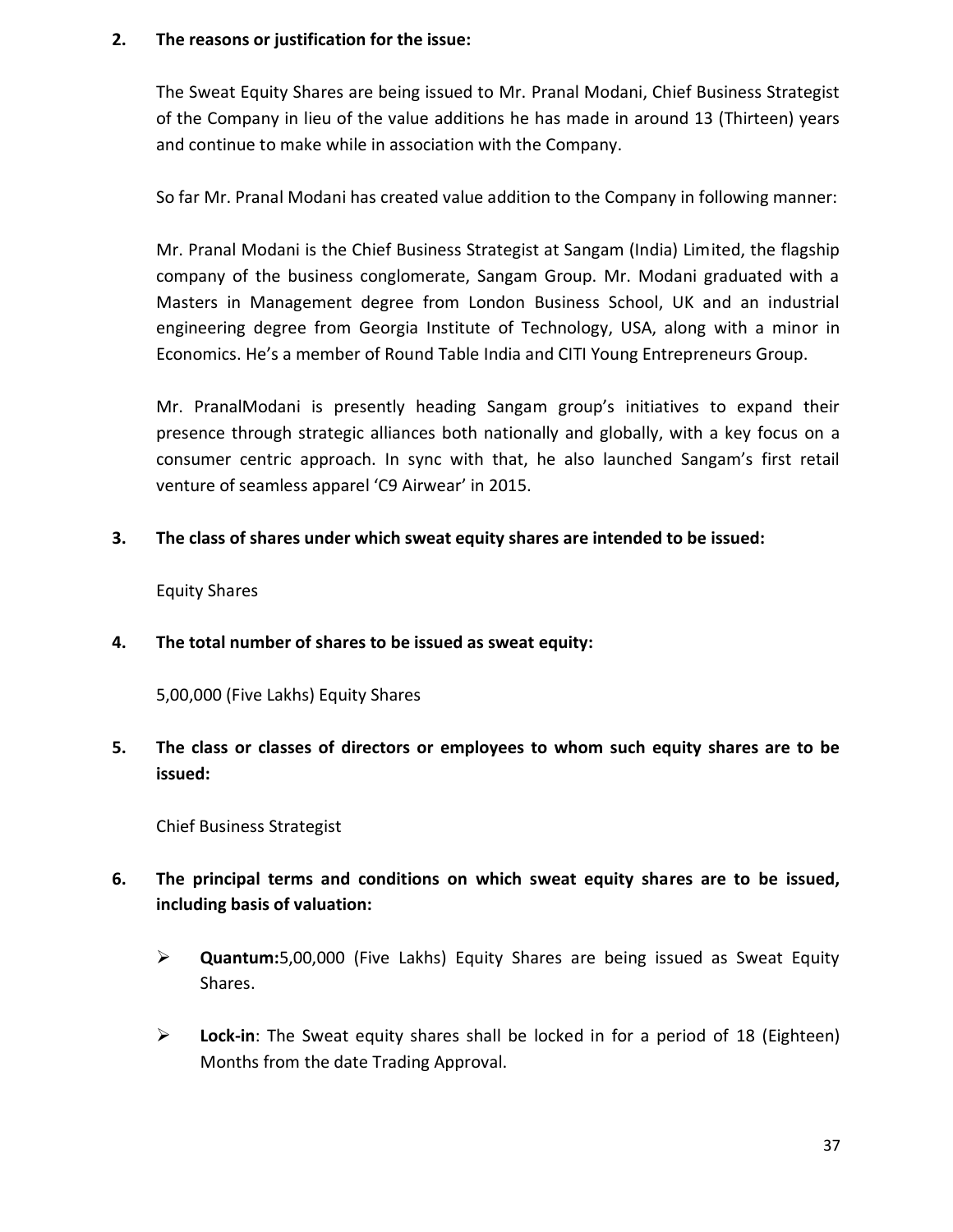- **Gist of Valuation:** The Sweat equity shares are issued at Rs. 337.18/- per share on the basis of valuation report dated June 17, 2022 received from Corporate Professionals Valuation Services Private Limited, Registered Valuer, having registration number IBBI/RV-E/02/2019/106. The value additions for which sweat equity shares are being issued, is determined by the valuation report dated June 17, 2022 received from Corporate Professionals Valuation Services Private Limited (Registration Number – IBBI/RV-E/02/2019/106).
- **Pari Passu:** The equity shares to be issued shall rank pari passu in all respects with the existing Equity Shares of the company.

## **7. The time period of association of such person with the company:**

Around 13 (Thirteen) Years

**8. The names of the directors or employees to whom the sweat equity shares will be issued and their relationship with the promoter or/and Key Managerial Personnel:**

| <b>Name of the Employee</b> | <b>Designation</b>               | Relationship with promoter |
|-----------------------------|----------------------------------|----------------------------|
|                             |                                  | or /and Key Managerial     |
|                             |                                  | Personnel                  |
| Mr. Pranal Modani           | <b>Chief Business Strategist</b> | Son of Mr. S N Modani,     |
|                             |                                  | Managing Director and Ms.  |
|                             |                                  | Mamta Modani               |
|                             |                                  | (Promoters of the Company) |

## **9. The price at which the sweat equity shares are proposed to be issued:**

The Sweat Equity Shares are issued at Rs 337.18/- per share on the basis of valuation report dated June 17, 2022 received from Corporate Professionals Valuation Services Private Limited, Registered Valuer, having registration number IBBI/RV-E/02/2019/106.

# **10. The consideration including consideration other than cash, if any to be received for the sweat equity:**

The Sweat Equity Shares are issued to Mr. Pranal Modani in lieu of the value additions he has made in around 13 (Thirteen) years and continue to make while in association with the Company. Thus, no consideration is being paid by Mr. Pranal Modani.

**11. The ceiling on managerial remuneration, if any, be breached by issuance of such sweat equity and how it is proposed to be dealt with:**